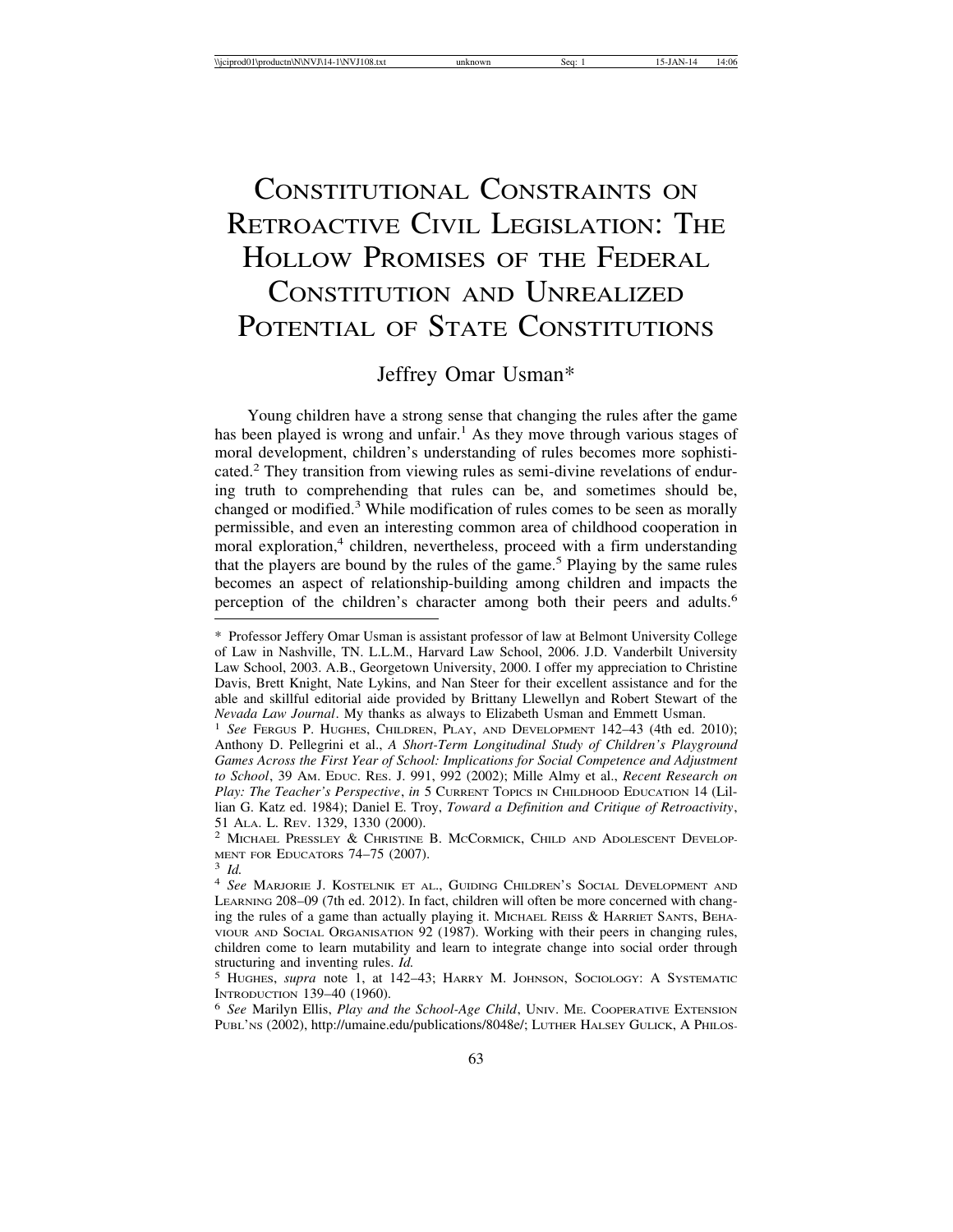While children become more nuanced in their moral thinking about rules, they maintain a sense that fairness does not exist where the rules are changed after the game has been played.<sup>7</sup>

Lawyers and judges have given voice to a similar sense of playground justice regarding retroactive laws, describing them as, among other things:

a violation of fundamental principles, inconsistent with "the nature of republican and free governments," contrary to the "fundamental maxims of free government," not in accord "with sound legislation" and against the "fundamental principles of the social compact," violat[ive] [of] "principles derived from the general nature of free governments," "repugnant to the common principles of justice and civil liberty," "absolute injustice," a violation of "natural right," against "the great principle of Eternal Justice," inconsistent with "the principles of general jurisprudence," and "monstrous."<sup>8</sup>

In general, philosophers and academics have not been much kinder. Philosopher Jeremy Bentham considered retroactive lawmaking to be a manner one would, in a less animal rights focused era, train a dog, rather than an appropriate approach for the governance of human beings: "When your dog does anything you want to break him of, you wait till he does it, and then beat him for it. This is the way you make laws for your dog . . . ."<sup>9</sup> Professor Lon Fuller similarly asserted that "a retroactive law is truly a monstrosity. Law has to do with the governance of human conduct by rules. To speak of governing or directing conduct today by rules that will be enacted tomorrow is to talk in blank prose."10 Professor Stephen Munzer put no lesser stakes upon prospective application of law than considering it to be a definitional aspect of the rule of law itself, asserting that "[t]he rule of law . . . is a defeasible entitlement of persons to have their behavior governed by rules publicly fixed in advance."<sup>11</sup>

Addressing the incongruity between retroactive applications of laws and the moral agency of the individual, Professor Matthew Kramer has explained:

Nobody can go back through time to adjust his or her behavior retroactively . . . . For example, if a significant change in the contract law of a jurisdiction is made retroactive, and if the change was not fully predictable at the time to which it reaches back, it will almost certainly disadvantage some people who followed the then-prevailing procedures for contractual formation to the letter. Their fate is as unfair (in most circumstances) as the fate of people to whom a retroactive duty-imposing law applies detrimentally. In each case, the addresses of the law are in effect told today to do something yesterday. Such an upshot devalues the capacity of each addressee to deliberate and choose as a moral agent. Legal consequences supposedly determined

OPHY OF PLAY 244 (1920); JUDITH SUHR, FROM KIDS TO CORPORATIONS: SUCCESSFUL LEAD-

ERSHIP IN THE HOME AND WORKPLACE 49 (2011). <sup>7</sup> *See* ERICA BURMAN, DECONSTRUCTING DEVELOPMENTAL PSYCHOLOGY 285–87 (2d ed. 2008); *cf.* Ellis, *supra* note 6 (noting that fairness exists for children when there is consensus in understanding the rules); JOSEPHINE RUSSELL, HOW CHILDREN BECOME MORAL SELVES: BUILDING CHARACTER AND PROMOTING CITIZENSHIP IN EDUCATION 24–26 (2007) ("Rules are not absolute but can be changed if it is agreed [by the children] that [the rules] should be [changed].").

<sup>8</sup> Bryant Smith, *Retroactive Laws and Vested Rights*, 5 TEX. L. REV. 231, 237 (1927). <sup>9</sup> JEREMY BENTHAM, *Truth* Versus *Ashhurst; or, Law As It Is, Contrasted With What It Is*

Said To Be, in 5 THE WORKS OF JEREMY BENTHAM 235 (John Bowring ed., 1843).<br><sup>10</sup> LON L. FULLER, THE MORALITY OF LAW 53 (rev. ed. 1969).<br><sup>11</sup> Stephen R. Munzer, *A Theory of Retroactive Legislation*, 61 Tex. L. Rev. 425, 471

<sup>(1982).</sup>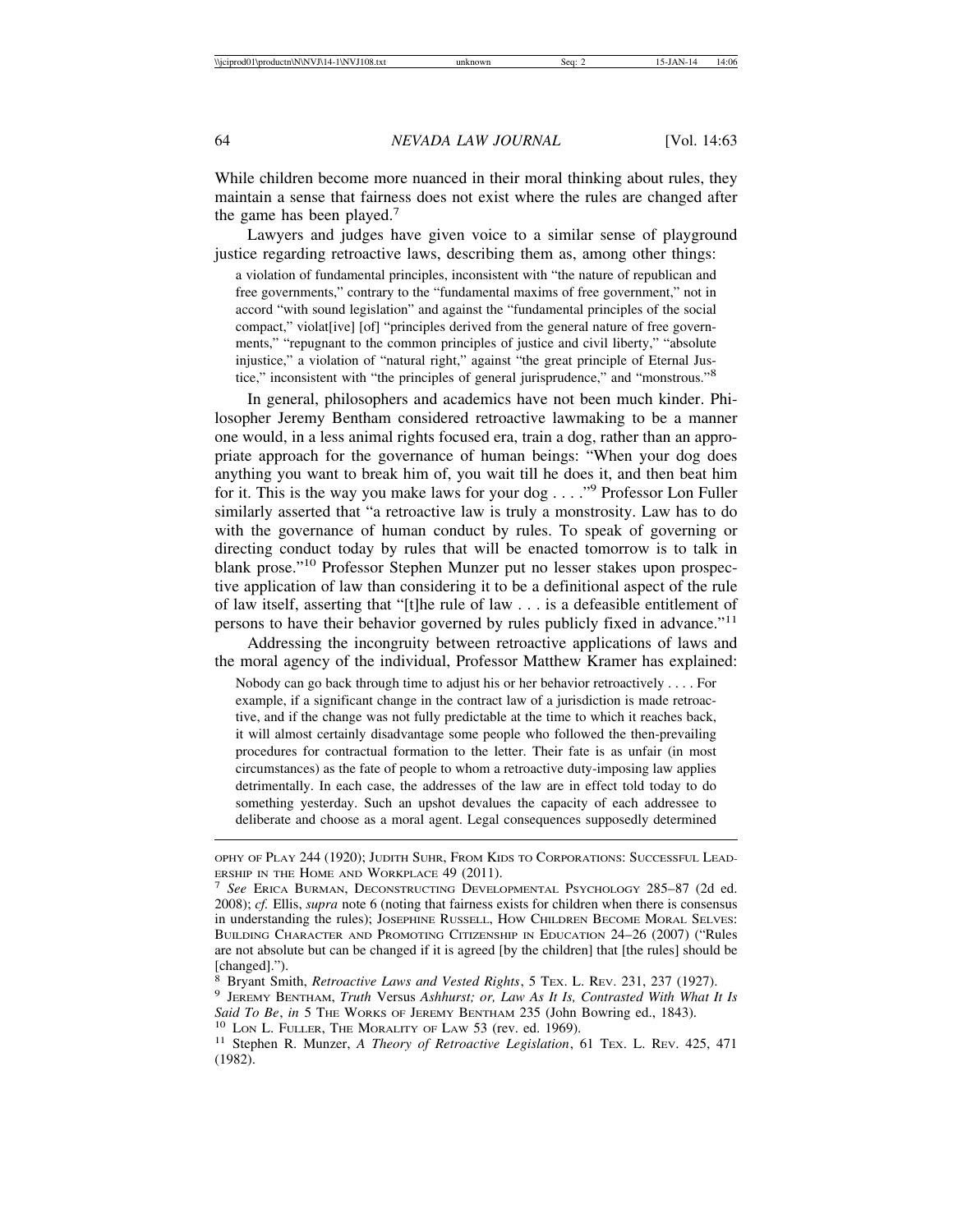by individuals' choices are actually determined after the fact by the countermanding decrees of officials. People's expectations, which might be admirably reasonable at the time when they are formed, will have been dashed.

Any frequent distributions of legitimate expectations are not only unfair to the individuals directly involved but are also inimical to the efficient workings of an economy.12

When those children from the playground who believed changing rules after the game has been played is improper become adults, whether they become lawyers, judges, philosophers, academics, or pursue another vocation, they generally maintain a sense that retroactive laws are "grossly unfair."<sup>13</sup> Within American society, there is a "general reluctance to 'change the rules after the game has been played.' "<sup>14</sup> In fact, "[m]any Americans mistakenly believe that retroactive legislation is barred by the *ex post facto* clauses [of the Federal Constitution], which apply to both Congress and state legislatures.<sup>"15</sup> On the contrary, while legislatures more often act through prospective legislation,<sup>16</sup> retroactive civil lawmaking is far from uncommon.<sup>17</sup>

This Article addresses the constitutional constraints that exist upon state legislatures when they do engage in retroactive civil lawmaking. The Article begins by exploring in Section I the protections against retroactivity afforded by the United States Constitution. While the United States Constitution offers meaningful constitutional restraint against retroactivity with regard to criminal legislation, in terms of practical limitations upon state legislatures, these safeguards do not extend to civil legislation. Although several provisions of the United States Constitution offer potential sources of constitutional constraint upon retroactive civil lawmaking, ultimately, as they have been interpreted by the Supreme Court, these protections are extremely narrow, largely hollow, or both. The Article, in Section II, next transitions into exploring why lawyers, despite the limited nature of the protections available under the United States Constitution, nevertheless continue to pursue federal constitutional arguments while failing to advance claims that state legislatures' retroactive civil lawmaking is unconstitutional under the lawyers' respective state constitutions. The

<sup>&</sup>lt;sup>12</sup> Matthew H. Kramer, Objectivity and the Rule of Law 154 (2007).<br><sup>13</sup> Anthony D'Amato, How to Understand the Law 55 (1989).<br><sup>14</sup> Advancing Mitigation Technologies and Disaster Response for Lifeline Sys-TEMS: PROCEEDINGS OF THE SIXTH U.S. CONFERENCE ON LIFELINE EARTHQUAKE ENGINEER-ING 4 (James E. Beavers ed., 2003). <sup>15</sup> Daniel E. Troy, Retroactive Tax Increases and The Constitution, Lecture at The Heritage

Foundation (April 15, 1998), *available at* http://www.heritage.org/research/lecture/retroac tive-tax-increases-and-the-constitution.

<sup>16</sup> *See*, *e*.*g.*, Cnty. of L.A. v. Superior Court of L.A., 402 P.2d 868, 871 (Cal. 1965); Native Am. Rights Fund, Inc. v. City of Boulder, 97 P.3d 283, 287 (Colo. App. 2004); Aaron-Andrew P. Bruhl, *Deciding When to Decide: How Appellate Procedure Distributes the Costs of Legal Change*, 96 CORNELL L. REV. 203, 210 (2011) (noting that "prospectivity is still the norm for civil statutes").

<sup>17</sup> *See* Michael Bayles & Lawrence Alexander, *Hercules or Proteus? The Many Theses of Ronald Dworkin*, *in* The Legal Essays of Michael Bayles 105 (Wade L. Robison ed., 2002); Bernard W. Bell, Book Review, *In Defense of Retroactive Laws*, 78 TEX. L. REV. 235, 235–36 (1999) (reviewing DANIEL E. TROY, RETROACTIVE LEGISLATION (1998)); *see also* Christopher D. Pixley, *Finding Middle Ground on Federal Retroactive Regulatory Lawmaking*, 27 CAP. U. L. REV. 255, 255–57 (1999) (discussing the presence of retroactivity within the area of administrative law).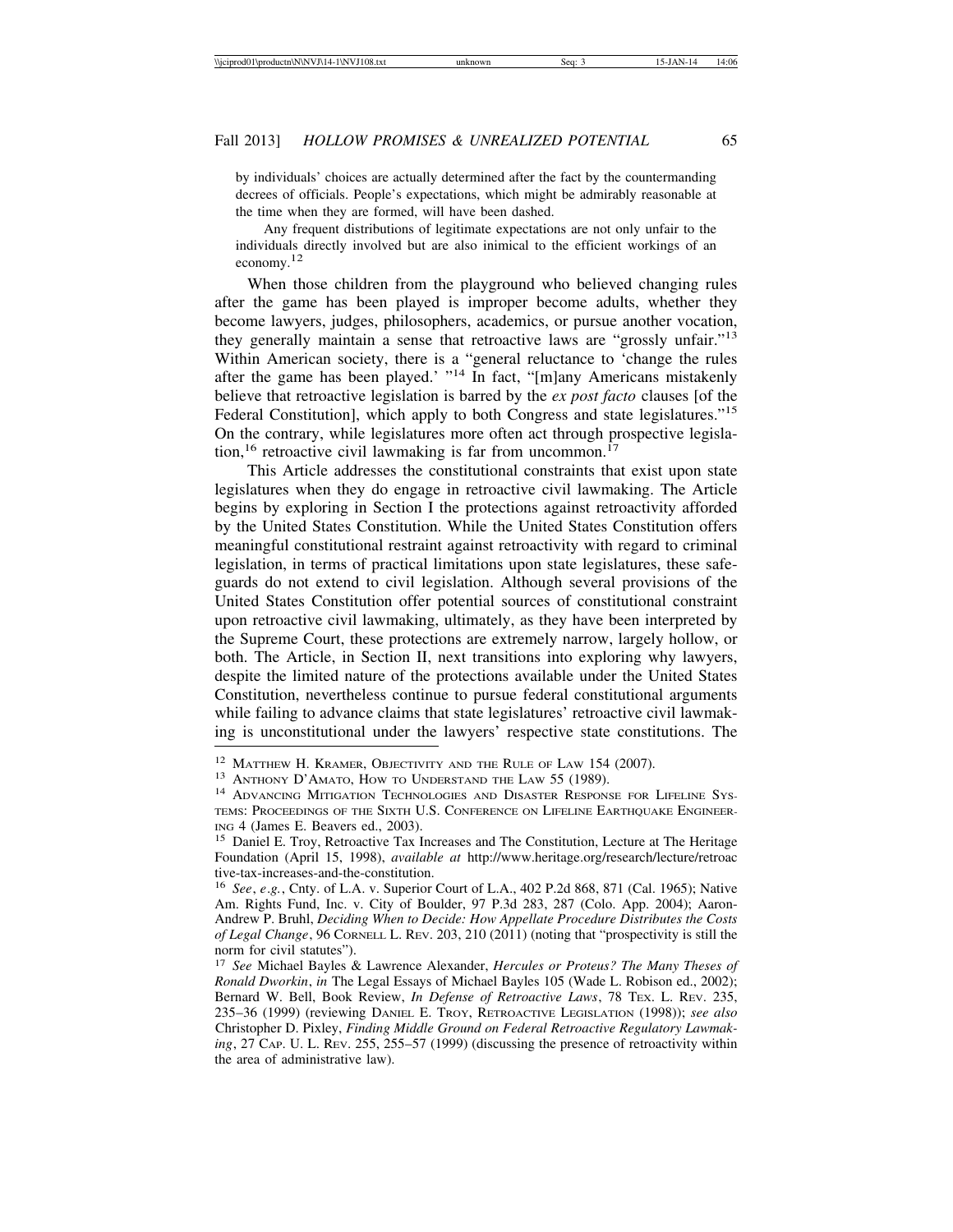Article concludes by addressing in Section III some of the constitutional protections that attorneys will find if they shift their gaze from the United States Constitution to their respective state constitutions, providing a menu of potential options to pursue.

#### I. RETROACTIVITY AND THE UNITED STATES CONSTITUTION

Although the Ex Post Facto Clauses of the United States Constitution are often the first to come to mind when considering the Federal Constitution's treatment of retroactive application of  $law<sup>18</sup>$ , the antipathy of the framers of the Federal Constitution towards retroactive application is actually enshrined in multiple provisions of the United States Constitution.<sup>19</sup> The Supreme Court has observed that this antipathy appears not only in the Ex Post Facto Clauses, but also in the Bill of Attainder Clauses, the Contracts Clause, the Takings Clause, and the Due Process Clauses.20 Nevertheless, where a legislature decides to enact retroactive civil legislation, the impact of these constitutional safeguards is limited at best and inconsequential at worst. When parties "have challenged statutes and regulations creating retroactive civil liability on several different grounds," the parties' suits have met with only "limited success."21 The Ex Post Facto Clauses are limited in application to criminal matters and while the other provisions address civil legislation, they are nonetheless not significant barriers if a legislature decides to engage in retroactive civil lawmaking.

#### *A. The Ex Post Facto Clauses*

The prohibition upon ex post facto laws appears twice in the United States Constitution. Article I, Section 9, Clause 3 prohibits Congress from passing any ex post facto law,<sup>22</sup> while Article I, Section 10, Clause 1 applies the same limit to the States.<sup>23</sup> The terminology ex post facto, Latin for "after the fact,"<sup>24</sup> does not in-and-of-itself reveal the irrelevancy of this constitutional protection to retroactive civil legislation. Long-standing and consistently honored precedent stretching from the early years of the Republic, however, makes the insignificance of this provision to retroactive civil measures readily apparent. In *Calder v. Bull*, a 1798 decision, writing in the common seriatim opinion style of the era,25 Justice Samuel Chase declared,

<sup>18</sup> *See* Robert G. Natelson, *Statutory Retroactivity: The Founders' View*, 39 IDAHO L. REV. 489, 491 (2003).<br><sup>19</sup> *See* Landgraf v. USI Film Prods., 511 U.S. 244, 266 (1994).

<sup>&</sup>lt;sup>20</sup> *Id.*<br>
<sup>21</sup> 1 WILLIAM J. RICH, MODERN CONSTITUTIONAL LAW § 17:19, at 677 (3d ed. 2011).<br>
<sup>22</sup> "No . . . ex post facto Law shall be passed." U.S. CONST. art I, § 9, cl. 3.<br>
<sup>23</sup> "No State shall . . . pass any . . . ex

Marshall to the position of Chief Justice of the United States Supreme Court were delivered in the seriatim style. John P. Kelsh, *The Opinion Delivery Practices of the United States Supreme Court 1790–1945*, 77 WASH. U. L.Q. 137, 140 (1999). Seriatim opinions in the early years of the American Republic were reflective of the British tradition in which each judge presented his individual reasoning in a separate opinion. Rory K. Little, *Reading Justice Brennan: Is There a "Right" to Dissent?*, 50 HASTINGS L.J. 683, 688 (1999); Robert C.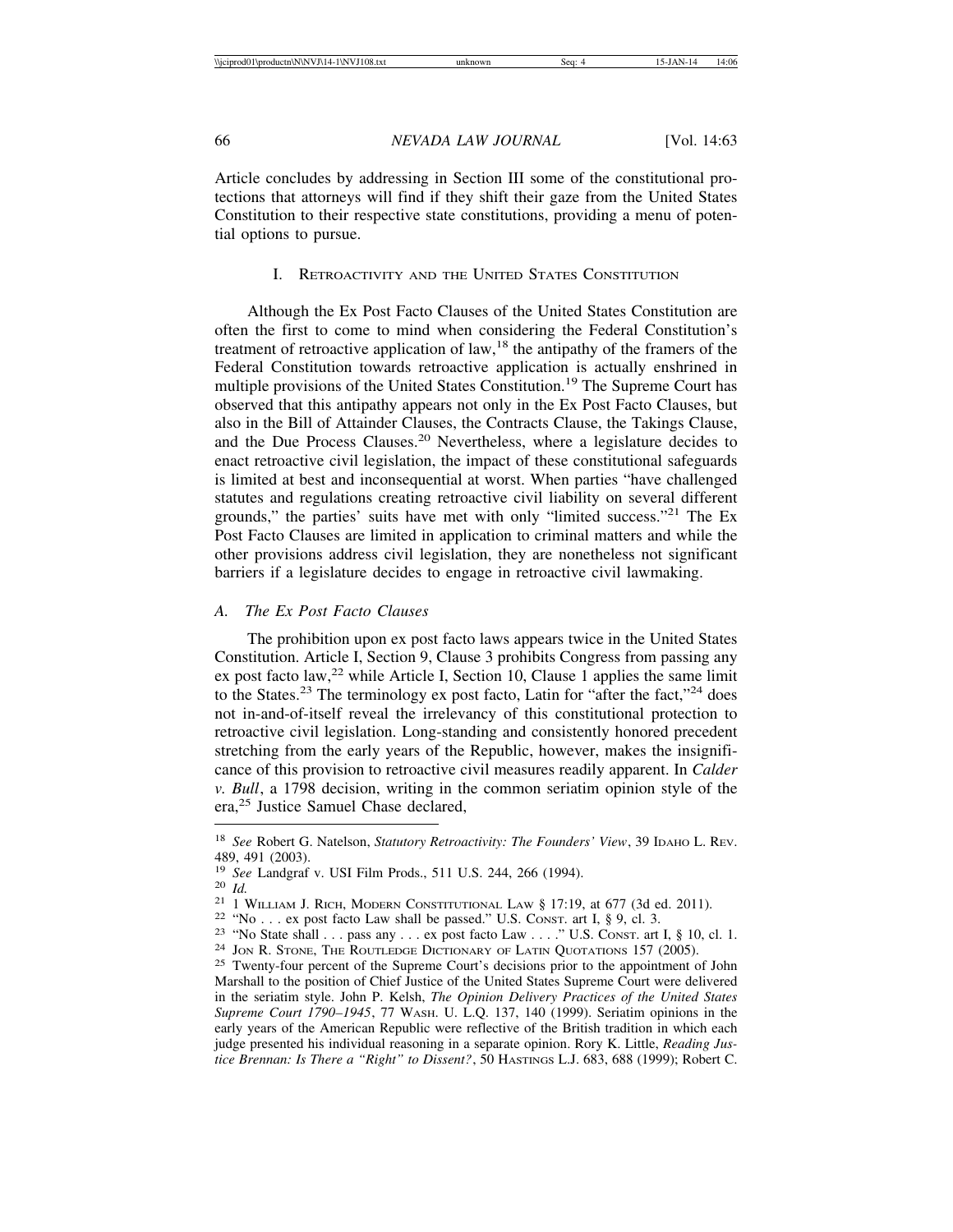I will state what laws I consider ex post facto laws, within the words and the intent of the prohibition. 1st. Every law that makes an action done before the passing of the law, and which was innocent when done, criminal; and punishes such action. 2d. Every law that aggravates a crime, or makes it greater than it was, when committed. 3d. Every law that changes the punishment, and inflicts a greater punishment, than the law annexed to the crime, when committed. 4th. Every law that alters the legal rules of evidence, and receives less, or different, testimony, than the law required at the time of the commission of the offence, in order to convict the offender.<sup>26</sup>

Drawing upon the commentaries of William Blackstone and Richard Wooddeson, the language of several state constitutions, and the historical practices to which the provision was deemed to be responsive, Justice Chase concluded that the prohibition upon ex post facto laws was not included in the Constitution to "secure the citizen in his private rights, of either property, or contracts."<sup>27</sup> Instead, the prohibition applied exclusively to criminal legislation.<sup>28</sup>

While Justice Clarence Thomas has indicated a willingness to reconsider the *Calder* distinction between retroactive civil and criminal legislation,<sup>29</sup> and Justice Ruth Bader Ginsburg has argued that the four *Calder* categories are dicta,<sup>30</sup> the core of *Calder*, including its limitation of the reach of the Ex Post Facto Clauses to criminal rather than civil matters, has held for more than two centuries.<sup>31</sup> The Supreme Court has declared, "[i]t is  $\dots$  settled that this prohibition is confined to laws respecting criminal punishments, and has no relation to retrospective legislation of any other description."32 Thus, simply stated, "[u]nlike criminal liability, ex post facto civil liability is not unconstitutional."33 Accordingly, the Ex Post Facto Clauses of the United States Consti-

Ruth Bader Ginsburg, *Remarks on Writing Separately*, 65 WASH. L. REV. 133, 138 (1990).

Power, *Affirmative Action and Judicial Incoherence*, 55 OHIO ST. L.J. 79, 125 (1994). In an effort directed towards increasing the power and prestige of the Supreme Court, Chief Justice John Marshall, striving assiduously for unanimity, helped to complete the transition from the seriatim approach to a majority opinion. *See* Adam S. Hochschild, *The Modern Problem of Supreme Court Plurality Decision: Interpretation in Historical Perspective*, 4 WASH. U. J.L. & POL'Y 261, 267–68 (2000). Addressing current practices, Justice Ruth Bader Ginsburg has noted that

<sup>[</sup>o]pinions for the court remain standard in our Supreme Court and in the federal courts of appeals as well, although separate opinions are not uncommon. Even Marshall, during his Chief Justiceship, dissented on several occasions and once specially concurred. As in civilian systems, we have but one judgment, and we mark it the Court's. But in tune with the British tradition, we place no formal constraints on the prerogative of each judge to speak out separately.

<sup>26</sup> Calder v. Bull, 3 U.S. (3 Dall.) 386, 390 (1798) (emphasis omitted).

<sup>27</sup> *Id.* at 390–92 (emphasis omitted).

<sup>28</sup> *Id.* at 390–91.

<sup>29</sup> *See* E. Enters. v. Apfel, 524 U.S. 498, 538–39 (1998) (Thomas, J., concurring).

<sup>30</sup> Carmell v. Tex., 529 U.S. 513, 567 (2000) (Ginsburg, J., dissenting) (stating that the four *Calder* categories are dicta because *Calder* "involved a civil statute and the Court held that the statute was not *ex post facto* for that reason alone").

<sup>31</sup> *See* Steven L. Schwarcz & Lucy Chang, *The Custom-to-Failure Cycle*, 62 DUKE L.J. 767, 792 n.123 (2012).

<sup>32</sup> Johannessen v. United States, 225 U.S. 227, 242 (1912).

<sup>33</sup> Schwarcz & Chang, *supra* note 31, at 792.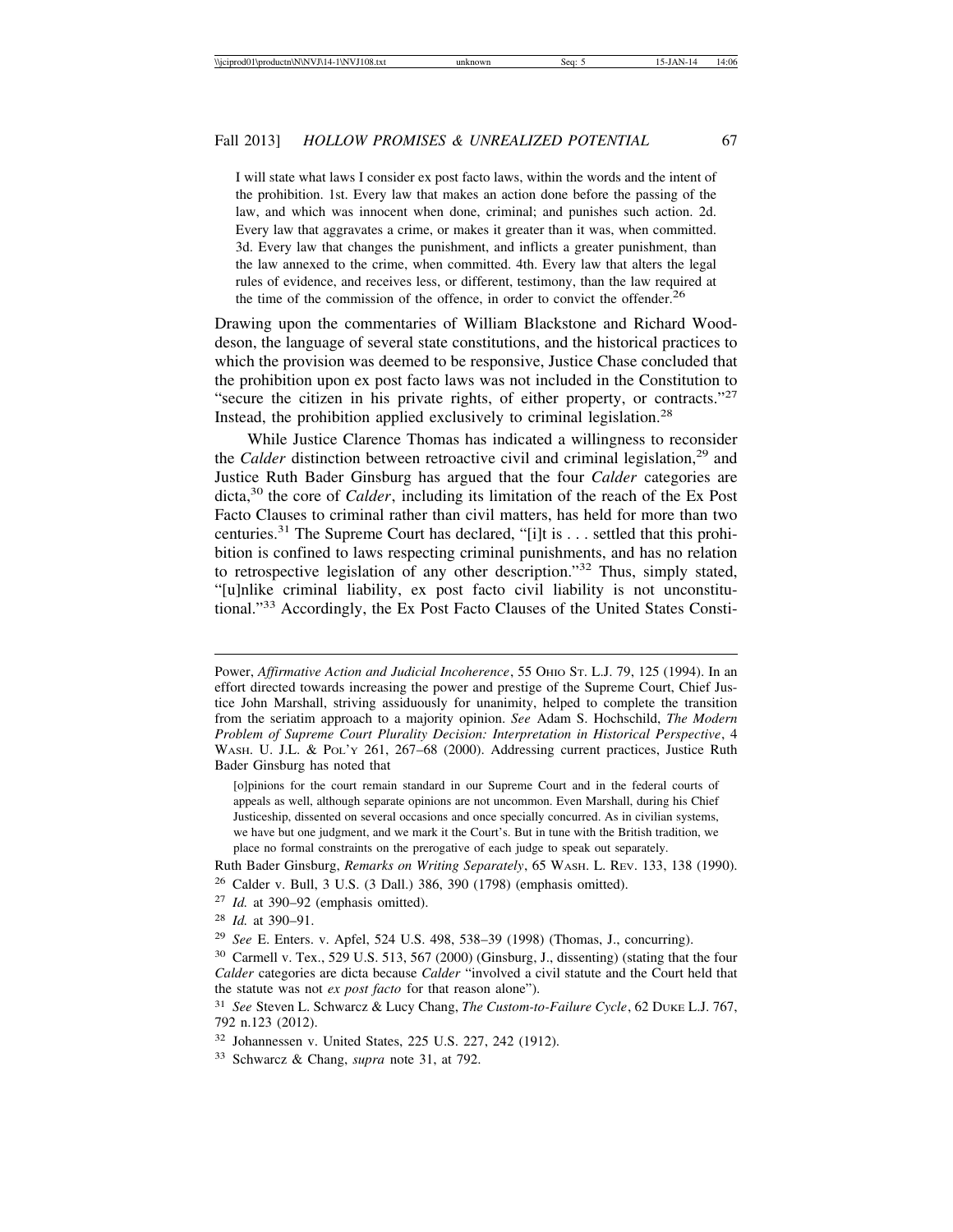tution, while of considerable importance in criminal proceedings,  $34$  afford no protection against retroactive civil legislation.<sup>35</sup>

#### *B. The Bill of Attainder Clauses*

Like the Ex Post Facto Clauses, the prohibition upon legislatures acting through Bills of Attainder appears twice in the United States Constitution. Article I, Section 10, Clause 1 provides that the States shall not "pass any Bill of Attainder," while Article I, Section 9, Clause 3 imposes the same limitation upon the United States Congress. Historically, Bills of Attainder were those wherein the British Parliament imposed a death sentence without a trial through a legislative act that was generally accompanied by a finding of "corruption of blood," thereby denying inheritance to the soon to be executed person's heirs.<sup>36</sup> Where the punishment imposed by Act of Parliament without trial was short of death, for example, banishment, seizure of property, or imprisonment, then the Parliamentary act was termed a Bill of Pains and Penalties.<sup>37</sup> In *Fletcher v*. *Peck*, Chief Justice Marshall folded these two Parliamentary measures together, finding both to be within the scope the United States Constitution's prohibitions upon Bills of Attainder.<sup>38</sup> While acknowledging the distinction that had historically existed between the two types of legislative measures, by 1833 Justice Story was able to firmly declare that "in the sense of the [United States Constitution], it seems, that bills of attainder include bills of pains and penalties."<sup>39</sup>

Working within this broader understanding, the Supreme Court has interpreted the constitutional prohibition upon Bills of Attainder as applying to "legislative acts, no matter what their form, that apply either to named individuals or to easily ascertainable members of a group in such a way as to inflict punishment on them without a judicial trial."40 There are three primary elements of a Bill of Attainder: (1) specification of the affected persons, (2) punishment, and (3) lack of a judicial trial.<sup>41</sup> In deciding what constitutes punishment for purposes of the restriction upon Bills of Attainder, the Supreme Court has considered three factors:

<sup>34</sup> *See* 1 JOSEPH G. COOK, CONSTITUTIONAL RIGHTS OF THE ACCUSED § 1:18, at 1-50 (3d ed. 1996)); 1 WAYNE R. LAFAVE, SUBSTANTIVE CRIMINAL LAW § 2.4(a), at 153–54 (2d ed. Supp. 2012–13).

<sup>35</sup> 2 RONALD D. ROTUNDA & JOHN E. NOWAK, TREATISE ON CONSTITUTIONAL LAW § 15.9(b)(i) n.56, at 925 (5th ed. Supp. 2013); Neil Colman McCabe & Cynthia Ann Bell, *Ex Post Facto Provisions of State Constitutions*, 4 EMERGING ISSUES ST. CONST. L. 133, 134 (1991).

<sup>36</sup> Aaron H. Caplan, *Nonattainder as a Liberty Interest*, 2010 WIS. L. REV. 1203, 1228 (2010).

<sup>37</sup> *See* Charles H. Wilson, Jr., Comment, *The Supreme Court's Bill of Attainder Doctrine: A Need for Clarification*, 54 CALIF. L. REV. 212, 214 (1966).

<sup>38</sup> Fletcher v. Peck, 10 U.S. (6 Cranch) 87, 138 (1810); Thomas B. Griffith, Note, *Beyond Process: A Substantive Rationale for the Bill of Attainder Clause*, 70 VA. L. REV. 475, 479 (1984).

<sup>&</sup>lt;sup>39</sup> 3 JOSEPH STORY, COMMENTARIES ON THE CONSTITUTION OF THE UNITED STATES § 1338, at 210 (1833).<br><sup>40</sup> United States v. Lovett, 328 U.S. 303, 315–16 (1946).

<sup>&</sup>lt;sup>41</sup> Selective Serv. Sys. v. Minn. Pub. Interest Research Grp., 468 U.S. 841, 846–47 (1984).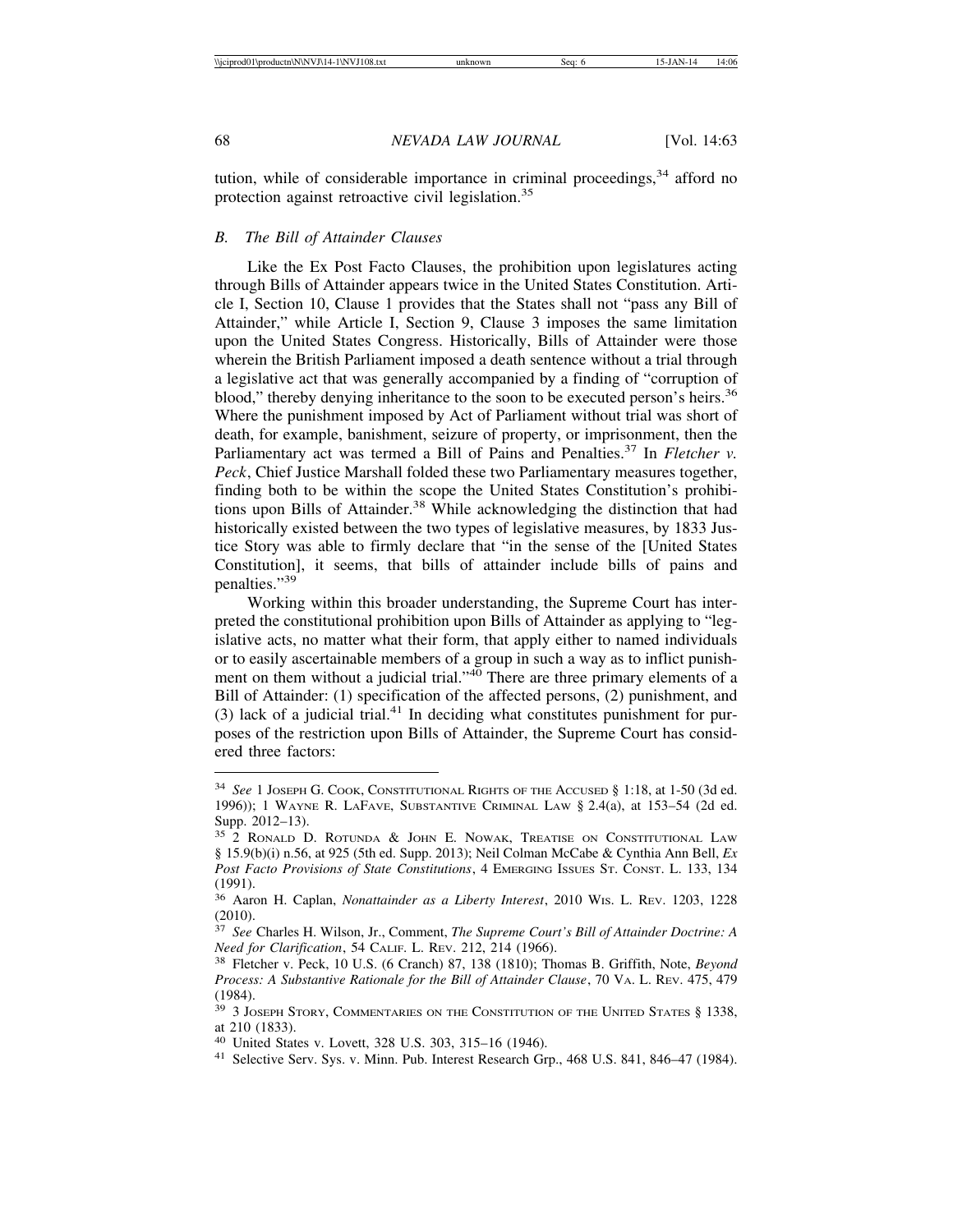(1) whether the challenged statute falls within the historical meaning of legislative punishment; (2) whether the statute, "viewed in terms of the type and severity of burdens imposed, reasonably can be said to further nonpunitive legislative purposes"; and (3) whether the legislative record "evinces a congressional intent to punish."<sup>42</sup>

While prohibition upon Bills of Attainder can, at least in theory, serve as a constitutional limitation even where the punishment is prospective in nature,<sup>43</sup> it is readily apparent that the primary focus of the constitutional prohibition as historically understood and applied by the courts has been upon legislative punishment of a person for prior conduct.<sup>44</sup> Invalidation of retroactive civil legislation as an unconstitutional Bill of Attainder has been infrequent.45 One of the principle reasons for the limited effect of the Bill of Attainder Clauses upon retroactive civil legislation is that the Bill of Attainder is at its core a "safeguard against legislative exercise of the judicial function, or more simply—trial by legislature."46 Thus, so long as a legislature applies generally applicable rules, for example, addressing persons who commit certain acts or who possess certain characteristics, the measure, even if retroactive in nature, will not run afoul of the prohibition upon Bills of Attainder.<sup>47</sup> Additionally, even if the legislature "singles out an individual on the basis of irreversible past conduct," if the "statute furthers a nonpunitive legislative purpose, [then] it is not a 'bill of attainder."48 Assuming the challenger somehow manages to surmount these two high hurdles, the Supreme Court has even further limited the Bill of Attainder's application by concluding that "only the clearest proof could suffice to establish the unconstitutionality of a statute" under the prohibition upon Bills of Attainder.49 The approach adopted by the Supreme Court in addressing Bills of

<sup>42</sup> *Id.* at 852 (quoting Nixon v. Adm'r of Gen. Servs., 433 U.S. 425, 473, 475–76, 478 (1977)).

<sup>43</sup> *See* 2 PAUL H. ROBINSON, CRIMINAL LAW DEFENSES § 210(c), at 527 (1984); Anthony Dick, Note, *The Substance of Punishment Under the Bill of Attainder Clause*, 63 STAN. L. REV. 1177, 1192 (2011); Michael P. Lehmann, *The Bill of Attainder Doctrine: A Survey of the Decisional Law*, 5 HASTINGS CONST. L.Q. 767, 775–76 (1978); *see also* David P. Restaino, Comment, *Conditioning Financial Aid on Draft Registration: A Bill of Attainder and Fifth Amendment Analysis*, 84 COLUM. L. REV. 775, 776–77 (1984) (discussing one federal district court's rejection of "any distinction between prospective and retroactive specification").

See 2 WILLIAM J. RICH, MODERN CONSTITUTIONAL LAW § 26:19, at 189-91 (3d ed. 2011); 2 NORMAN J. SINGER & J.D. SHAMBIE SINGER, STATUTES AND STATUTORY CON-STRUCTION § 40:24, at 369–70 (7th ed. 2009); *see also* Alison L. LaCroix, *Temporal Imperialism*, 158 U. PA. L. REV. 1329, 1347 (2010) (noting Justice Marshall's emphasis on the temporal framing of the law's application); Timothy J. Hennessy, Note, *New York Legislature Attaints Con Ed: New Significance for the Protection from Bills of Attainder*, 37 U.C. DAVIS L. REV. 641, 665–66 (2003) (noting that "courts continue[] to look for . . . retrospective focus" despite the Supreme Court's "explicit statements that bills of attainder need not punish past acts").

<sup>45</sup> Foretich v. United States, 351 F.3d 1198, 1216 (D.C. Cir. 2003); R.I. Depositors Econ. Prot. Corp. v. Brown, 659 A.2d 95, 105 (R.I. 1995) (observing "that the bill of attainder clause is rarely used to invalidate legislation").

<sup>46</sup> United States v. Brown, 381 U.S. 437, 442 (1965). <sup>47</sup> *See id.* at 450; *see also* Robert J. Cynkar, *Dumping on Federalism*, 75 U. COLO. L. REV. 1261, 1286–87 (2004).<br><sup>48</sup> 16B American Jurisprudence, Constitutional Law § 720, at 156–57 (2d ed. 2009).

<sup>&</sup>lt;sup>49</sup> Communist Party v. Subversive Activities Control Bd., 367 U.S. 1, 83 (1961) (quoting Flemming v. Nestor, 363 U.S. 603, 617 (1960)).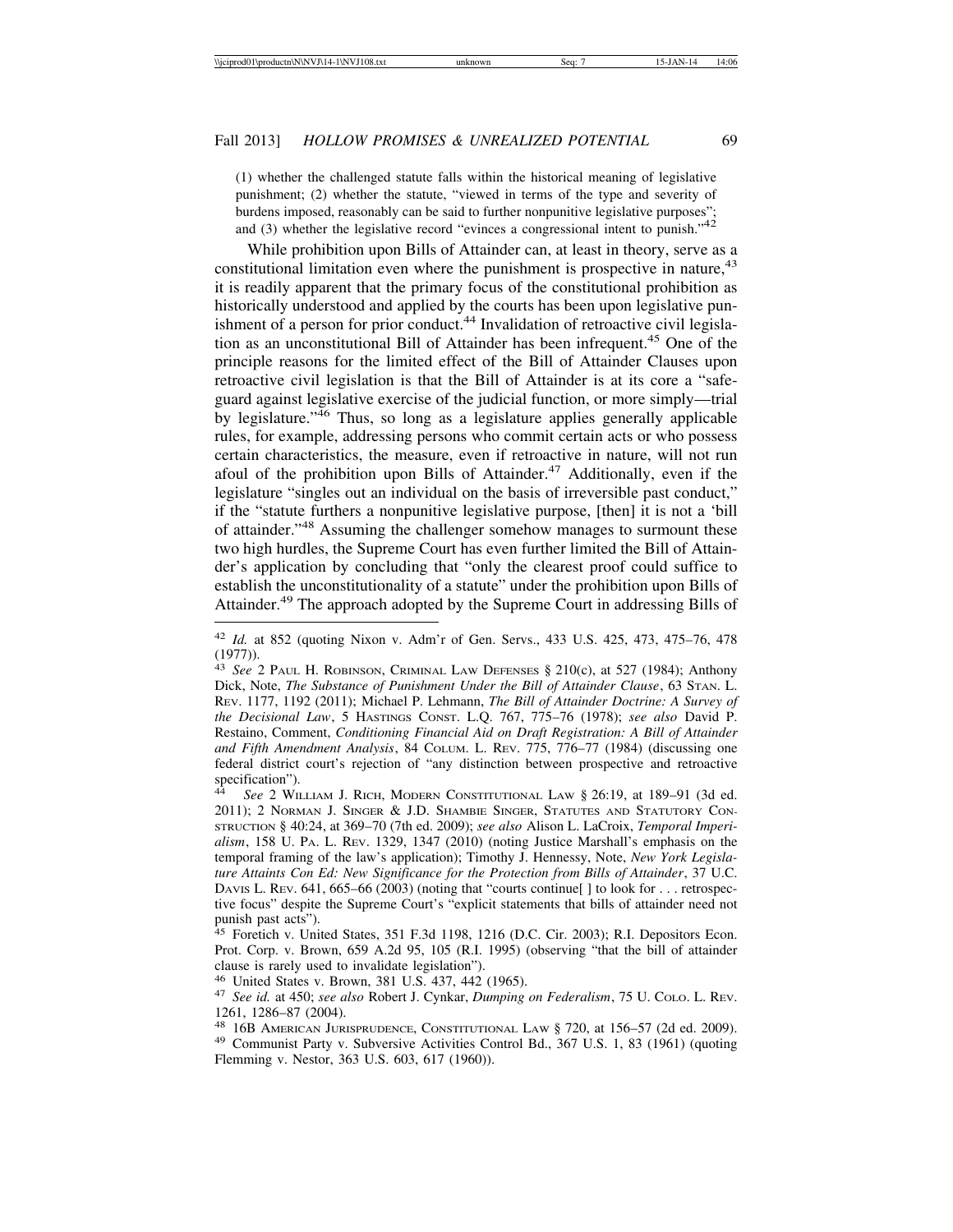Attainder results in the Court's providing "[little] protection against retroactive civil legislation" and "enabl[ing] legislatures to impose a wide variety of retroactive burdens before running afoul of the bill of attainder clauses."<sup>50</sup>

### *C. The Contracts Clause*

The Contracts Clause, Article I, Section 10 of the United States Constitution, provides that "[n]o State shall . . . pass any . . . Law impairing the Obligation of Contracts." There are few provisions of the United States Constitution more closely tied with the concerns that gave rise to the Philadelphia Constitutional Convention than the Contracts Clause.51 The acquiescence of weak state governments to the demands of debtors during the period of economic turmoil that followed the American Revolutionary War and the financial problems that this state legislative response created for creditors helped to generate interest among a particularly influential cadre of leaders in a stronger national government.52 Employing stark, even apocalyptic language to describe the perceived crisis to which the framers were responding, Chief Justice Marshall explained in *Ogden v. Saunders* that

[w]e cannot look back to the history of the times when the august spectacle was exhibited of the assemblage of a whole people by their representatives in Convention, in order to unite thirteen independent sovereignties under one government, so far as might be necessary for the purposes of union, without being sensible of the great importance which was at that time attached to the tenth section of the first article. The power of changing the relative situation of debtor and creditor, of interfering with contracts, a power which comes home to every man, touches the interest of all, and controls the conduct of every individual in those things which he supposes to be proper for his own exclusive management, had been used to such an excess by the State legislatures, as to break in upon the ordinary intercourse of society, and destroy all confidence between man and man. The mischief had become so great, so alarming, as not only to impair commercial intercourse, and threaten the existence of credit, but to sap the morals of the people, and destroy the sanctity of private faith. To guard against the continuance of the evil was an object of deep interest with all the truly wise, as well as the virtuous, of this great community, and was one of the important benefits expected from a reform of the government.<sup>53</sup>

<sup>50</sup> DANIEL E. TROY, RETROACTIVE LEGISLATION 56, 59 (1998) ("little" substituted for original "limited").

<sup>51</sup> *See* JOHN MARSHALL, THE LIFE OF GEORGE WASHINGTON 263 (1857); James W. Ely, Jr., *Economic Liberties and the Original Meaning of the Constitution*, 45 SAN DIEGO L. REV. 673, 698–702 (2008).

<sup>52</sup> *See, e.g.*, BENJAMIN FLETCHER WRIGHT, JR., THE CONTRACT CLAUSE OF THE CONSTITU-TION 4 (1938) ("[O]ne of the principal causes for the dissatisfaction with the prevailing state of affairs under the [Articles of] Confederation among the well-to-do classes was the mass of legislation in the states which was highly unwelcome to creditors as it was popular with debtors."); Richard A. Epstein, *Toward a Revitalization of the Contract Clause*, 51 U. CHI. L. REV. 703, 721 (1984) (indicating that the debtor-creditor relationship "was one leading concern of the framers in drafting the clause"); Wythe Holt, *"To Establish Justice": Politics, the Judiciary Act of 1789, and the Invention of the Federal Courts*, 1989 DUKE L.J. 1421, 1459 (1989); Kurt T. Lash, *Rejecting Conventional Wisdom: Federalist Ambivalence in the Framing and Implementation of Article V*, 38 AM. J. LEGAL HIST. 197, 201–02 (1994). <sup>53</sup> Ogden v. Saunders, 25 U.S. (12 Wheat.) 213, 354–55 (1827).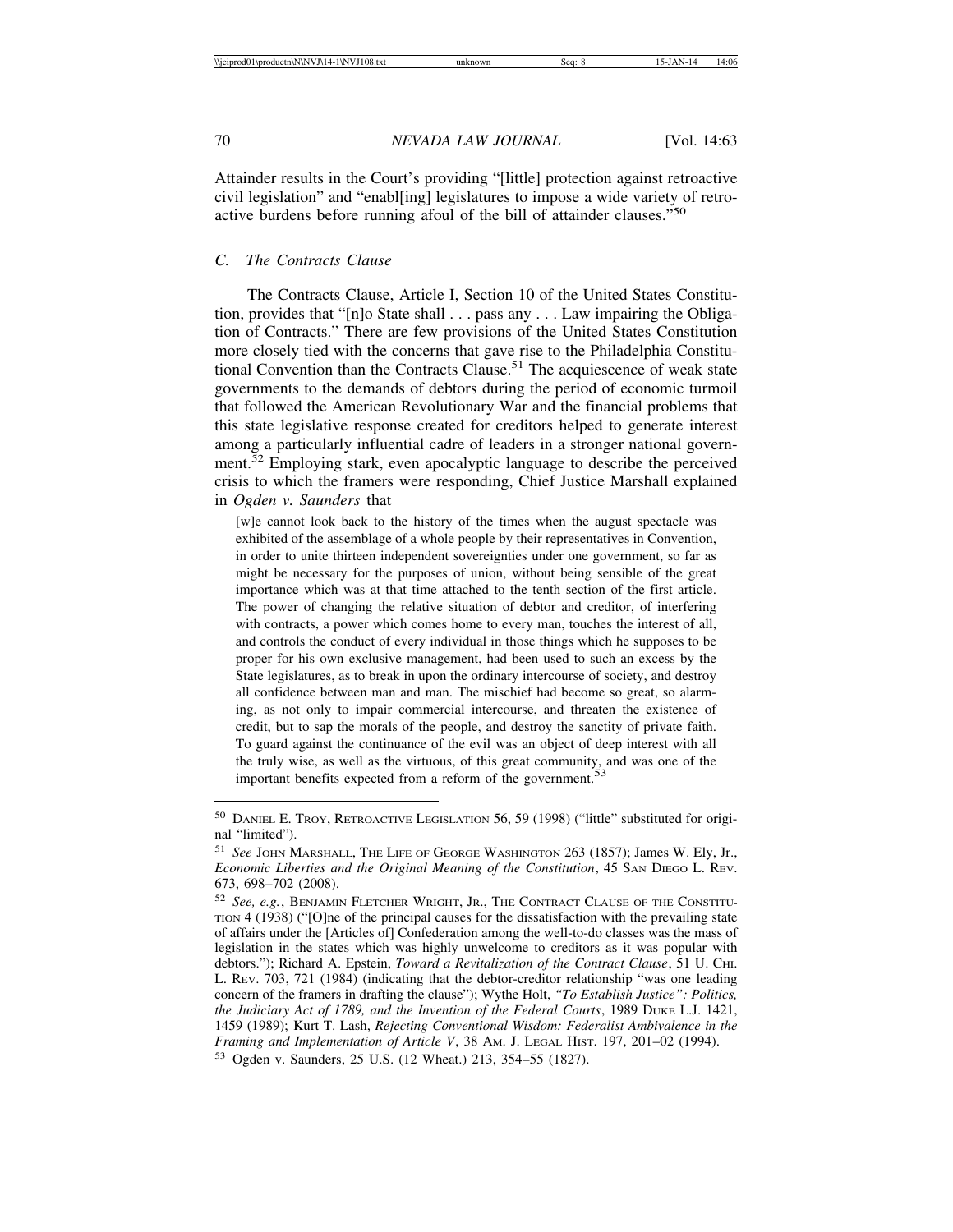Like Icarus,  $54$  the Contracts Clause would rise to precipitous heights, ascending too high, causing it to fall apart and crash into the ignominious depths below. The ascent began under the stewardship of Chief Justice Marshall. During Marshall's tenure, the Supreme Court "used the provision to invalidate statutes that retrospectively impaired almost any contractual obligation of private parties."55 Through the course of the nineteenth-century, the Contracts Clause became the principle restraint upon the authority of state governments under the United States Constitution.<sup>56</sup> This limitation arose through the Supreme Court's interpretation of the Contracts Clause as preventing impairment of existing contractual obligations through subsequently passed legislation.<sup>57</sup> While the Due Process Clause would enjoy even greater prominence during the *Lochner* era, "the original historical and explicit textual basis for judicial protection of 'fundamental' economic rights, and, in particular, freedom of contract" was to be found in the Contracts Clause.<sup>58</sup>

However, in the early years of the twentieth-century, "[t]he vitality of the traditional contract clause doctrine . . . waned . . . and in 1934 its death knell sounded."59 In 1934, the Supreme Court in *Home Building Loan Association v. Blaisdell* narrowed the reach of the Contracts Clause by expanding the constitutionally permissible police powers of the state that would not be deemed as interfering with existing contracts.<sup>60</sup> As Professor Leo Clarke observed, the Contracts Clause, otherwise, would have seemed well-positioned to stand with the Takings Clause in a rear-guard action against the emerging onslaught of the anti-*Lochner*, anti-economic constitutional liberties swing of federal constitutional jurisprudence.61 Instead, through the Supreme Court's conclusion that the regulation of economic conditions under the State's police power justifies interference with private agreements, the Court's analysis had, at least with

<sup>54</sup> Daedalus, a mythical craftsman and inventor, was imprisoned by King Minos of Crete. 5 C. SCOTT LITTLETON, GODS, GODDESSES, AND MYTHOLOGY 711 (2005). Daedalus constructed for himself and his son Icarus wings made of wax and feathers to allow for escape from both the prison and the Island of Crete. *Id.* Daedalus cautioned his son to neither fly too low, which might allow the sea spray to soak and ruin the wings, or too high, which might cause the wax to melt. *Id.* Icarus failed to heed his father's advice, flying too close to the sun, causing the wax to melt. *Id.* The wings came apart and Icarus crashed to his death in the water below. *Id.*

<sup>55</sup> 2 RONALD D. ROTUNDA & JOHN E. NOWAK, TREATISE ON CONSTITUTIONAL LAW: SUB-STANCE AND PROCEDURE § 15.8(a), at 878 (5th ed. 2012).

<sup>56</sup> James W. Ely, Jr., *Whatever Happened to the Contract Clause?*, 4 CHARLESTON L. REV. 371, 371, 376 (2010) [hereinafter Ely, *Whatever Happened*].

<sup>57</sup> James L. Kainen, *The Historical Framework for Reviving Constitutional Protection for Property and Contract Rights*, 79 CORNELL L. REV. 87, 103 (1993).

<sup>58</sup> Robert E. Charney, *The Contract Clause Comes to Canada: The British Columbia* Health Services *Case and the Sanctity of Collective Agreements*, 23 NAT'L J. CONST. L. 65, 66 (2007).

<sup>59</sup> Leo Clarke, *The Contract Clause: A Basis for Limited Judicial Review of State Economic Regulation*, 39 U. MIAMI L. REV. 183, 192 (1985).

<sup>60</sup> Home Bldg. & Loan Ass'n v. Blaisdell, 290 U.S. 398 (1934); Cass R. Sunstein, *Lochner's Legacy*, 87 COLUM. L. REV. 873, 890–91 (1987).

<sup>61</sup> Clarke, *supra* note 59, at 184.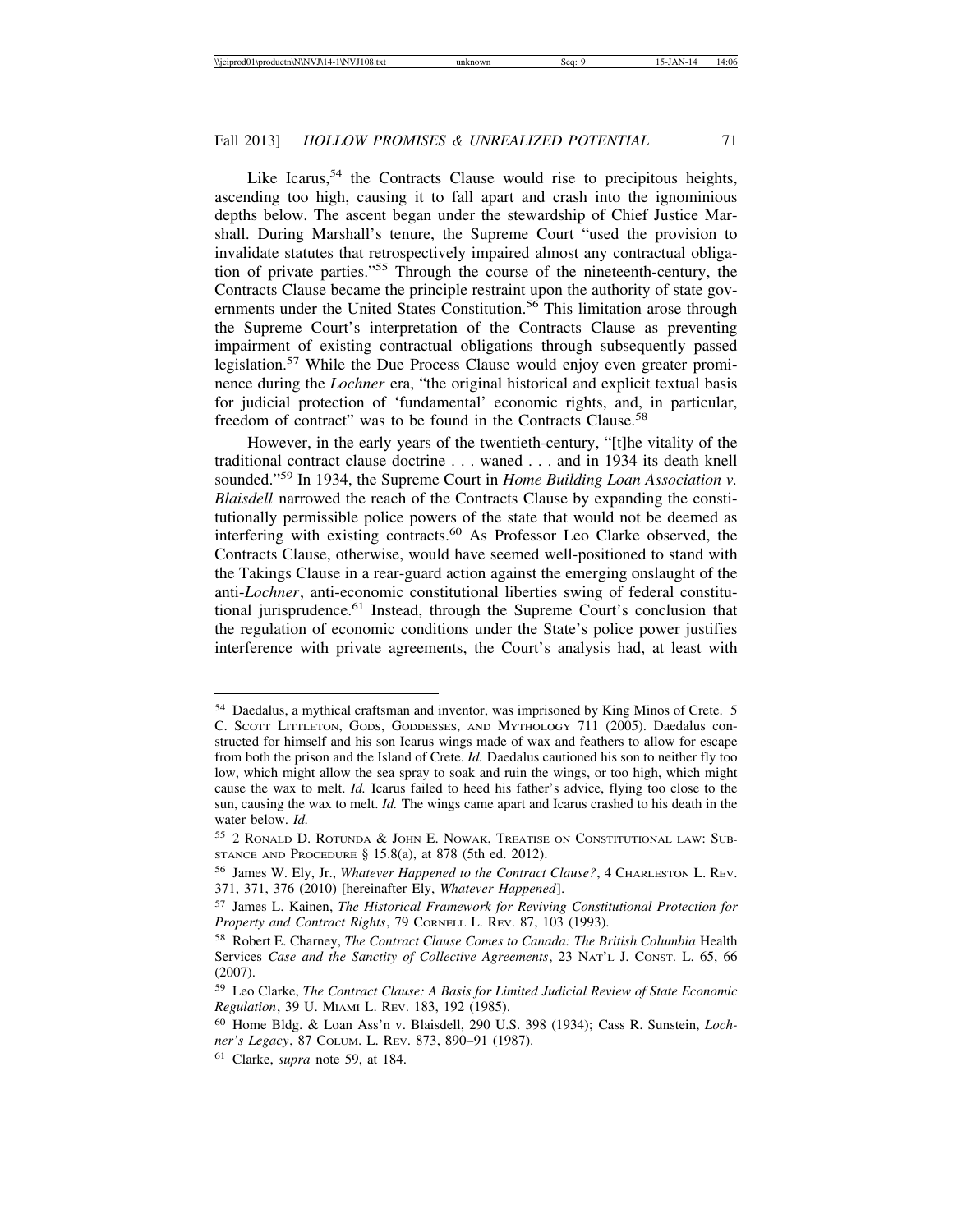regard to retroactive lawmaking as to private contracts, "simply swallowed the Contract Clause."<sup>62</sup>

The Contracts Clause has fallen so far and so fast that the Supreme Court itself has conceded that "the Contract Clause receded into comparative desuetude."63 The Court has even found it necessary to note that "the Contract Clause remains part of the Constitution. . . . It is not a dead letter."64 Much of the scholarly discourse in the wake of the Supreme Court's pronouncement has been less than convinced by the assertion of continuing vitality. Subsequent descriptions of the Contracts Clause's status have included eviscerated,<sup>65</sup> "a dead letter,"66 "almost a dead letter,"67 "largely a dead letter,"68 "dying but not wholly dead," $69$  "virtually comatose,"<sup>70</sup> reduced to insignificance, $71$  and partially revived but only in narrow circumstances.<sup>72</sup>

In addressing impairments to private contracts, the approach used by the Supreme Court is akin to standard rational basis review.<sup>73</sup> In considering the constitutionality of retroactive impairments of private contracts under the Contracts Clause, Professors Ferejohn and Kramer have indicated that, under the Supreme Court's jurisprudence, state governmental action has been liberated from serious judicial review.<sup>74</sup> However, when state governments impair contractual obligations of an agreement to which the state government is a party, "complete deference to a legislative assessment" of the appropriateness of its actions "is not appropriate because the State's self-interest is at stake."<sup>75</sup>

<sup>62</sup> James W. Ely, Jr., *The Protection of Contractual Rights: A Tale of Two Constitutional*

<sup>&</sup>lt;sup>63</sup> Allied Structural Steel Co. v. Spannaus, 438 U.S. 234, 241 (1978).<br><sup>64</sup> Id.<br><sup>65</sup> David B. Kopel, *The Right to Arms in the Living Constitution*, 2010 CARDOZO L. REV. DE NOVO 99, 101 n.9 (2010), *available at* http://www.cardozolawreview.com/Joomla1.5/con tent/denovo/KOPEL\_2010\_99.pdf.

<sup>66</sup> Michael W. Dowdle, *The Constitutional Development and Operations of the National People's Congress*, 11 COLUM. J. ASIAN L. 1, 22 n.91 (1997); Epstein, *supra* note 52, at 737; Robin West, *Response to State Action and a New Birth of Freedom*, 92 GEO. L.J. 819, 821 n.8 (2004) (describing the Contracts Clause as "a dead letter for purposes of protecting property against regulation"); Charles M. Freeland, Note, *The Political Process as Final Solu-*

<sup>&</sup>lt;sup>67</sup> Steven G. Calabresi, *Thayer's Clear Mistake*, 88 Nw. U. L. Rev. 269, 271 (1993); Adam M. Samaha, *Dead Hand Arguments and Constitutional Interpretation*, 108 COLUM. L. REV. 606, 642 (2008).

<sup>68</sup> William E. Nelson, *Summary Judgment and the Progressive Constitution*, 93 IOWA L.

<sup>&</sup>lt;sup>69</sup> John Burritt McArthur, *The Take-or-Pay Crisis: Diagnosis, Treatment, and Cure for Immortality in the Marketplace, 22 N.M. L. Rev. 353, 404 n.221 (1992).* 

<sup>&</sup>lt;sup>70</sup> Ely, *Whatever Happened, supra* note 56, at 376.<br><sup>71</sup> Vincent Blasi, *Six Conservatives in Search of the First Amendment: The Revealing Case* 

*of Nude Dancing*, 33 WM. & MARY L. REV. 611, 646 n.163 (1992).<br><sup>72</sup> Matthew Titolo, *Leasing Sovereignty: On State Infrastructure Contracts*, 47 U. RICH. L.<br>REV. 631, 656–73 (2013).

REV. 631, 656–73 (2013). <sup>73</sup> Paul M. Schwartz & William Michael Treanor, *Eldred and Lochner: Copyright Term Extension and Intellectual Property as Constitutional Property*, 112 YALE L.J. 2331, 2413 n.415 (2003).

<sup>74</sup> John A. Ferejohn & Larry D. Kramer, *Independent Judges, Dependent Judiciary: Institu-*

<sup>&</sup>lt;sup>75</sup> U.S. Trust Co. of N.Y. v. New Jersey, 431 U.S. 1, 25–26 (1977).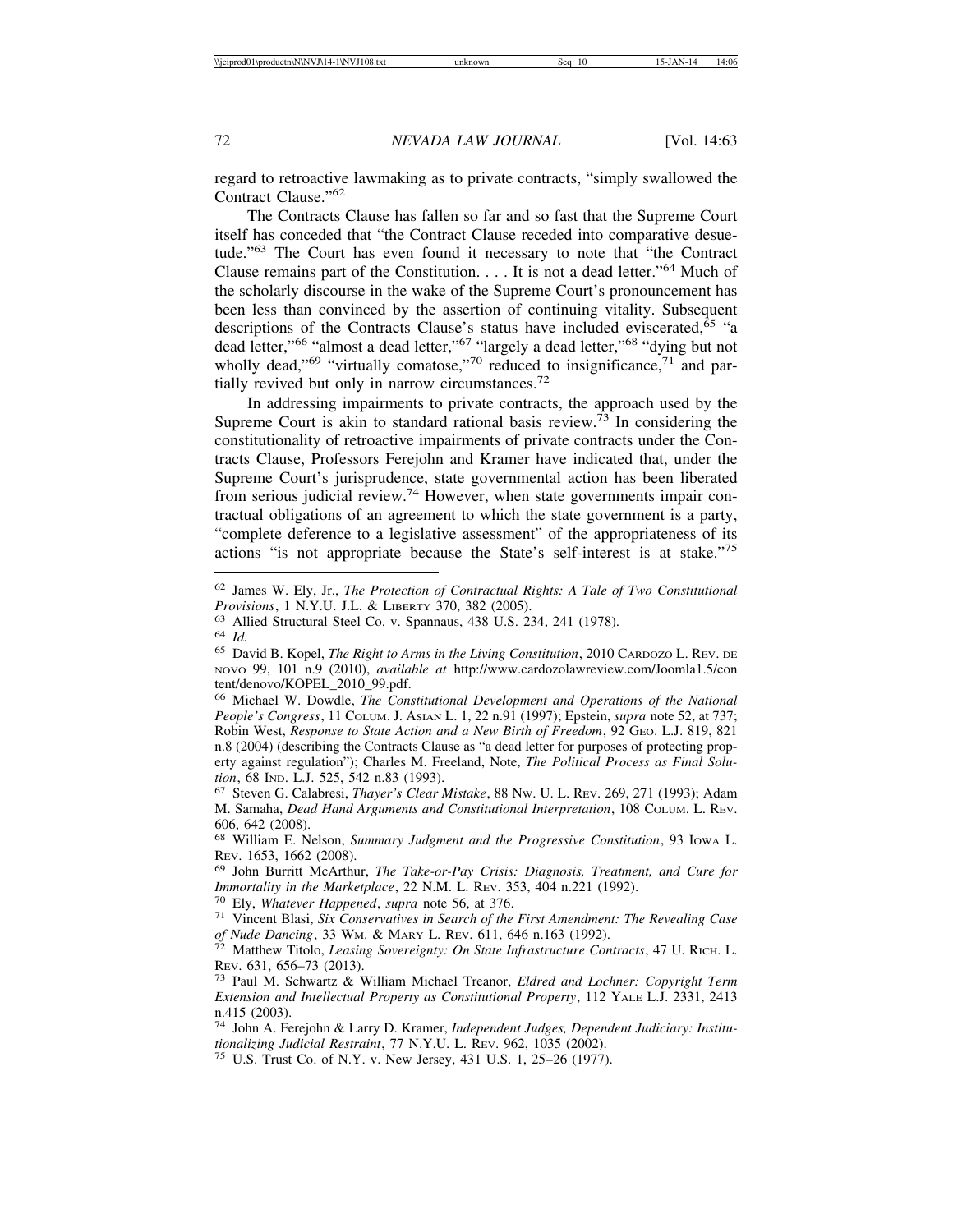Accordingly, the Supreme Court has approached public contractual impairments with heightened scrutiny in comparison with its review of private contractual relationships, which receive rational basis review.76 If a public contract has been impaired, the court assesses the severity of the impairment.<sup>77</sup> If the impairment is insubstantial, the inquiry ends; no constitutional violation will be found.78 If the impairment is substantial, then the court balances the severity of the impairment with the public interest served.79 The state bears the burden of demonstrating that the measure is " 'reasonable and necessary to serve an important public purpose.' "<sup>80</sup> A legislative action, even one that is unreasonable and unnecessary, that impairs a public contract will not, however, be found unconstitutional if the contract improperly ties the hands of a future legislature by bargaining away its police power.<sup>81</sup>

Even with a partial enlivening of the Contracts Clause in circumstances wherein the government impairs public contracts, it remains clear that, "as interpreted, the Contract Clause does not have much bite."82 Thus, in assessing the vitality of the Contracts Clause, whether the vultures are considered to be circling above a seemingly collapsing potential target, landing for a creature that has fallen, taking the first pokes at one in its last gasps, or tearing into a creature that was, it is clear that the Contracts Clause will not be confused for being lively and robust anytime soon. Accordingly, only with regard to impairment of public contracts can a party anticipate the realistic possibility of any assistance from the Contracts Clause in providing constitutional protection against retroactive civil legislation.

#### *D. Due Process Clauses*

The Fifth Amendment to the United States Constitution provides, in part, that "[n]o person shall . . . be deprived of life, liberty, or property, without due process of law . . . ." The Due Process Clause of the Fourteenth Amendment states, in part, that "[n]o State shall . . . deprive any person of life, liberty, or property, without due process of law." Neither the Fifth Amendment limitation upon the federal government nor the Fourteenth Amendment limitation upon the state governments "place significant restrictions on retroactive legislation."83 The Supreme Court "in a series of cases that spanned two-thirds of the twentieth century, established the principle that retroactive legislation will violate due process only if the legislation does not have a rational relationship to a legitimate government interest."84 The Court will apply mere rationality review to challenges under the Due Process Clause "even when the legislation 'upsets otherwise settled expectations . . . [or] impose[s] a new duty or liability based

<sup>&</sup>lt;sup>76</sup> Titolo, *supra* note 72, at 660–61.<br>
<sup>77</sup> Id. at 661.<br>
<sup>78</sup> Id. at 663–64.<br>
<sup>79</sup> Id. at 664 (quoting U.S. Trust Co. of N.Y., 431 U.S. at 25).<br>
<sup>80</sup> Id. at 667–73.<br>
<sup>81</sup> Id. at 667–73.<br>
<sup>82</sup> Julian Velasco, *Sharehold* (2010).

<sup>83</sup> ROTUNDA & NOWAK, *supra* note 55, § 15.9(a)(iv), at 911. <sup>84</sup> *Id.* at 911–12.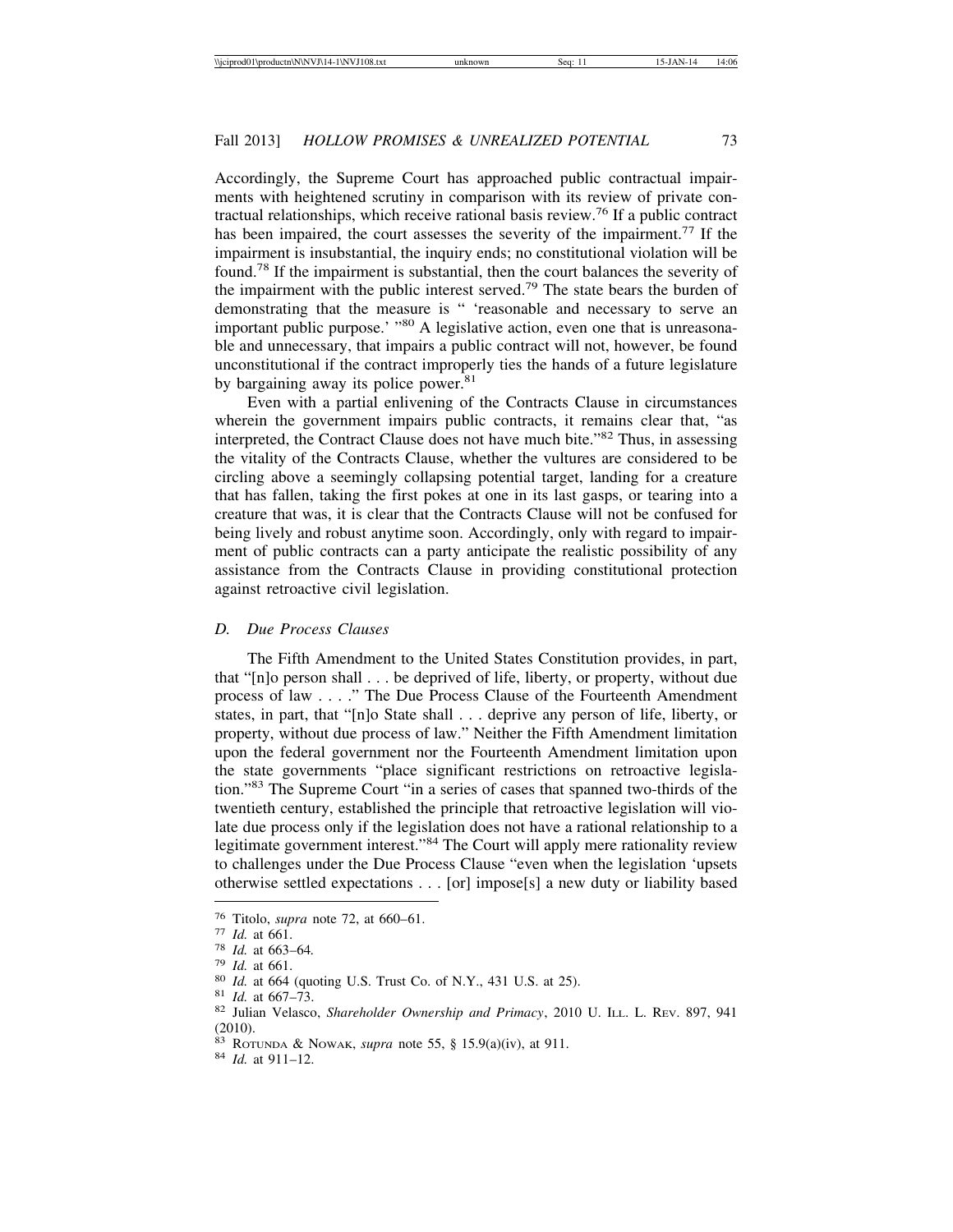on past acts.' "85 Accordingly, "[s]o long as retroactive application of the change is rationally related to a legitimate legislative purpose, the constraints of due process have been honored."<sup>86</sup>

The Supreme Court found in *Satterlee v. Matthewson*, an 1829 decision, that "retrospective laws which do not impair the obligation of contracts, or partake of the character of ex post facto laws, are not condemned or forbidden by any part of" the Federal Constitution including the constitutional safeguard of due process.87 Nearly a century-and-a-half later in *Usery v. Turner Elkhorn Mining*, the Supreme Court reached a contrary conclusion, finding that constitutional due process protections do impose additional limitations on retroactive civil legislation.88 However, this constitutional hurdle is surmounted "simply by showing that the retroactive application of the legislation is itself justified by a rational legislative purpose."89 Moreover, it is readily apparent that "retroactivity alone does not make legislation irrational."90 This limitation upon retroactive civil legislation, therefore, has been characterized concisely and accurately by Professor John Manning as "notoriously easy to satisfy."<sup>91</sup> "[R]etroactivity is a superfluous category in modern due process analysis."<sup>92</sup>

#### *E. The Takings Clause*

The Takings Clause of the Fifth Amendment to the United States Constitution guarantees that private property shall not "be taken for public use, without just compensation."93 In *Calder v. Bull*, addressed above in relation to the

<sup>85</sup> Donald T. Hornstein, *Resiliency, Adaptation, and the Upsides of Ex Post Lawmaking*, 89 N.C. L. REV. 1549, 1571 (2011) (quoting Usery v. Turner Elhorn Mining Co., 428 U.S. 1, 16 (1976)).<br><sup>86</sup> Kopec v. City of Elmhurst, 193 F.3d 894, 903 (7th Cir. 1999).

<sup>&</sup>lt;sup>87</sup> Satterlee v. Matthewson, 27 (2 Pet.) U.S. 380, 413 (1829).<br><sup>88</sup> *Usery*, 428 U.S. at 16–17.<br><sup>89</sup> Pension Benefits Guar. Corp. v. R. A. Gray & Co., 467 U.S. 717, 730 (1984); *see also* Gen. Motors Corp. v. Romein, 503 U.S. 181, 191 (1992).

<sup>90</sup> Harold J. Krent, *The Puzzling Boundary Between Criminal and Civil Retroactive Lawmaking*, 84 GEO. L.J. 2143, 2150 (1996). <sup>91</sup> John F. Manning, *Clear Statement Rules and the Constitution*, 110 COLUM. L. REV. 399,

<sup>410 (2010).&</sup>lt;br><sup>92</sup> Kainen, *supra* note 57, at 102.

<sup>&</sup>lt;sup>93</sup> In the 1890s, the Takings Clause became the first Bill of Rights provision to be incorporated under the Fourteenth Amendment as a constitutional limitation upon the States. Steven G. Calabresi & Nicholas Terrell, *The Number of States and the Economics of American Federalism*, 63 FLA. L. REV. 1, 23 (2011); Daniel A. Jacobs, *Indigestion from Eating Crow: The Impact of* Lingle v. Chevron U.S.A*.*, Inc. *on the Future of Regulatory Takings Doctrine*, 38 URB. LAW. 451, 457–58 (2006); Stephen Kanter, *Sleeping Beauty Wide Awake: State Constitutions as Important Independent Sources of Individual Rights*, 15 LEWIS & CLARK L. REV. 799, 803 (2011). There is, however, scholarship suggesting that the Supreme Court's decision, *Chicago, Burlington & Quincy R.R. Co. v. City of Chicago*, 166 U.S. 226 (1897), which is generally considered the first case in which the Supreme Court incorporated a Bill of Rights provision against the states via the Fourteenth Amendment, is actually not an incorporation decision. Jacobs, *supra* note 93, at 458 n.34 (citing Bradley C. Karkkainen, *The Police Power Revisited: Phantom Incorporation and the Roots of the Takings "Muddle*,*"* 90 MINN. L. REV. 826 (2006)). The Supreme Court, however, has come to view *Chicago, Burlington & Quincy Railroad* as an incorporation case. *See*, *e.g.*, Dolan v. City of Tigard, 512 U.S. 374, 383–84, 384 n.5 (1994).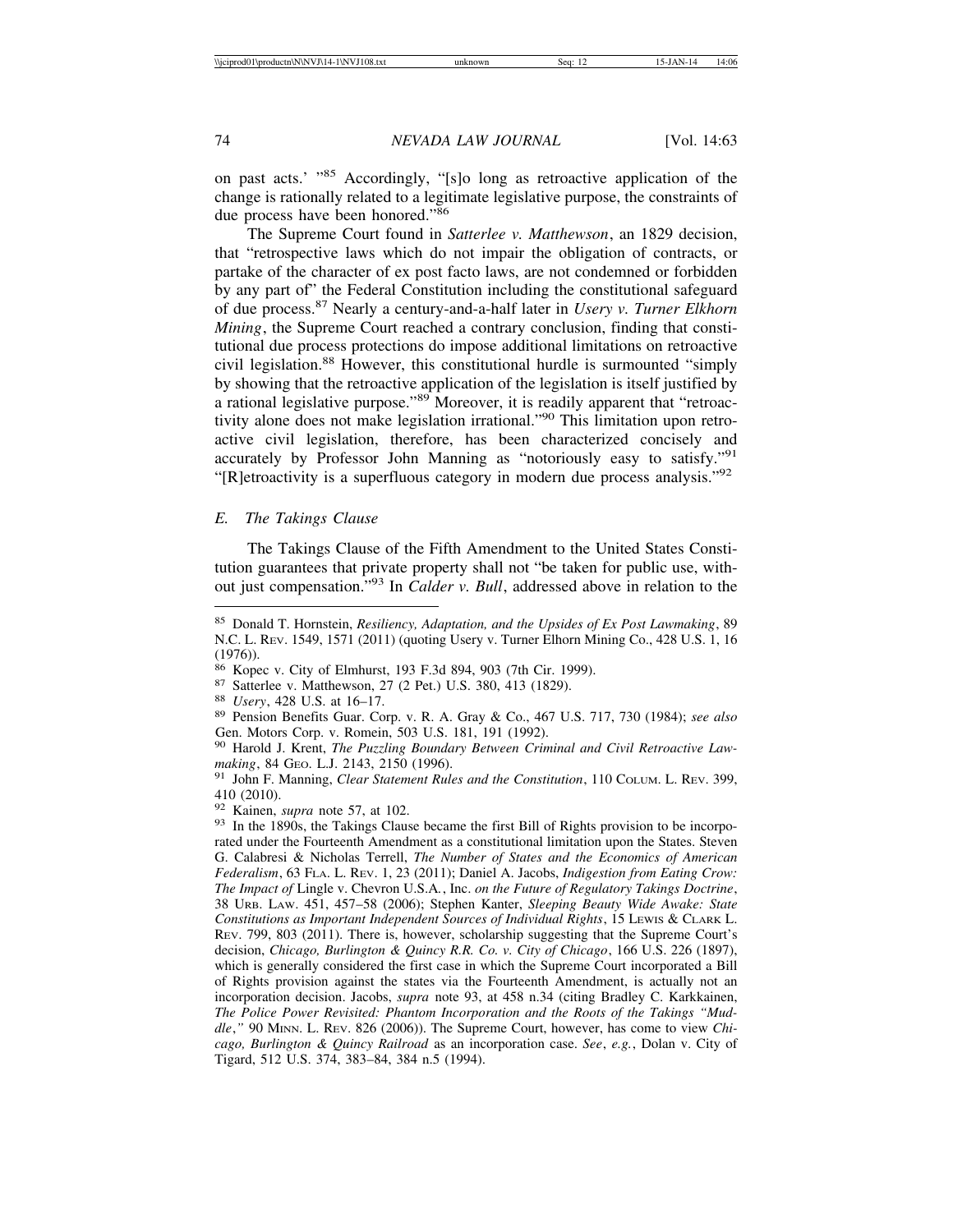Ex Post Facto Clauses, Justice Chase also addressed the Takings Clause.<sup>94</sup> Therein, he articulated a view of the Takings Clause as being designed to protect against deprivation, including retroactive deprivation, of vested rights in property unless that taking is for a public use, in which case just compensation is required.95 Nearly two-hundred years later, in a 1994 decision, *Landgraf v. USI Film Products*, the Supreme Court reiterated Justice Chase's view of the anti-retroactivity protections of the Takings Clause. The Court therein noted that the Takings Clause "prevents the Legislature (and other government actors) from depriving private persons of vested property rights except for a 'public use' and upon payment of 'just compensation.' "96

Four years later, writing for a four justice plurality in *Eastern Enterprises v. Apfel*, Justice Sandra Day O'Connor declared that "[o]ur decisions . . . have left open the possibility that legislation might be unconstitutional if it imposes severe retroactive liability on a limited class of parties that could not have anticipated the liability, and the extent of that liability is substantially disproportionate to the parties' experience."97 In assessing whether a retroactive taking has occurred, Justice O'Connor concluded that the *Penn-Central* Test, the general framework for assessing whether a regulatory taking has occurred, was applicable.98 In *Penn Central Transportation Company v. City of New York*, the Supreme Court advanced a three-factor test for determining whether a regulatory action of the government constitutes a taking for purposes of the Takings Clause.99 The Court considers (1) the economic impact of the regulation on the plaintiff; (2) the extent to which the regulation interferes with the plaintiff's identifiable investment-backed expectations; and (3) the character of the governmental action.<sup>100</sup>

While this framework would seem to offer some hope of rigorous review of governmental actions under the Takings Clause, reality has not met such expectations. The *Penn Central* Test has proven to be "a fact-bound and murky test heavily loaded in favor of governmental regulation."101 The Supreme Court's "generous understanding of regulatory authority has encouraged farreaching governmental infringement on the traditional rights of owners to enjoy their property."102 Furthermore, while *Landgraf* suggested vitality to the antiretroactivity of the Takings Clause, *Eastern Enterprises v. Apfel*, although striking down a severe retroactive civil measure, may have even further undermined this role. Five Justices concluded therein that the Due Process Clause, rather than the Takings Clause, is the proper constitutional provision for assessing retroactive civil legislation.<sup>103</sup> "This splintering produced a decision that stands for almost nothing because both of the stated rationales for striking the

<sup>&</sup>lt;sup>94</sup> Calder v. Bull, 3 U.S. (3 Dall.) 386, 394 (1798).<br>
<sup>95</sup> *Id.*<br>
<sup>96</sup> Landgraf v. USI Film Prods., 511 U.S. 244, 266 (1994).<br>
<sup>97</sup> E. Enters. v. Apfel, 524 U.S. 498, 528–29 (1998) (O'Connor, J., plurality opinion).<br>
<sup>9</sup> TORY OF PROPERTY RIGHTS 160 (3d. ed. 2008).<br><sup>102</sup> *Id.* at 161. 103 *E. Enters.*, 524 U.S. at 545 (Kennedy, J., concurring); *id.* at 556 (Breyer, J., dissenting).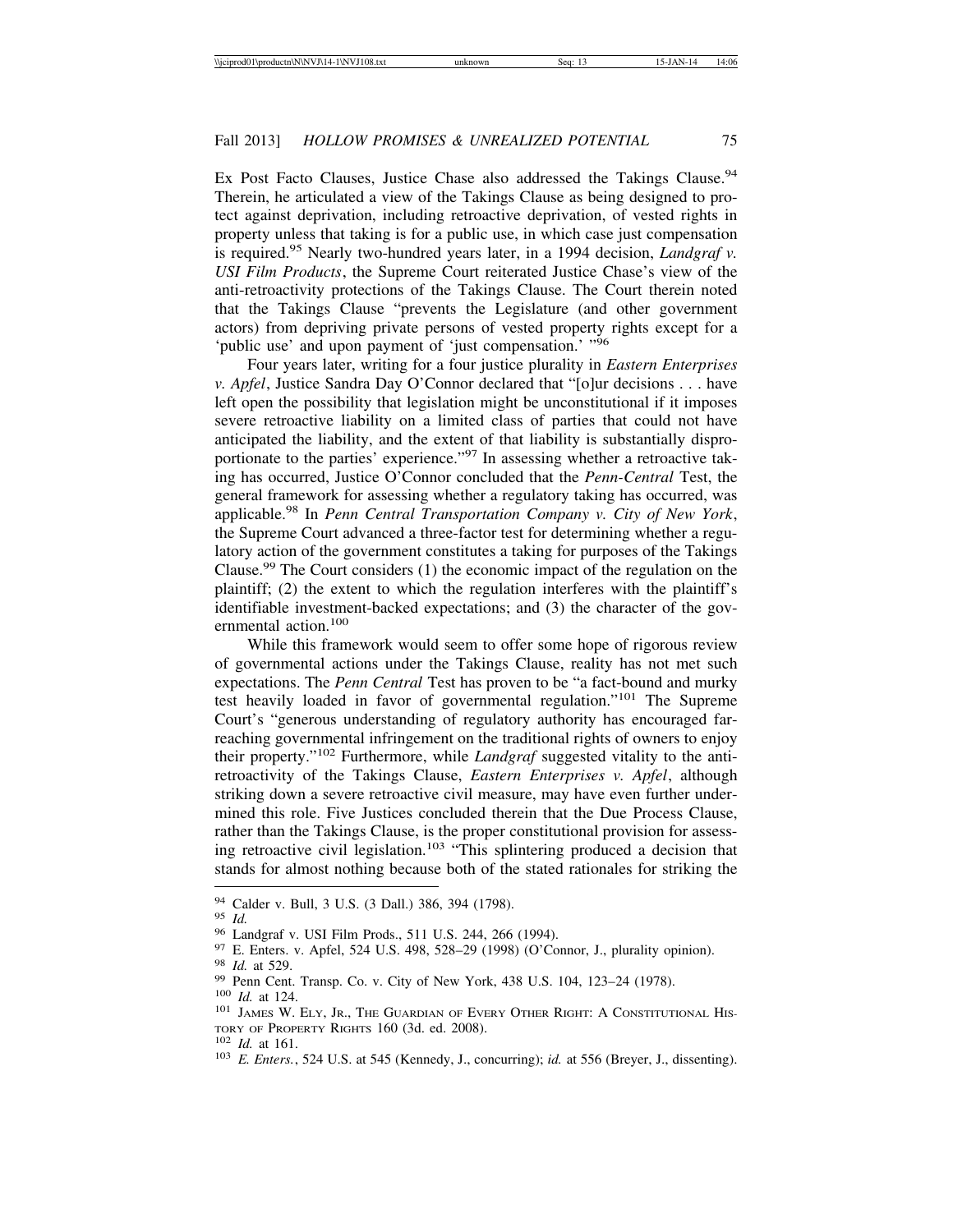employer mandate [(the Takings Clause and the Due Process Clause)] were explicitly rejected by a majority of the Court."<sup>104</sup> In subsequent years, the federal courts have permitted a parade of retroactive civil legislation without finding a constitutional violation in response to Takings Clause challenges. As illustrations, retroactive increases in taxes, $105$  attachment of zoning restrictions to subdivision development plans,<sup>106</sup> alteration of a state's unclaimed property statute,<sup>107</sup> alteration of lien avoidance provisions of bankruptcy laws,<sup>108</sup> and imposition of civil liability under the Comprehensive Environmental Response, Compensation, and Liability Act have been found to not constitute takings.<sup>109</sup> Ultimately, as currently applied by the federal courts, the Supreme Court's Takings Clause jurisprudence "open[s] a door for constraints on retroactivity, but will only apply in relatively extreme cases."<sup>110</sup>

## *F. Impact on Interpretation*

Though irrelevant in constraining an express legislative determination to impose civil legislation retroactively, perhaps the most important practical constraint on retroactive civil legislation is the judicial construction presumption in favor of prospective application. Though this concept's precise formulation has varied, it has been repeatedly expressed by the Supreme Court:

There are certain principles which have been adhered to with great strictness by the courts in relation to the construction of statutes as to whether they are or are not retroactive in their effect. The presumption is very strong that a statute was not meant to act retrospectively, and it ought never to receive such a construction if it is susceptible of any other. It ought not to receive such a construction unless the words used are so clear, strong, and imperative that no other meaning can be annexed to them, or unless the intention of the legislature cannot be otherwise satisfied.<sup>111</sup>

Simply stated, as a general rule, legislation and administrative rules will not be interpreted to apply retroactively unless the language of the statute or regulation requires such a result.112 Courts generally presume prospective as opposed

<sup>104</sup> Mark A. Hall, *Individual Versus State Constitutional Rights Under Health Care Reform*, 42 ARIZ. ST. L.J. 1233, 1237 (2011).

<sup>105</sup> *See, e.g.*, Quarty v. United States, 170 F.3d 961, 968–70 (9th Cir. 1999).

<sup>106</sup> *See, e.g.*, Willoughby Dev. Corp. v. Ravalli Cnty., 338 F. App'x 581, 583 (9th Cir. 2009).

<sup>107</sup> *See, e.g.*, Am. Express Travel Related Servs., Inc. v. Sidamon-Eristoff, 669 F.3d 359, 370–72 (3d Cir. 2012).

<sup>108</sup> *See, e.g.*, *In re* Thompson, 867 F.2d 416, 422 (7th Cir. 1989).

<sup>109</sup> *See, e.g.*, Franklin Cnty. Convention Facilities Auth. v. Am. Premier Underwriters, Inc., 240 F.3d 534, 552–53 (6th Cir. 2001).

<sup>110</sup> RICH, *supra* note 21, § 17:19, at 677.

<sup>111</sup> U.S. Fid. & Guar. Co. v. United States, 209 U.S. 306, 314 (1908).

<sup>112</sup> Bowen v. Georgetown Univ. Hosp., 488 U.S. 204, 208 (1988).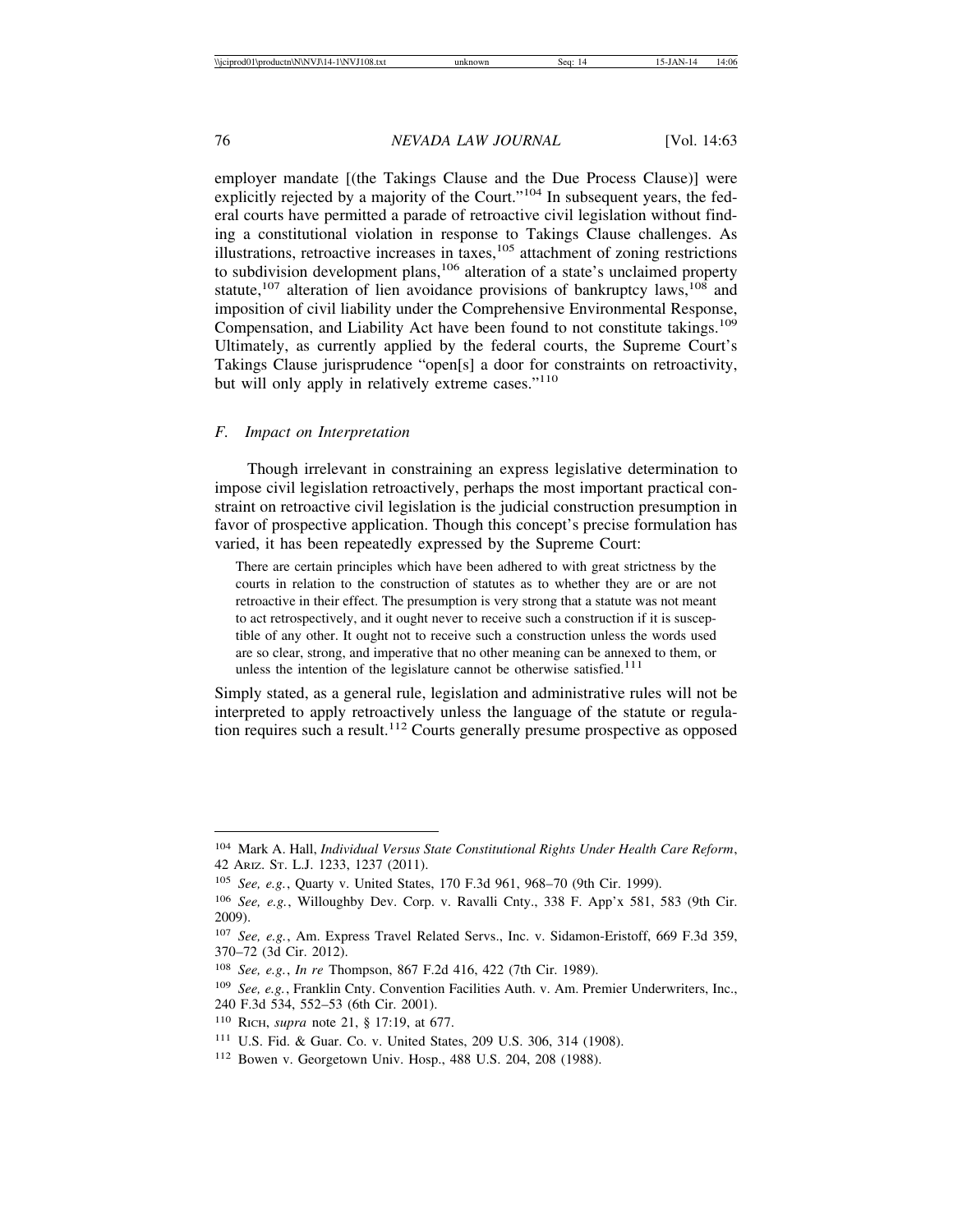to retroactive application of statutes based upon considerations of fairness<sup>113</sup> and principles of constitutional question avoidance.<sup>114</sup>

Requiring a legislature to make clear its intent to apply a statute retroactively "helps ensure that [the legislature] itself has determined that the benefits of retroactivity outweigh the potential for disruption or unfairness."115 Retroactive legislative provisions may serve legitimate purposes, such as responding to emergencies, correcting mistakes, preventing against the circumvention of a new statute during the time after it is proposed but before it is enacted, and serving to advance health, welfare, or safety.<sup>116</sup> Where the legislature, perhaps deciding based upon one of the aforementioned reasons, elects to engage in retroactive lawmaking, this anti-retroactivity presumption gives way. After all, "the anti-retroactivity presumption is just that—a presumption, rather than a constitutional command."117 Under such circumstances, the challenger will have to find recourse in the protections addressed above—the Contracts, Due Process, or Takings Clause—if they are to find relief under the Federal Constitution.

## *G. Retroactivity and Civil Legislation under the United States Constitution Summary*

The distinction between the restrictive approach of the Supreme Court towards retroactive criminal legislation and the Court's permissive approach towards civil legislation is "manifest," reflecting a "sharp contrast."118 Professor Charles Tiefer has offered perhaps the best synopsis of the Court's abandonment of protecting against the dangers of retroactive civil legislation:

Since the end of the *Lochner* era, the courts have regarded the issues of civil retroactive legislation like other economic legislation, as one of the social and economic questions left to the legislature . . . . That the Constitution has an Ex Post Facto Clause, that venerated authorities criticize retroactivity, that continental jurisprudence abhors it, and that some consider it violative of "natural law," only serves to under-

<sup>113</sup> 2 NORMAN J. SINGER & J.D. SHAMBIE SINGER, STATUTES AND STATUTORY CONSTRUC-TION § 41:2, at 393 (7th ed. 2009) ("The general rule that courts favor prospective application of statutes is founded on the premise that fundamental fairness requires that citizens be given notice of a statute so they may conform their behavior to new or revised requirements."); *see also* Gen. Motors v. Romein, 503 U.S. 181, 191 (1992) ("Retroactive legislation presents problems of unfairness that are more serious than those posed by prospective legislation, because it can deprive citizens of legitimate expectations and upset settled transactions.").

<sup>114</sup> *See* Paul Boudreaux, *Covert Opinion: Revealing a New Interpretation of Environmental Laws*, 9 VT. J. ENVTL. L. 239, 256 (2008); Richard A. Michael, *Joint Liability: Should It be Reformed or Abolished?—The Illinois Experience*, 27 LOY. U. CHI. L.J. 867, 913–14 (1996); *see also* D. Benjamin Barros, *The Complexities of Judicial Takings*, 45 U. RICH. L. REV. 903, 928 (2011); Dan T. Coenen, *The Rehnquist Court, Structural Due Process, and Semisubstantive Constitutional Review*, 75 S. CAL. L. REV. 1281, 1304 n.127 (2002); Note, *Retroactive Expansion of State Court Jurisdiction Over Persons*, 63 COLUM. L. REV. 1105, 1109 (1963); Note, *Retroactive Death Taxes in Light of Binney v. Long*, 50 HARV. L. REV. 785, 789 (1937).<br><sup>115</sup> Landgraf v. USI Film Prods., 511 U.S. 244, 268 (1994).

<sup>&</sup>lt;sup>116</sup> See id. at 267–68.<br><sup>117</sup> Republic of Austria v. Altmann, 541 U.S. 677, 692–93 (2004).<br><sup>118</sup> Krent, *supra* note 90, at 2146–52.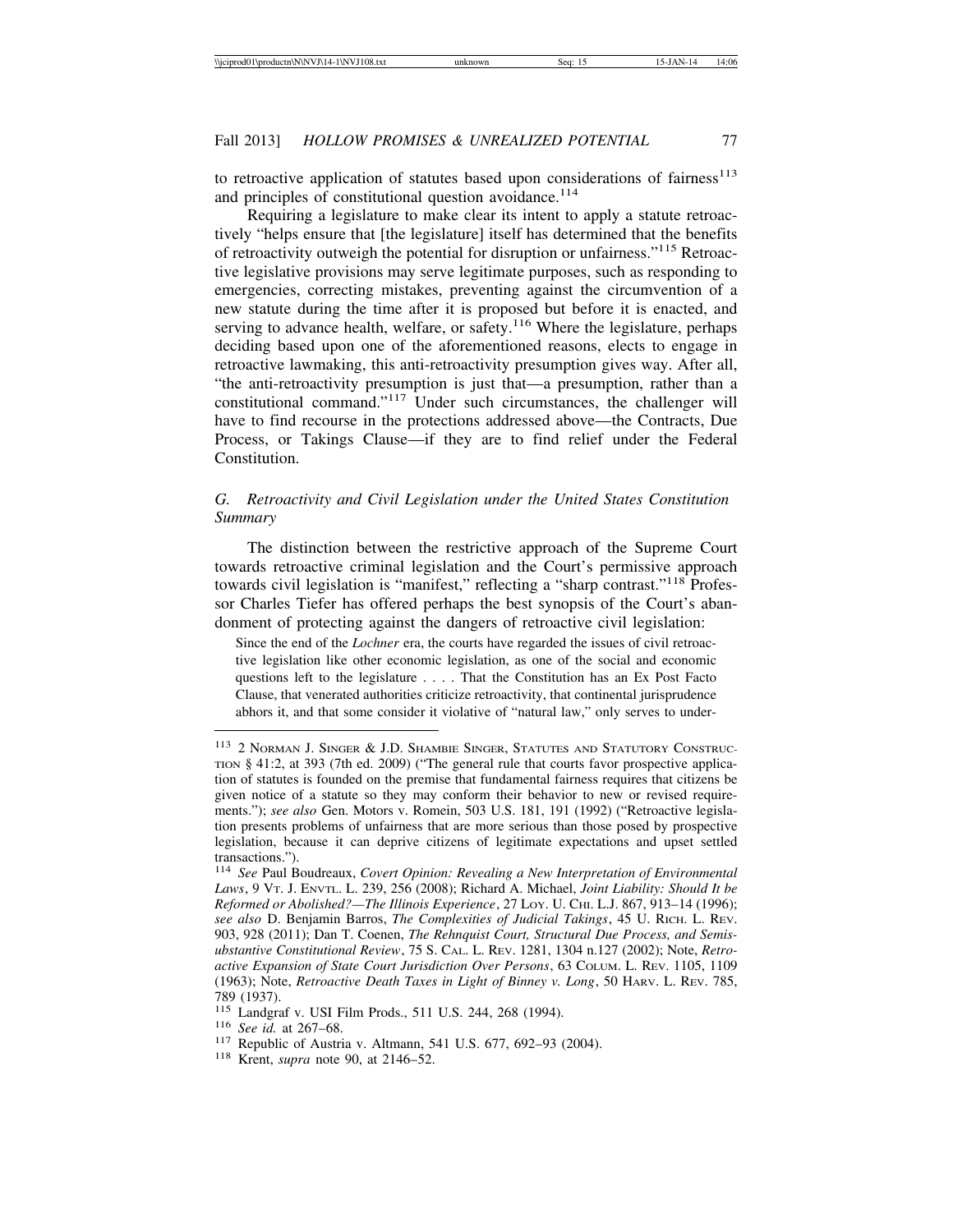line by contrast the acceptance of civil retroactivity by the judiciary. The arguments that retroactivity normatively imposes lack of notice and, consequently, lack of consciousness of any violation and that retroactively inefficiently defeats expectations have long been known and simply discounted. Since *Lochner* ended, courts have upheld challenges to retroactive civil laws notwithstanding the most dubious basis in either normative or efficiency analysis.<sup>119</sup>

As interpreted, despite the framers' antipathy to retroactive legislation, which helped to shape multiple provisions of the United States Constitution, it is apparent that the Supreme Court's jurisprudence has left these constitutional restraints when applied to retroactive civil legislation as hollow and rotted-out barriers. Therefore, under the Federal Constitution, if a state legislative body determines to break through by enacting retroactive civil legislation, the state legislature will find little in the way of constraint as long as the legislature clearly indicates the measure is to be applied retroactively.<sup>120</sup>

#### II. FEDERAL CONSTITUTION TUNNEL VISION

 As noted in the introduction of this Article, most Americans would be surprised to learn that the United States Constitution, as interpreted by the Supreme Court, does not impose more substantial safeguards against retroactive civil legislation.<sup>121</sup> In thinking about the constitutionality of such governmental actions, Americans' collective focus would most assuredly be on the United States Constitution rather than the state constitutions of the fifty states or even their own state constitution. As noted by Professor James A. Gardner, "[w]hen Americans speak of 'constitutional law,' they invariably mean the U.S. Constitution and the substantial body of federal judicial decisions construing it."122 This is not surprising given that only approximately half of adults in the United States are even aware that their state has its own constitution.<sup>123</sup>

More disturbing than the general public's lack of awareness, the members of the Advisory Commission on Intergovernmental Relations, as part of a study of state constitutional law, concluded that "[e]ven among lawyers, state constitutional law is relatively unknown and little practiced." $124$  Simply stated, "most lawyers  $\dots$  are utterly ignorant about the contents of state constitutions."<sup>125</sup> Far

<sup>119</sup> Charles Tiefer, *Did* Eastern Enterprises *Send Enterprise Responsibility South?*, 51 ALA. L. Rev. 1305, 1308–09 (2000).<br><sup>120</sup> The ability of Congress to enact retroactive legislation does not extend to authorizing

reopening of final judgments before courts; however, this limitation is tied to separation of powers concerns. *See* Harold F. See, *The Separation of Powers and the Public Policy Role of the State Court in a Routine Case*, 8 Tex. Rev. L. & Pol. 345, 353 n.46 (2004).<br><sup>121</sup> Troy, *supra* note 15.<br><sup>122</sup> JAMES A. GARDNER, INTERPRETING STATE CONSTITUTIONS 23 (2005).<br><sup>123</sup> ROBERT F. WILLIAMS, THE LAW OF AMERICA

Tarr, *The State of State Constitutions*, 62 LA. L. REV. 3, 9 n.23 (2001).<br><sup>124</sup> ADVISORY COMMISS'N ON INTERGOVERNMENTAL RELATIONS, STATE CONSTITUTIONS IN

THE FEDERAL SYSTEM: SELECTED ISSUES AND OPPORTUNITIES FOR STATE INITIATIVES 2 (1989).

<sup>&</sup>lt;sup>125</sup> Clint Bolick, *State Constitutions as a Bulwark for Freedom*, 37 OKLA. CITY U. L. REV. 1, 2 (2012); *see also, e.g.*, *A Symposium with Women Chiefs*, 13 CARDOZO J.L. & GENDER 305, 325 (2007) (quoting Chief Judge Kaye of the New York Court of Appeals: "I was speaking at the City Bar Association years ago, and I talked about the State Constitution. A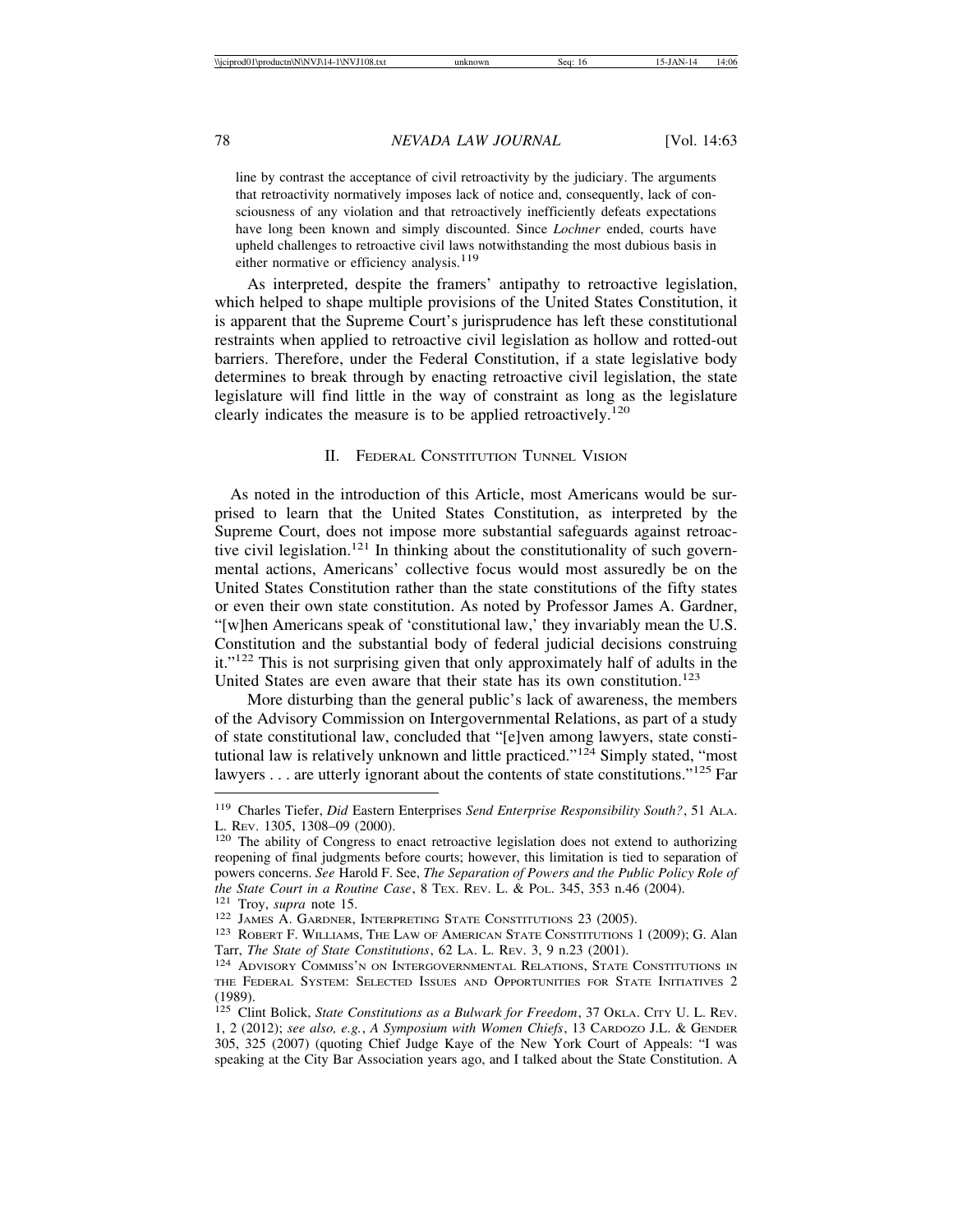too many lawyers suffer from tunnel vision in approaching constitutional questions, thinking only about the Federal Constitution.<sup>126</sup> They are either entirely unaware of state constitutional provisions or do not understand the differences in state constitutional interpretation.<sup>127</sup> Even when lawyers do raise state constitutional law claims or arguments, those arguments are often minimally addressed as tag-along afterthoughts to the federal constitutional argument that the attorney is advancing in the case.<sup>128</sup> This singular focus is not without consequences. As examples, "the vast majority of states that have constitutional provisions directly addressing the care of individuals with mental disabilities or mental illnesses have not been the site of state-law-based right-to-treatment litigation."129 Likewise, fewer than half of the state constitutional provisions relating to health-care have been the subject of litigation in state appellate courts.<sup>130</sup>

Well-respected jurist Sixth Circuit Court of Appeals Judge Jeffrey Sutton<sup>131</sup> offered a vivid description of this oddity of American law:

State courts often observe that even where parties squarely raise state constitutional issues, briefing frequently falls short of the mark, failing to make any substantive analysis or argument on the issue. . . . [L]awyers often view state issues as "throw-ins" most likely because they have not learned how to frame well thought out, persuasive state constitutional arguments.

lawyer came up to me afterwards, and said, 'Judge Kaye, I feel like I am swimming in a whole new sea of culture. I didn't know we had a State Constitution' ").

<sup>126</sup> *See* Michael F.J. Piecuch, *State Constitutional Law in the Land of Steady Habits: Chief Justice Ellen A. Peters and the Connecticut Supreme Court*, 60 ALB. L. REV. 1757, 1764–65 (1997); Nathan Sabourin, *We're from Vermont and We do What We Want: A "Re"-Examination of the Criminal Jurisprudence of the Vermont Supreme Court*, 71 ALB. L. REV. 1163, 1166 (2008); *see also* Helen Hershkoff, *Positive Rights and State Constitutions: The Limits of Federal Rationality Review*, 112 HARV. L. REV. 1131, 1194–95 (1999); Hans A. Linde, *State Constitutions are not Common Law: Comments on Gardner's Failed Discourse*, 24 RUTGERS L.J. 927, 933 (1993) [hereinafter Linde, *State Constitutions*]; Justice Hans A. Linde, *First Things First: Rediscovering the States' Bills of Rights*, 9 U. BALT. L. REV. 379, 392–93 (1980) [hereinafter Linde, *First Things*].

<sup>127</sup> *See Piecuch*, *supra* note 126, at 1764–65; Sabourin, *supra* note 126, at 1166; *see also* Hershkoff, *supra* note 126, at 1194–95; Linde, S*tate Constitutions*, *supra* note 126, at 933; Linde, *First Things*, *supra* note 126, at 392–93.

<sup>128</sup> *See, e.g.*, Shirley S. Abrahamson, *Criminal Law and State Constitutions: The Emergence of State Constitutional Law*, 63 TEX. L. REV. 1141, 1161 (1985) (stating that "all too frequently, counsel do not raise state constitutional issues in the trial or appellate courts, or make only passing reference to the state constitution"); Robert I. Berdon, *An Analytical Framework for Raising State Constitutional Claims in Connecticut*, 14 QUINNIPIAC L. REV. 191, 196–97 (1994).

Hon. Robert F. Utter & Sanford E. Pitter, *Presenting a State Constitutional Argument: Comment on Theory and Technique*, 20 IND. L. REV. 635, 653 (1987).

<sup>129</sup> Katie Eyer, *Litigating for Treatment: The Use of State Laws and Constitutions in Obtaining Treatment Rights for Individuals with Mental Illness*, 28 N.Y.U. REV. L. & SOC. CHANGE 1, 13 n.84 (2003); *see also* Michael L. Perlin, *State Constitutions and Statutes as Sources of Rights for the Mentally Disabled: The Last Frontier?*, 20 LOY. L.A. L. REV. 1249, 1264–65 (1987); Alan Meisel, *The Rights of the Mentally Ill Under State Constitutions*, 45 LAW & CONTEMP. PROBS. 7, 9 (1982).

<sup>130</sup> *See* Elizabeth Weeks Leonard, *State Constitutionalism and the Right to Health Care*, 12 U. PA. J. CONST. L. 1325, 1347–68 (2010).

<sup>131</sup> Perry W. Payne, Jr., *The Patient Protection and Affordable Care Act of 2010 and the Requirement to Maintain Minimum Essential Coverage (Individual Mandate): Constitutional Challenges and Potential Impact on Health Policy*, 55 HOW. L.J. 937, 978 (2012); John K. DiMugno, *The Future of the Patient Protection and Affordable Care Act, aka "Obama*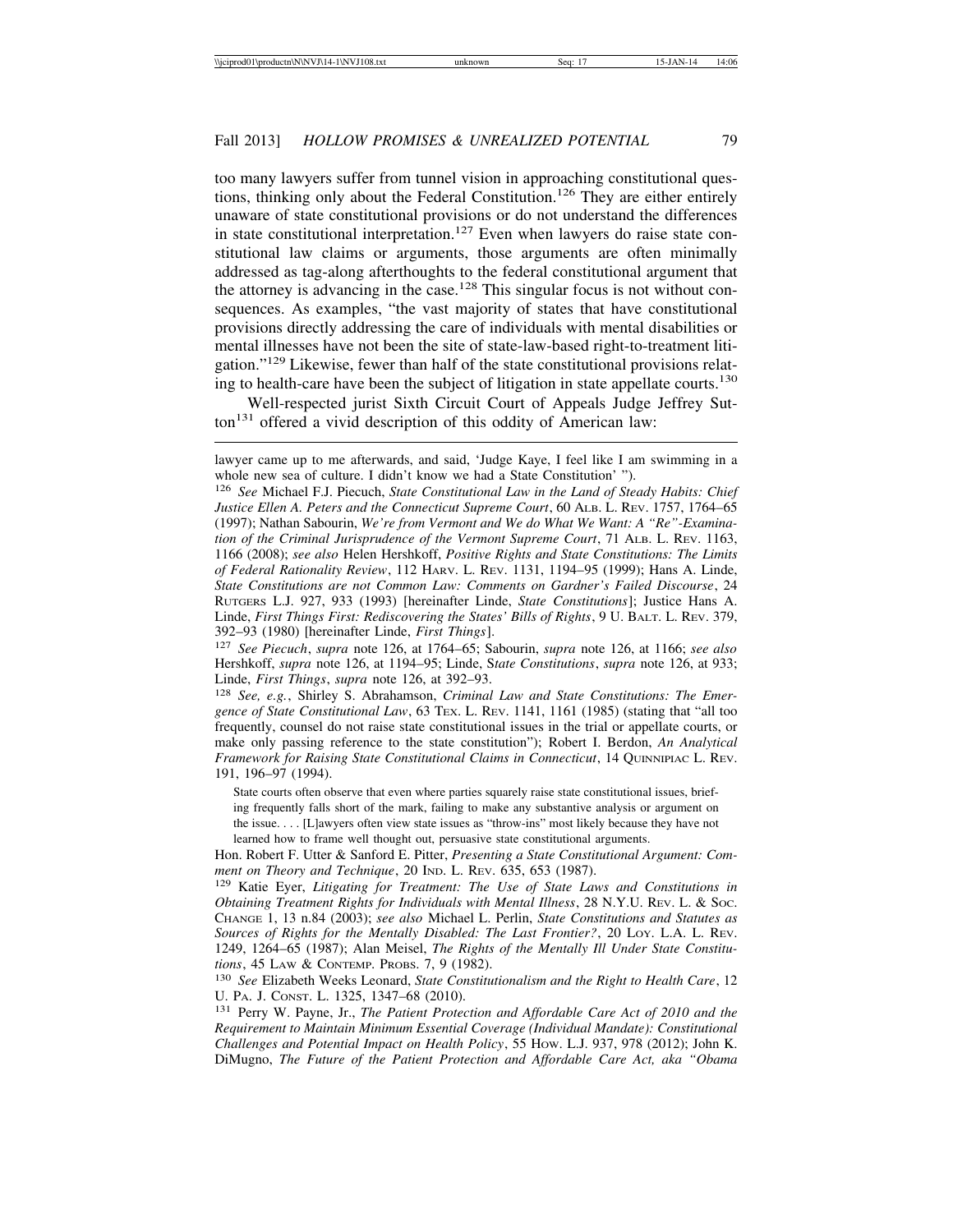Imagine an NCAA tournament basketball game. Your favorite team is down by one point. With no time left on the clock, the opposing team commits a two-shot foul on your star player. How would you react if the player took just one of the two free throws offered him? Strange, yes? A two-shot foul normally would give the player two chances to make one free throw, which would tie the game, and one chance to make both free throws, which would win the game. Not a bad situation to be in. But if a coach told his player to take just one of the free throws, he would reduce the team to the hope of at best forcing overtime. Any coach who made such a decision would be ridiculed out of the profession, particularly if his team lost the game.

If you think this scenario is utterly implausible, so do I. But that leaves us with some explaining to do. Why is it that when we switch from basketball to American law, we find so many lawyers willing to give up the second free throw? Under our legal system, whenever a state or local government enacts a dubious law, lawyers and clients have two chances, not one, to invalidate it. They may invoke the United States Constitution to strike the law, and they may invoke that State's constitution to strike the law. Yet, in my experience as a federal judge, a private practitioner and a lawyer for the State of Ohio, that is not what most lawyers do. $132$ 

What Judge Sutton is describing is nothing short of widespread legal malpractice among practicing lawyers.<sup>133</sup> Failures of representation stemming from not considering state constitutional protections not only raise malpractice concerns but also, to some extent, catch the attention of attorney disciplinary authorities.134 Unfortunately, this deficiency in understanding of and consideration of state constitutional law appears not just among practitioners but also among members of the bench and their law clerks.<sup>135</sup>

The cause of this deficiency brings together collective and individual failings of the bench, bar, and legal academy. In some respects, the problem arose initially as a result of unintended consequences. With the dynamic constitutional change brought about by the Warren Court, state constitutionalism became an afterthought for members of the bench and bar, relegated at best to a

*Care"*, 24 CAL. INS. L. & REG. REP. 27, 31 (2012); Sallie Sanford, *The Impact of a 'Middle-Management' Health Care Ruling*, JURIST (July 5, 2011), http://jurist.org/forum/2011/07/sal lie-sanford-middle-management.php.

<sup>132</sup> Jeffrey S. Sutton, *Why Teach—And Why Study—State Constitutional Law*, 34 OKLA. CITY U. L. REV. 165, 165–66 (2009).

<sup>133</sup> Sanford Levinson, *America's "Other Constitutions": The Importance of State Constitutions for Our Law and Politics*, 45 TULSA L. REV. 813, 814 (2010).

<sup>134</sup> *See* State v. Jewett, 500 A.2d 233, 234 (Vt. 1985) (quoting former Oregon Justice Hans Linde as indicating that "[a] lawyer today representing someone who claims some constitutional protection and who does not argue that the state constitution provides that protection is skating on the edge of malpractice"); *see also*, *e.g.*, State v. Lowry, 667 P.2d 996, 1013 (Or. 1983) (Jones, J., concurring) ("Any defense lawyer who fails to raise an Oregon Constitution violation and relies solely on parallel provisions under the federal constitution, except to exert federal limitations, should be guilty of legal malpractice."); Berdon, *supra* note 128, at 197 (noting that "[f]or the client, a lawyer's failure to do so may mean a loss of liberty or property. For the lawyer, it can mean professional embarrassment, a malpractice suit, or even disciplinary action.").

<sup>135</sup> *See Jewett*, 500 A.2d at 235 (quoting Charles G. Douglas III, *State Judicial Activism— The New Role for State Bills of Rights*, 12 SUFFOLK U. L. REV. 1123, 1147 (1978)); Judith S. Kaye, *State Courts at the Dawn of a New Century: Common Law Courts Reading Statutes and Constitutions*, 70 N.Y.U. L. REV. 1, 11–12 (1995) [hereinafter Kaye, *State Courts*].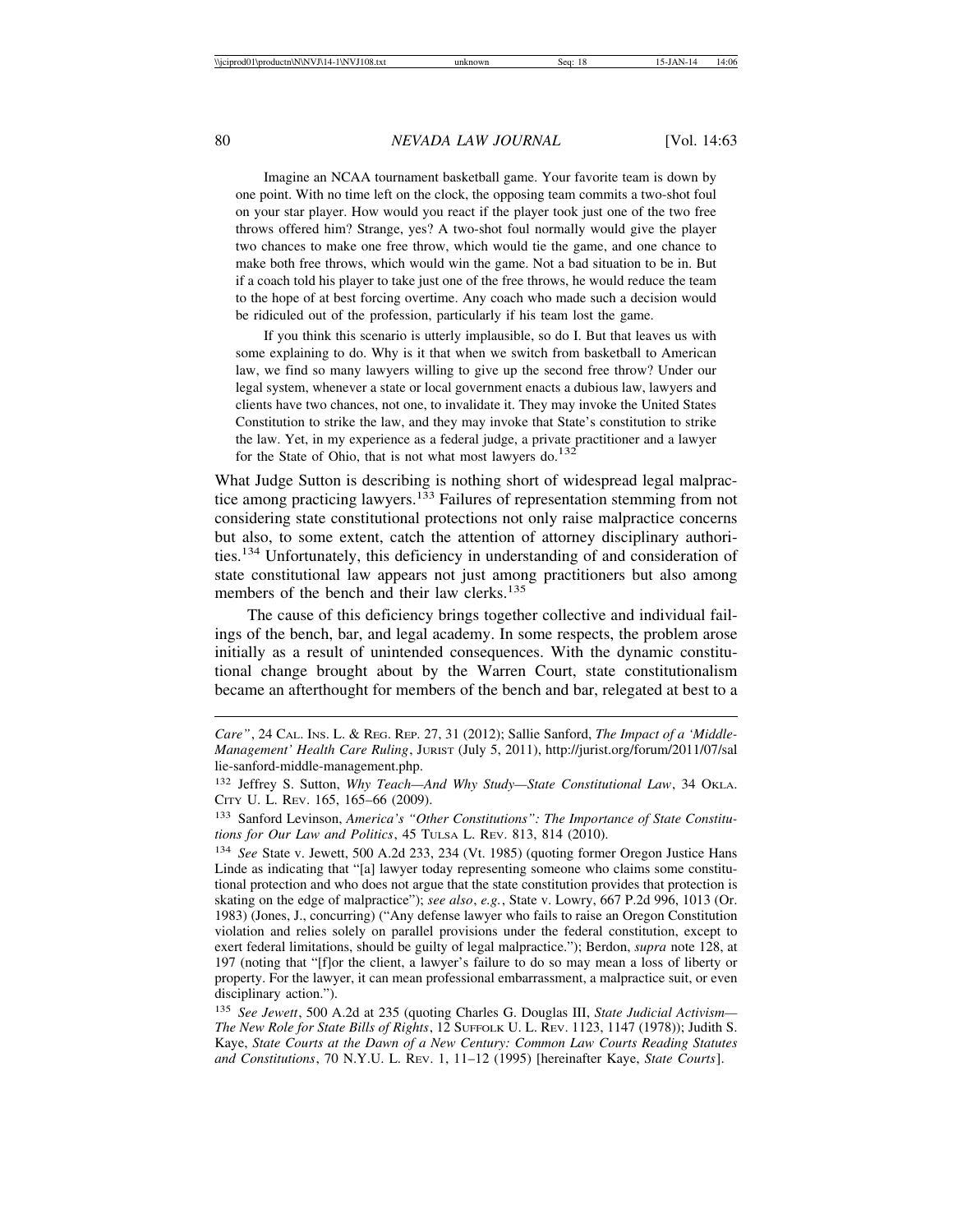secondary consideration when not entirely forgotten.<sup>136</sup> During the heady days of the Warren Court era, it was as if "[a]ll of the oxygen of constitutionalism was sucked out of the state constitutions and breathed into the Federal Constitution."137 Reflecting upon the impact on state constitutional law, Justice Brennan wrote, "I suppose it was only natural that when during the 1960's our rights and liberties were in the process of becoming increasingly federalized, state courts saw no reason to consider what protections, if any, were secured by state constitutions."138 With the federal courts in the midst of a judicial reformation, "it was easy for state courts . . . to fall into the drowsy habit of looking no further than federal constitutional law."<sup>139</sup> As a result, "[a] generation of overreliance by law professors, judges, and attorneys on the federal doctrines that grew out of Warren Court decisions left state constitutional law in a condition of near atrophy in most states."<sup>140</sup>

The Warren Court had led a jurisprudential revolution, but in his 1968 Presidential campaign, Richard Nixon would stake much of his candidacy on the contention that this revolution was reflective of judicial activism run amuck that needed to be curtailed. Nixon particularly emphasized a desire to respond to the Warren Court's criminal procedure jurisprudence by appointing "law and order" judges.141 With Nixon's election and opportunity to appoint four Justices to the Supreme Court, the Burger Court would, in fact, engage in shifting the Court's movement from the path of the Warren Court.<sup>142</sup> In reaction, in a 1977 Harvard Law Review article, Justice Brennan enlisted state judiciaries in a counterattack against the conservative course-change of the Burger Court.<sup>143</sup>

<sup>136</sup> *See* Judith S. Kaye, *Dual Constitutionalism in Practice and Principle*, 61 ST. JOHN'S L. REV. 399, 404–05 (1987); Antony B. Klapper, Comment, *Finding a Right in State Constitutions for Community Treatment of the Mentally Ill*, 142 U. PA. L. REV. 739, 787–88 (1993). <sup>137</sup> Jeffrey Omar Usman, *Good Enough for Government Work: The Interpretation of Positive Constitutional Rights in State Constitutions*, 73 ALB. L. REV. 1459, 1491 (2010).

<sup>138</sup> William J. Brennan, Jr., *State Constitutions and the Protection of Individual Rights*, 90 HARV. L. REV. 489, 495 (1977).

<sup>139</sup> A. E. Dick Howard, *State Courts and Constitutional Rights in the Day of the Burger Court*, 62 VA. L. REV. 873, 878 (1976); *see also* Neal Devins, *How State Supreme Courts Take Consequences into Account: Toward a State–Centered Understanding of State Constitutionalism*, 62 STAN. L. REV. 1629, 1637 (2010) (quoting Robert Welsh & Ronald K.L. Collins, *Taking State Constitutions Seriously*, CENTER MAG., Sept.–Oct. 1981, at 6) ("During the 'heyday of the Warren Court,' the 'Supreme Court took such complete control of the field that state judges could sit back in the conviction that their part was simply to await the next landmark decision.' "); Charles G. Douglas, III, *Federalism and State Constitutions*, 13 VT. L. REV. 127, 133 (1988) ("State judges started to parrot federal cases and law clerks researched them to the exclusion of state charters.").

<sup>140</sup> 1 JENNIFER FRIESEN, STATE CONSTITUTIONAL LAW: LITIGATING INDIVIDUAL RIGHTS, CLAIMS, AND DEFENSES § 1.01 n.11, at 1–4 (4th ed. 2006).

<sup>141</sup> Carl T. Bogus, *Introduction: Genuine Tort Reform*, 13 ROGER WILLIAMS U. L. REV. 1, 2 (2008); Cornell W. Clayton & J. Mitchell Pickerill, *The Politics of Criminal Justice: How the New Right Regime Shaped the Rehnquist Court's Criminal Justice Jurisprudence*, 94 GEO. L.J. 1385, 1396–97 (2006); *see also* Tracey Maclin, *The Bush Administration's Terrorist Surveillance Program and the Fourth Amendment's Warrant Requirement: Lessons from Justice Powell and the Keith Case*, 41 U.C. DAVIS L. REV. 1259, 1277 (2008).

<sup>142</sup> CASS R. SUNSTEIN, THE SECOND BILL OF RIGHTS: FDR'S UNFINISHED REVOLUTION AND WHY WE NEED IT MORE THAN EVER 154 (2004).

<sup>143</sup> Brennan, *supra* note 138, at 500–04.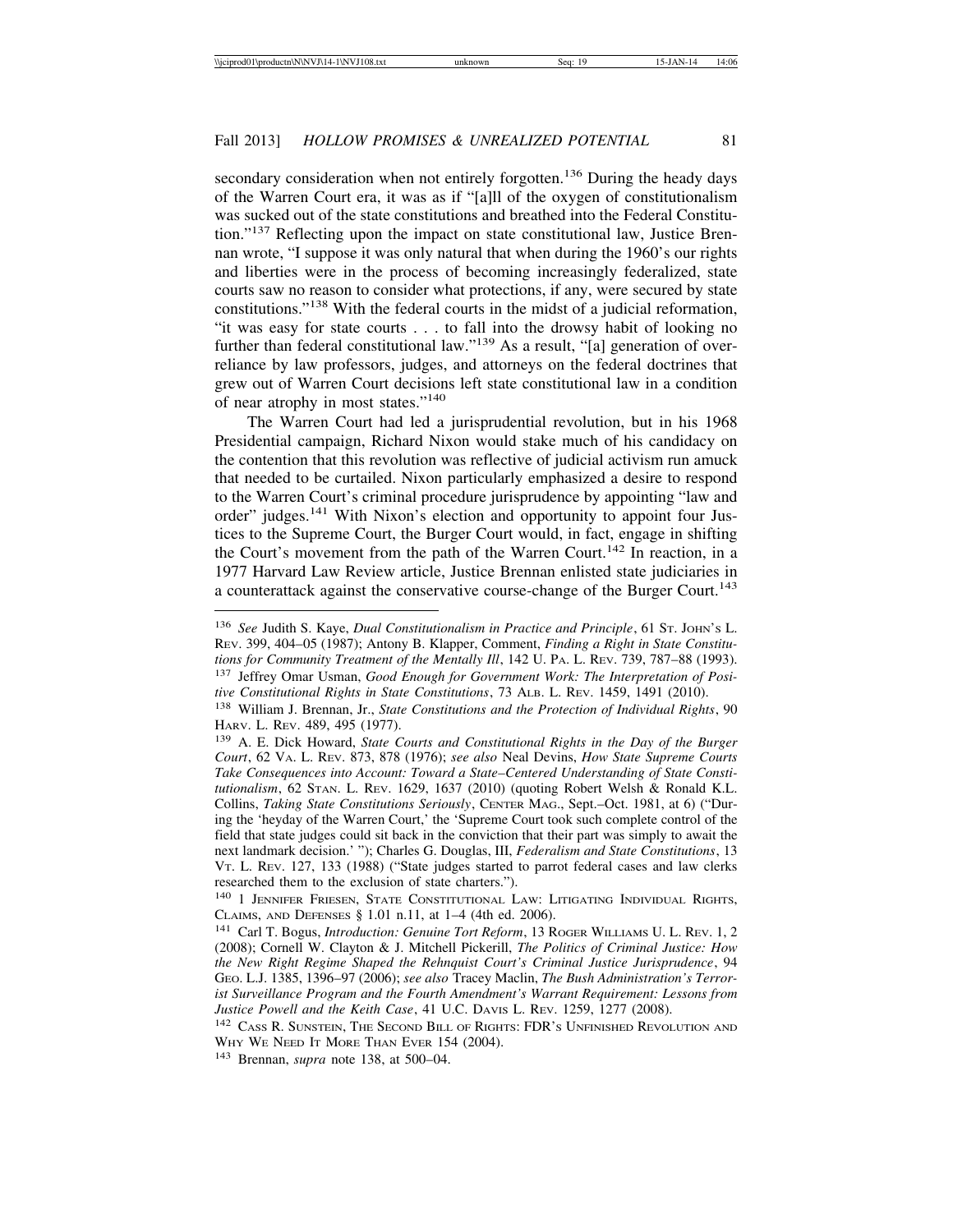In response to the Warren Court's jurisprudential revolution grinding to a halt, "[I]awyers should have switched gears . . . but at first few were prepared. Thirty years later, the deplorable situation persists, despite the fact that many persons may be entitled to receive greater protection of their individual rights through application of rights derived from the state constitutions."144 One of the key reasons that so few lawyers are prepared to consider state constitutional protections is that so few law schools teach state constitutional law or put any emphasis thereupon.<sup>145</sup> Constitutional law courses are reflexively courses about the Federal Constitution and fail to bring significant, if any, attention to state constitutions.146 Having not been educated as to state constitutional law, law students become lawyers who do not appreciate the interpretive differences between state constitutions and the Federal Constitution.<sup>147</sup> Lacking the knowledge necessary to frame persuasive arguments under their respective state constitutions, lawyers eschew these arguments either by ignoring them entirely or by briefly referencing the state constitution but failing to develop their state constitution argumentation.<sup>148</sup> The quality of understanding state constitutions is so deficient that the Conference of Chief Justices<sup>149</sup> formally adopted as their number one Resolution in 2010 a recommendation to law schools that they provide a course in state constitutional law.<sup>150</sup>

<sup>148</sup> Utter & Pitter, *supra* note 128, at 653.

<sup>144</sup> Michael A. Berch, *Reflections on the Role of State Courts in the Vindication of State Constitutional Rights: A Plea for State Appellate Courts to Consider Unraised Issues of State Constitutional Law in Criminal Cases*, 59 U. KAN. L. REV. 833, 841–42 (2011).

<sup>145</sup> Sutton, *supra* note 132, at 166; *see also* Susan N. Herman, *Portrait of a Judge: Judith S. Kaye, Dichotomies, and State Constitutional Law*, 75 ALB. L. REV. 1977, 1992 (2011/2012) ("[N]ot many law schools were paying attention to state constitutions and therefore there were a lot of lawyers who were missing bets because they just weren't making available arguments about how the law could or should be configured in particular states."); Kaye, *State Courts*, *supra* note 135, at 12 n.63 ("I believe it is largely the failure of our nation's law schools to teach state constitutional law that has resulted in the poor grade earned by the vast majority of counsel who fail to develop state constitutional issues in their court filings."); Hershkoff, *supra* note 126, at 1194–95 ("Constitutional law courses at U.S. law schools not only ignore state constitutions, but also more generally avoid any comparative approach."); Linde, *State Constitutions*, *supra* note 126, at 933 ("General constitutional law courses, which everyone takes, create the impression that contemporary majority opinions and dissents in the United States Supreme Court exhaust the terms as well as the agenda of constitutional litigation."). Reviewing the curricular offerings of American Bar Association accredited law schools, Judge Sutton concluded that only approximately 15 percent of accredited schools offer a course on "state constitutional law" or a state-specific version of the subject. Sutton, *supra* note 132, at 166 n.2. Even then, schools put little emphasis on the subject and few students are impressed upon with its importance. *See id.*

<sup>146</sup> Piecuch, *supra* note 126, at 1765.

<sup>147</sup> *See* Usman, *supra* note 137, at 1477–91 (discussing the interpretive differences applied between the Federal Constitution and state constitutions).

<sup>&</sup>lt;sup>149</sup> The Conference of Chief Justices is comprised of the highest judicial officer of all fifty states, the District of Columbia, the Commonwealth of Puerto Rico, the Commonwealth of the Northern Mariana Islands, and the territories of American Samoa, Guam and the Virgin Islands. *Conference of Chief Justices*, http://ccj.ncsc.dni.us (last visited Nov. 25, 2013).

<sup>150</sup> CONFERENCE OF CHIEF JUSTICES, *Policy Resolution of the 2010 Midyear Meeting: Encouraging the Teaching of State Constitutional Law Courses*, http://ccj.ncsc.dni.us/~ /media/microsites/files/ccj/resolutions/06012010-encouraging-the-teaching-of-state-constitu tional-law-courses.ashx (last visited Nov. 25, 2013) (adopted as proposed by the Profession-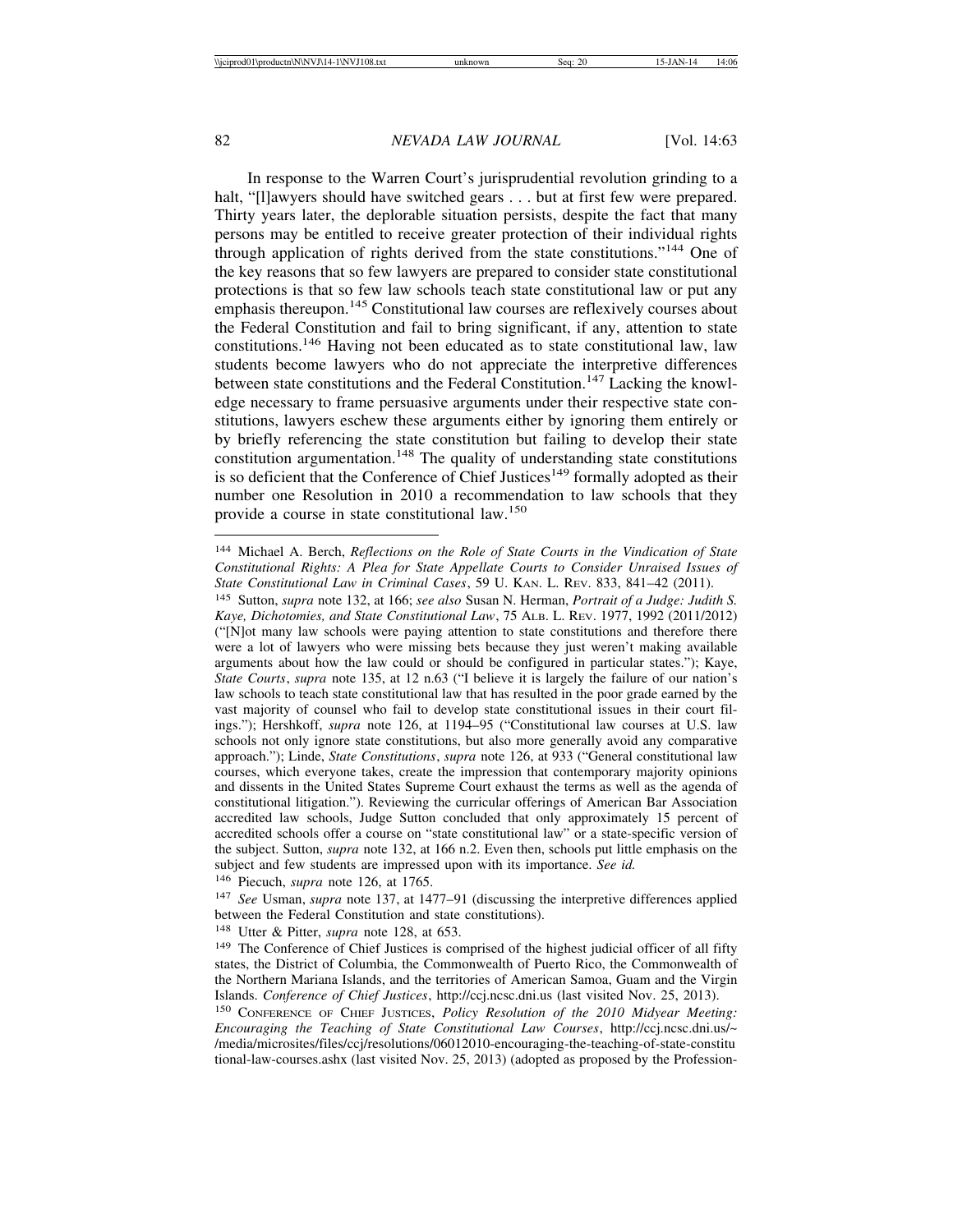In addition to failing to educate law students about state constitutionalism, legal scholars have not adequately assisted in stocking the arsenals of attorneys preparing for litigating state constitutional claims. While acknowledging that the field has certainly developed in more recent years, Professor Jim Rossi has noted that "the state of state constitutional law scholarship still remains underdeveloped."151 Furthermore, "while research into the history of various aspects of the United States Constitution has been extraordinarily impressive, there are serious concerns about whether the existing historical materials in many states are adequate for constitutional analysis."<sup>152</sup> The adequacy of federal materials to the enterprise of federal constitutional interpretation has been a product of centuries of on-going efforts: "The raw material for federal constitutional jurisprudence did not spring fully-formed from the head of John Marshall. It evolved, often painfully, over a 200-year period, and continues to evolve today."153 When seen in contrast with treatises, articles, and analysis of federal constitutional law, the chasm between federal and state scholarship is plain.

"While recent years have witnessed a significant increase in academic scholarship related to state constitutions, there is still considerably less scholarly commentary available to assist lawyers, judges, and law clerks on state constitutional law issues."154 In many respects, unlike its federal counterpart, state constitutionalism "has not yet fully developed the interpretive material needed for . . . 'a successful adjudicative enterprise.' "155 While this deficiency

Resolution 1

Encouraging the Teaching of State Constitutional Law Courses

WHEREAS, all lawyers take an oath to support the United States Constitution and the constitution of their state; and

WHEREAS, although all law schools offer a course in constitutional law, the overwhelming majority of those courses are taught from the perspective of the federal Constitution; and

WHEREAS, the United States Constitution creates a dual system of government with two sets of sovereigns whereby all powers not delegated to the federal government are reserved to the states; and

WHEREAS, state constitutions contain different structures of government, unique provisions, and substantive provisions or declarations of rights that are often greater than federally guaranteed individual rights and liberties; and

WHEREAS, being a competent and effective lawyer requires an understanding of both the federal Constitution and state constitutional law; NOW, THEREFORE, BE IT RESOLVED that the Conference of Chief Justices encourages all law schools to offer a course on state constitutional law.

*Id. See also* Robert F. Williams, *Response: Why State Constitutions Matter*, 45 NEW ENG. L. REV. 901, 909 (2011) (noting that adoption of this resolution "reflects a notable recognition by the highest judges in the fifty states that further education on state constitutional law is necessary").

<sup>151</sup> Jim Rossi, *Williams: The Law of American State Constitutions*, 109 MICH. L. REV. 1145, 1161 (2011).

<sup>152</sup> Usman, *supra* note 137, at 1489.

- <sup>153</sup> Burt Neuborne, *A Brief Response to* Failed Discourse, 24 RUTGERS L.J. 971, 972 (1993).
- 
- <sup>154</sup> Usman, *supra* note 137, at 1489. <sup>155</sup> Hershkoff, *supra* note 126, at 1194.

alism and Competence of the Bar Committee at the Conference of Chief Justices 2010 Midyear Meeting). The Resolution provides: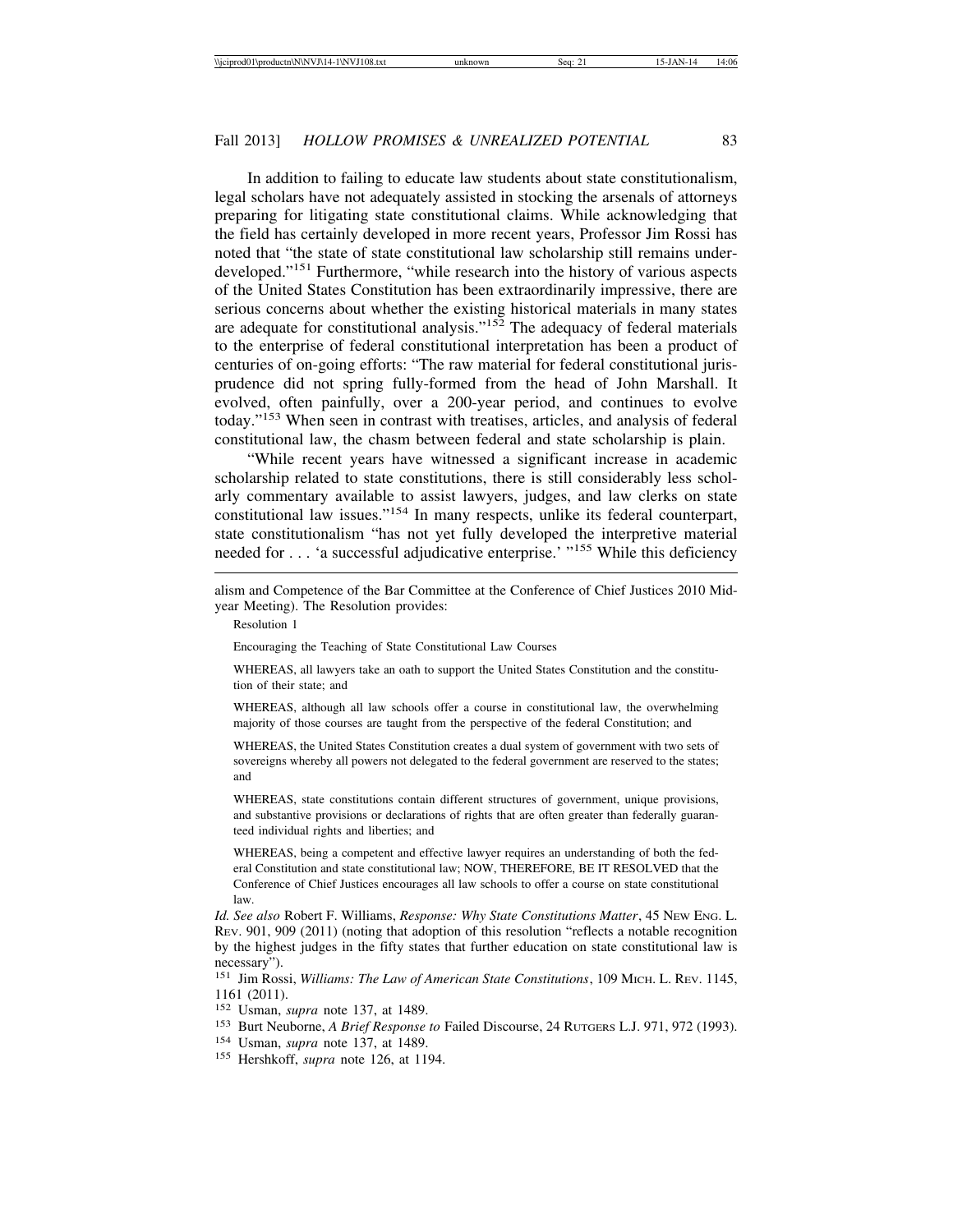in law school teaching and limited volume of scholarship may do much to explain the lack of further development of state constitutional argumentation or judicial decision-making, it does not excuse either the bench or the bar from their responsibilities to engage with state constitutionalism.<sup>156</sup>

## III. RETROACTIVITY AND STATE CONSTITUTIONS

If the citizens, or at least the attorneys of the citizens, who believe that constitutional constraints should safeguard against retroactive civil legislation would shift their gaze from the Federal Constitution towards state constitutions, they would find something surprising. Whereas the Federal Constitution offers little recourse, there are substantial protections against retroactive civil legislation to be found in state constitutions. The state constitutional restrictions on retroactive civil legislation emerge both from distinctly state constitutional rights—those with no federal counterpart—and provisions that have a clear federal constitutional corollary but which have been interpreted by state courts as providing greater protections than the federal corollary.

#### *A. State Constitutional Provisions with no Federal Corollary*

Unmoored from federal precedent, rather than embroiled in the quandaries surrounding deviation from the federal interpretation of similar provisions, state courts have an opportunity to realize "[t]he full potential of state constitutionalism . . . [by] giving effect to distinct rights embodied in the state constitutions."157 Significant restraints upon retroactive civil legislation can be found in a number of distinct state constitutional provisions that have no federal corollary. Three of the most important types of such provisions are (1) clauses that expressly prohibit retroactive or retrospective legislation, (2) open courts/right to remedy clauses, and (3) the many and varied prohibitions upon specific retroactive actions by state governmental actors.

## *i. State Constitutional Provisions that Expressly Prohibit Retroactive/ Retrospective* 158 *Legislation*

Four years before becoming the critical ninth state to ratify the United States Constitution,<sup>159</sup> New Hampshire replaced its temporary Constitution of

<sup>&</sup>lt;sup>156</sup> *See Sabourin, supra note 126, at 1166.*<br><sup>157</sup> Michael D. Blanchard, *The New Judicial Federalism: Deference Masquerading as Discourse and the Tyranny of the Locality in State Judicial Review of Education Finance*, 60 U.

<sup>&</sup>lt;sup>158</sup> In terms of the constitutional limitation imposed, retroactive and retrospective are synonymous. SINGER & SINGER, *supra* note 44, § 41:1, at 382–83 ("The terms 'retroactive' and 'retrospective' are synonymous in judicial usage and may be employed interchangeably."); *see also*, *e.g.*, State v. Indus. Tool & Die Works, 21 N.W.2d 31, 40 (Minn. 1945).

<sup>159</sup> On June 21, 1788, by a vote of 57 to 47 in the State's Constitutional Ratifying Convention, New Hampshire became the ninth state to ratify the United States Constitution, which pursuant to the terms of Article VII established a Constitution between the ratifying States. *See* 2 JOHN R. VILE, THE CONSTITUTIONAL CONVENTION OF 1787: A COMPREHENSIVE ENCY-CLOPEDIA OF AMERICA'S FOUNDING 658 (2005). The legal importance of June 21, 1788, the date the Constitution was ratified by New Hampshire, is addressed by Professors Gary Law-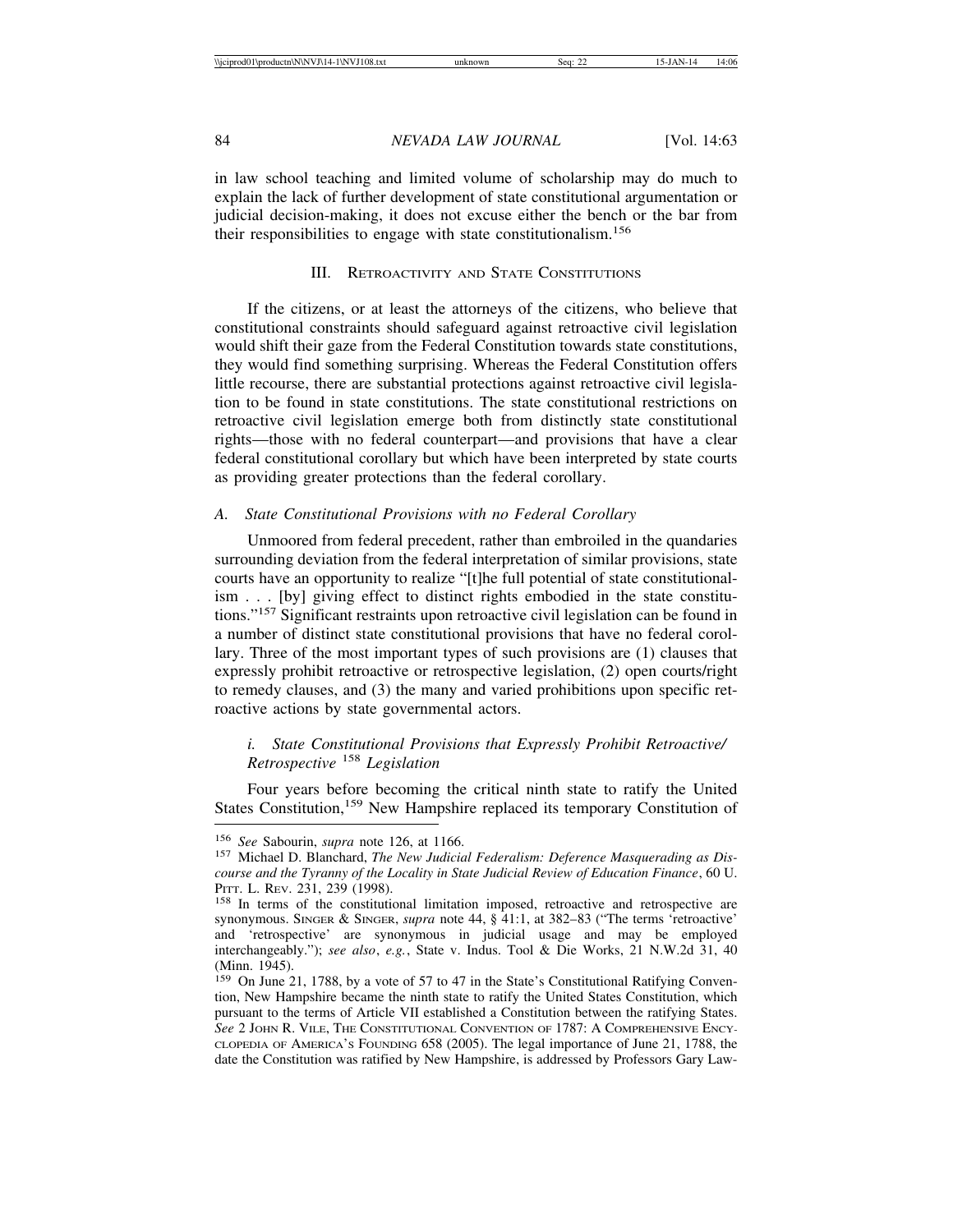1776 with its still enduring Constitution of 1784.<sup>160</sup> Article 23 of the New Hampshire Constitution, in language unchanged since 1784, declares that "[r]etrospective laws are highly injurious, oppressive, and unjust. No such laws, therefore, should be made, either for the decision of civil causes, or the punishment of offenses." This provision of the New Hampshire Constitution stands as the ancestor of state constitutional provisions that expressly bar the imposition of retroactive civil laws.<sup>161</sup>

In addition to New Hampshire, there are at least nine other states whose state constitutions include broad-based limitations upon retroactive civil legislation: Colorado, Georgia, Idaho, Massachusetts, Missouri, New Mexico, Ohio, Tennessee, and Texas. Citizens of these states constitute 24% of the population of the United States;<sup>162</sup> thus, nearly one in four Americans can find an express prohibition under his or her state constitution against retroactive civil laws. The Georgia<sup>163</sup> and Texas<sup>164</sup> Constitutions prevent their respective state legislature from enacting any "retroactive law." The Tennessee Constitution similarly bars the General Assembly from passing any "retrospective law."165 The Missouri,<sup>166</sup> Idaho,<sup>167</sup> and Colorado<sup>168</sup> Constitutions bar the enactment of a law

<sup>161</sup> Estate of Bell v. Shelby Cnty. Health Care Corp., 318 S.W.3d 823, 828 n.11 (Tenn. 2010) (citing Richard B. Collins, *Telluride's Tale of Eminent Domain, Home Rule, and Retroactivity*, 86 DENV. U. L. REV. 1433, 1452 (2009)). <sup>162</sup> As assessed in the 2010, the population of the states was, respectively, Colorado

(5,029,196), Georgia (9,687,653), Idaho (1,567,582), Massachusetts (6,547,629), Missouri (5,988,927), New Hampshire (1,316,470), New Mexico (2,059,179), Ohio (11,536,504), Tennessee (6,346,105), and Texas (25,145,561) for a total of 75,224,806 out of a total national population of 308,745,538. *Resident Population Data*: Population Density, 2010, U.S. CENSUS BUREAU, http://www.census.gov/2010census/data/apportionment-dens-text.php (last visited Nov. 25, 2013).

<sup>163</sup> GA. CONST. art. I, § 1, para. X states that "[n]o bill of attainder, ex post facto law, retroactive law, or laws impairing the obligation of contract or making irrevocable grant of special privileges or immunities shall be passed."

<sup>164</sup> TEX. CONST. art. I, § 16 provides that "[n]o bill of attainder, ex post facto law, retroactive law, or any law impairing the obligation of contracts, shall be made."

<sup>165</sup> TENN. CONST. art. I, § 20 states "[t]hat no retrospective law, or law impairing the obligations of contracts, shall be made." The Tennessee Constitution has a separate constitutional provision which prohibits ex post facto laws: "That laws made for the punishment of acts committed previous to the existence of such laws, and by them only declared criminal, are contrary to the principles of a free Government; wherefore no *ex post facto* law shall be made." TENN. CONST. art. I, § 11.<br><sup>166</sup> Mo. CONST. art. I, § 13 provides "[t]hat no ex post facto law, nor law impairing the

obligation of contracts, or retrospective in its operation, or making any irrevocable grant of special privileges or immunities, can be enacted."

son and Guy Seidman in their profoundly interesting and informative account of when the Constitution actually became law. Gary Lawson & Guy Seidman, *When Did the Constitution*

<sup>&</sup>lt;sup>160</sup> JOHN ALEXANDER JAMESON, THE CONSTITUTIONAL CONVENTION; ITS HISTORY, POWERS, AND MODES OF PROCEEDING § 132, at 120 (1873); WORKERS OF THE FED. WRITERS' PRO-JECT OF THE WORKS PROGRESS ADMIN. FOR THE STATE OF N.H., NEW HAMPSHIRE: A GUIDE TO THE GRANITE STATE 42 (1938); *see also* SUSAN E. MARSHALL, THE NEW HAMPSHIRE STATE CONSTITUTION: A REFERENCE GUIDE 1 (2004) ("New Hampshire has had two constitutions. The first was the temporary constitution of 1776, the first written constitution adopted in the original colonies, which predated the United States Declaration of Independence by six months. The second was the permanent constitution, which went into effect in 1784.").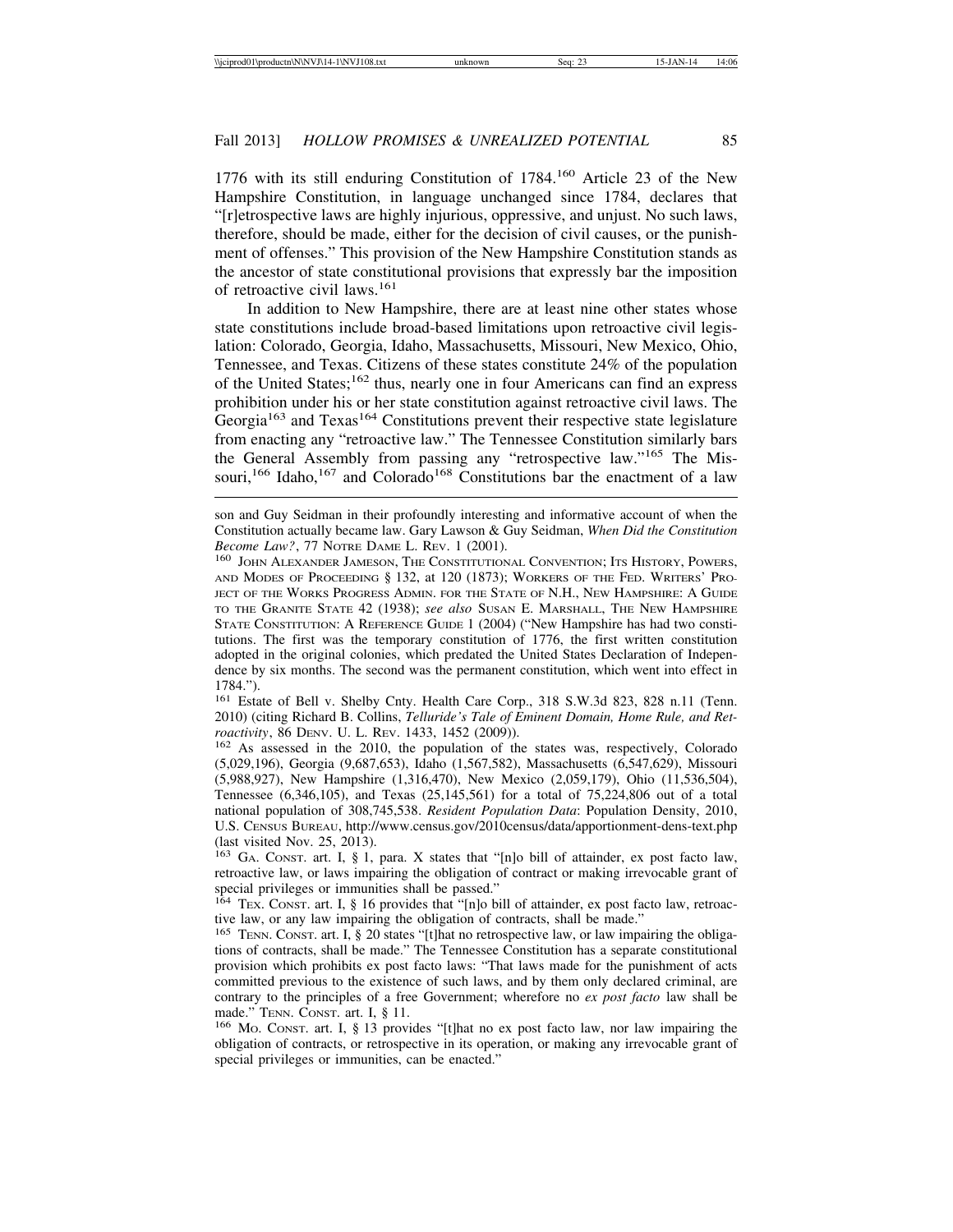that is "retrospective in its operation." The Ohio Constitution bars the state legislature from "pass[ing] retroactive laws," but expressly indicates that the legislature may, "by general laws, authorize courts to carry into effect, upon such terms as shall be just and equitable, the manifest intention of parties, and officers, by curing omissions, defects, and errors, in instruments and proceedings, arising out of their want of conformity with the laws of this state."<sup>169</sup> The New Mexico Constitution imposes a ban on retroactive legislation but limits the application to pending cases: "No act of the legislature shall affect the right or remedy of either party, or change the rules of evidence or procedure, in any pending case."170 The most unique of the broad-based limitations upon retroactive laws appears in the Massachusetts Constitution, which provides that "[e]ach individual of the society has a right to be protected by it in the enjoyment of his life, liberty and property, according to standing laws."<sup>171</sup>

In *Woart v. Winnick*, an 1826 decision, the Superior Court of Judicature of New Hampshire, then the State's highest court,  $172$  addressed the New Hampshire Constitution's prohibition upon retrospective civil laws. In doing so, it offered an early insight into the protections afforded by these general prohibitions upon retroactive civil laws. The *Woart* Court explained that, as applied to civil proceedings, "the object of the clause is to protect both parties from any interference of the legislature whatever, in any cause, by a retrospective law."<sup>173</sup> Delineating the boundaries of the prohibition upon retrospective laws, the Court stated:

A law for the decision of a cause is a law prescribing the rules by which it is to be decided;—a law enacting the general principles by which the decision is to be governed. And a retrospective law for the decision of civil causes, is a law prescribing the rules by which existing causes are to be decided, upon facts existing previous to the making of the law. Indeed, instead of being rules for the decision of future causes, as all laws are in their very essence, retrospective laws for the decision of civil causes are, in their nature, judicial determinations of the rules, by which existing causes shall be settled, upon existing facts. They may relate to the grounds of the action, or

<sup>&</sup>lt;sup>167</sup> The Idaho Constitution declares that the state legislature "shall pass no law for the benefit of a railroad, or other corporation, or any individual, or association of individuals retroactive in its operation, or which imposes on the people of any county or municipal subdivision of the state, a new liability in respect to transactions or considerations already past." IDAHO

CONST. art. XI, § 12.<br><sup>168</sup> Colorado Constitution Article II, Section 11 states that "no ex post facto law, nor law impairing the obligation of contracts, or retrospective in its operation, or making any irrevocable grant of special privileges, franchises or immunities, shall be passed by the General Assembly." In a separate provision, the Colorado Constitution also declares that the General Assembly "shall pass no law for the benefit of a railroad or other corporation, or any individual, or association of individuals, retrospective in its operation, or which imposes on the people of any county or municipal subdivision of the State, a new liability in respect to transactions or considerations already past." Colo. Const. art. XV, § 12.<br><sup>169</sup> OHIO CONST. art. II, § 28.<br><sup>170</sup> N.M. Const. art. IV, § 34.<br><sup>171</sup> MASS. CONST. pt. 1, art X.<br><sup>171</sup> MASS. CONST. pt. 1, art X.

nineteenth-century, including alternating between the Superior Court of Judicature and the Supreme Judicial Court before settling upon the designation of the New Hampshire Supreme Court in 1876. MARSHALL, *supra* note 160, at 215 n.18. <sup>173</sup> Woart v. Winnick, 3 N.H. 473, 477 (1826).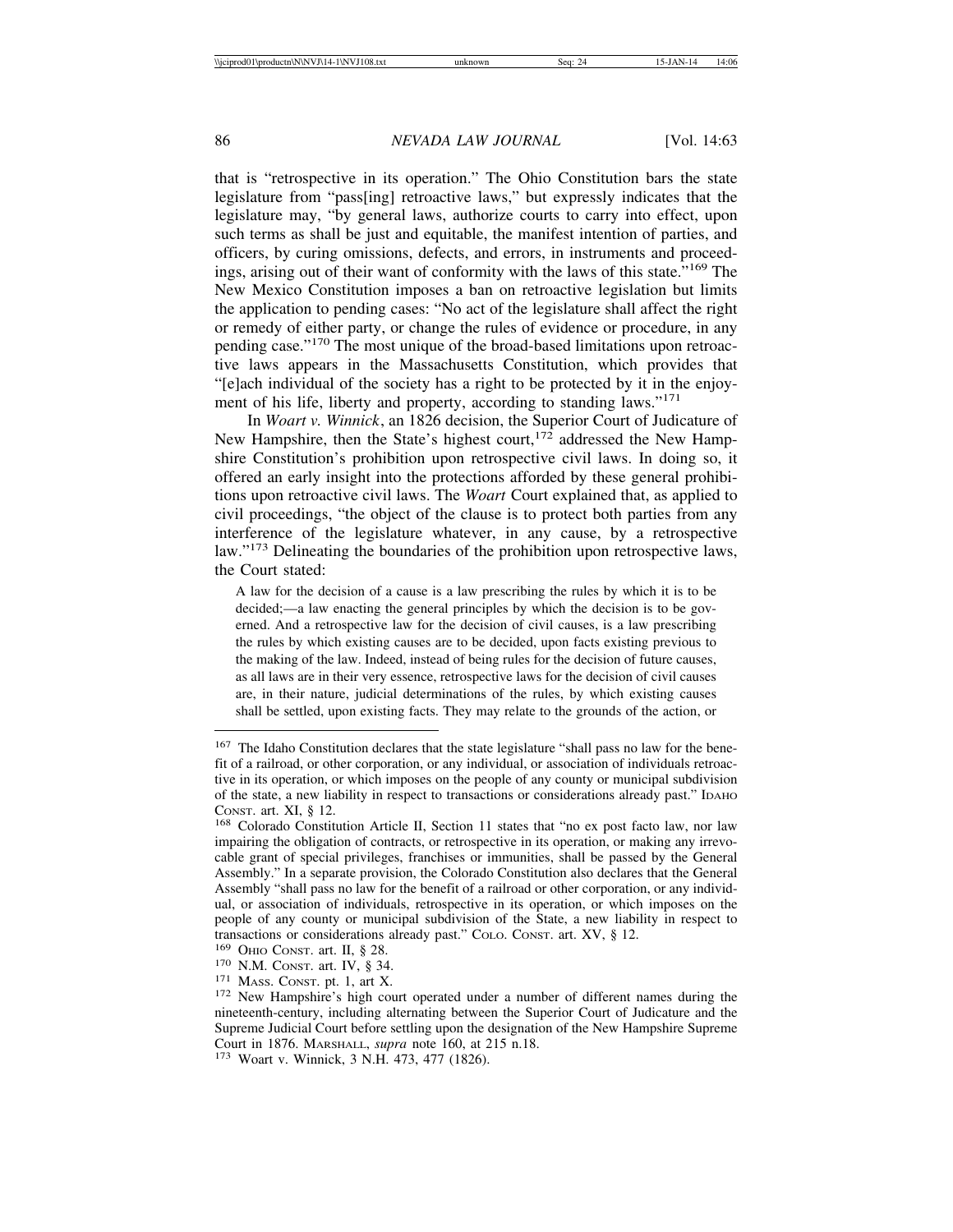the grounds of the defence, both of which seem to be equally protected by the constitution. And as, on the one hand, it is not within the constitutional competency of the legislature to annul by statute any legal ground, on which a pending action is founded, or to create any new bar, by which such an action may be defeated; so, on the other hand, it is believed, that no new ground for the support of an existing action can be created by statute, nor any legal bar to such an action be thus taken away. A statute, attempting any of these things, seems to us to be a retrospective law for the decision of civil causes, within the prohibition of this article in the bill of rights. It is the province of the legislature to provide rules for the decision of future causes. It is the province of courts to determine by what rules existing causes are to be decided.174

Applying the state constitutional prohibition on retrospective laws, the *Woart* Court held that the legislature could not retrospectively repeal the statute of limitations bar for actions that had already been filed and which remained pending.<sup>175</sup>

Similarly, in addressing the New Hampshire Constitution's prohibition upon retrospective laws, Justice Story, who was sitting as a Circuit Justice, offered what has become an enduring definition of what constitutes retroactive or retrospective law. Justice Story wrote,

What is a retrospective law, within the true intent and meaning of this article? Is it confined to statutes, which are enacted to take effect from a time anterior to their passage? or does it embrace all statutes, which, though operating only from their passage, affect vested rights and past transactions? It would be a construction utterly subversive of all the objects of the provision, to adhere to the former definition. It would enable the legislature to accomplish that indirectly, which it could not do directly. Upon principle, every statute, which takes away or impairs vested rights acquired under existing laws, or creates a new obligation, imposes a new duty, or attaches a new disability, in respect to transactions or considerations already past, must be deemed retrospective . . . .<sup>176</sup>

The protection referenced by the *Woart* Court and envisioned by Justice Story is not a relic of a bygone era in state courts. To the contrary, under state constitutions, application of this constitutional constraint on retroactive civil lawmaking remains robust. It is not, however, absolute. For example, the Tennessee Supreme Court has indicated that, despite the facial breadth of the Tennessee Constitution's prohibition that "[n]o retrospective law" shall be permitted, "not every retrospective law . . . is objectionable in a Constitutional sense."<sup>177</sup> The Tennessee Constitution does not prohibit the retrospective application of procedural or remedial laws unless the application of these laws impairs a vested right or contractual obligation.<sup>178</sup> The constitutional guarantee against retrospective laws is not, however, without teeth. It prohibits retrospec-

<sup>174</sup> *Id.*<br>
175 *Id.*<br>
176 Soc'y for the Propagation of the Gospel v. Wheeler, 22 F. Cas. 756, 767 (C.C.D.N.H. 1814) (No. 13,156) (Story, J.); Nathan S. Chapman & Michael W. McConnell, *Due Process*

<sup>&</sup>lt;sup>177</sup> Estate of Bell v. Shelby Cnty. Health Care Corp., 318 S.W.3d 823, 829 (Tenn. 2010); Collins v. E. Tenn., Va. & Ga. R.R. Co., 56 Tenn. (9 Heisk.) 841, 847 (1874).

<sup>178</sup> Stewart v. Sewell, 215 S.W.3d 815, 826 (Tenn. 2007); Doe v. Sundquist, 2 S.W.3d 919, 923–24 (Tenn. 1999); *see also* Saylors v. Riggsbee, 544 S.W.2d 609, 610 (Tenn. 1976) ("[N]on-resident motorist statutes providing for service of process upon the non-resident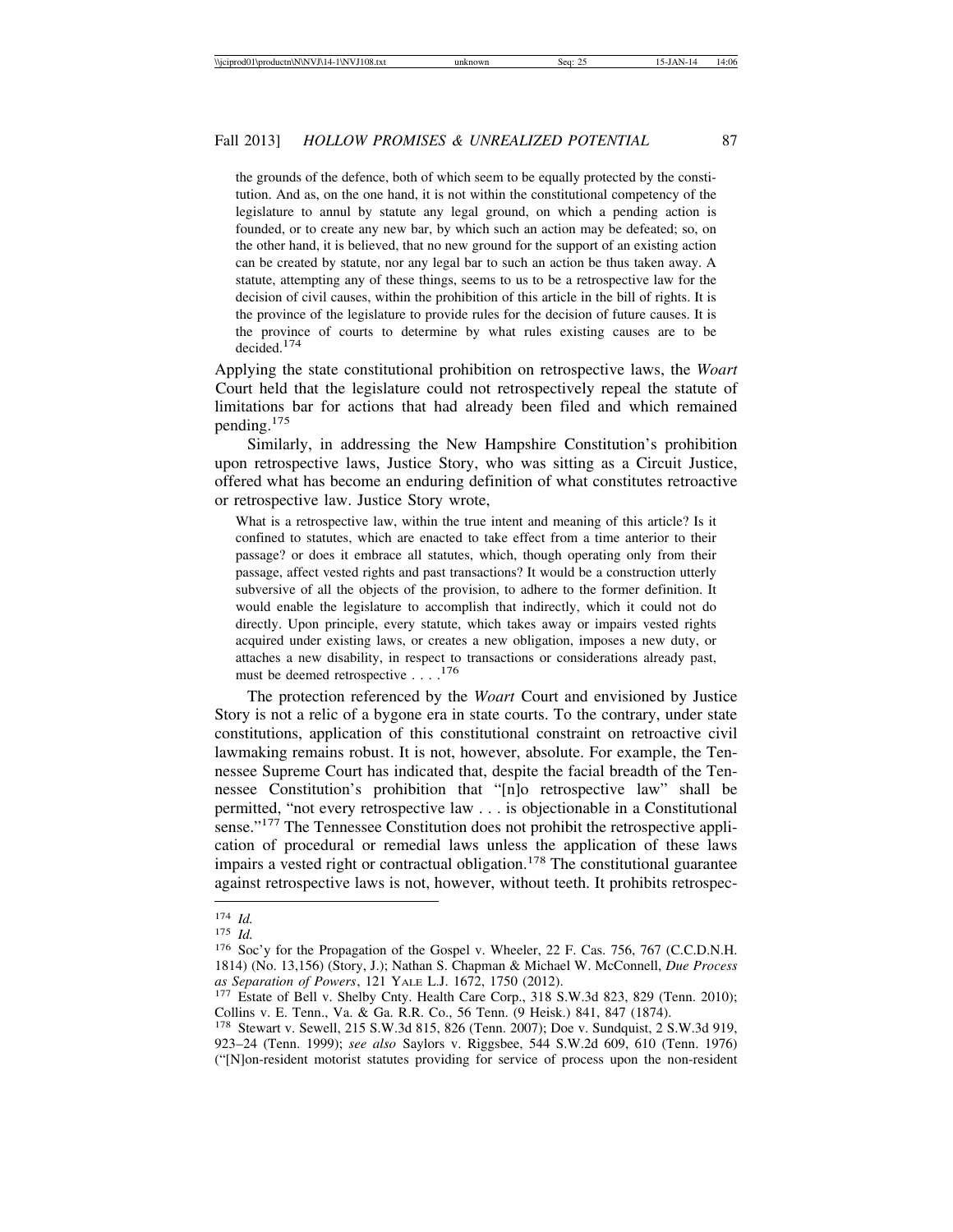tive substantive legal changes "which take away or impair vested rights acquired under existing laws or create a new obligation, impose a new duty, or attach a new disability in respect of transactions or considerations already passed."179 In applying this limitation, Tennessee courts have, as an illustration, concluded that a right of action to a tort suit vests for purposes of the prohibition upon retrospective laws "at the time of the commission of the tort against" the plaintiff and that any subsequent change to reduce the plaintiff's recovery violates that constitutional safeguard.<sup>180</sup> Thus, Tennessee appellate courts have consistently held that statutory measures altering the amount of damages constitute a substantive and hence impermissible change under the Tennessee Constitution.<sup>181</sup>

The approach of the Missouri, Ohio, and Idaho Supreme Courts is remarkably similar. The Missouri Supreme Court has explained that

[r]etrospective or retroactive laws have been defined "as those which take away or impair vested rights acquired under existing laws, or create a new obligation, impose a new duty, or attach a new disability in respect to transactions or considerations already past." But the vested rights reference is a disjunctive option, along with a new obligation, or duty or disability. Because of the disjunctive "or," the constitutional principle . . . does not require a showing of a vested right. Because the phrase is disjunctive—"a new obligation . . . a new duty, or . . . a new disability"—an analysis need go no further than one of these. $182$ 

Thus, the Missouri General Assembly cannot either increase a defendant's potential damages or decrease the damages that a plaintiff may recover after the cause of action has accrued.183 Similarly, the Ohio Supreme Court has indicated that a

critical inquiry of the constitutional analysis is to determine whether the retroactive statute is remedial or substantive. A purely remedial statute does not violate Section 28, Article II of the Ohio Constitution, even when it is applied retroactively. On the other hand, a retroactive statute is substantive—and therefore *unconstitutionally* retroactive—if it impairs vested rights, affects an accrued substantive right, or imposes new or additional burdens, duties, obligations, or liabilities as to a past transaction.184

Likewise, the Idaho Supreme Court has joined the chorus in concluding that its state constitution prohibits the imposition of laws that affect vested substantive legal rights. $185$ 

<sup>181</sup> See, e.g., Nutt v. Champion Int'l Corp., 980 S.W.2d 365, 368 (Tenn. 1998) (quoting Shell v. State, 893 S.W.2d 416, 420 (Tenn. 1995)); *Miller*, 464 S.W.2d at 826; Anderson v. Memphis Hous. Auth., 534 S.W.2d 125, 127–28 (Tenn. Ct. App. 1975).

<sup>182</sup> F.R. v. St. Charles Cnty. Sheriff's Dep't, 301 S.W.3d 56, 62 (Mo. 2010) (emphasis omitted).

<sup>183</sup> Klotz v. St. Anthony's Med. Ctr., 311 S.W.3d 752, 760 (Mo. 2010).<br><sup>184</sup> Bielat v. Bielat, 721 N.E.2d 28, 33 (Ohio 2000).<br><sup>185</sup> Coburn v. Fireman's Fund Ins. Co., 387 P.2d 598, 601 (Idaho 1963).

motorist . . . are remedial or procedural in nature . . . and may be given retrospective application.").

<sup>179</sup> *Estate of Bell*, 318 S.W.3d at 829; *Sundquist*, 2 S.W.3d at 923 (quoting Morris v. Gross, 572 S.W.2d 902, 907 (Tenn. 1978)); *cf.* Kuykendall v. Wheeler, 890 S.W.2d 785, 787 (Tenn. 1994) ("Whether a statute applies retroactively depends on whether its character is 'substantive' or 'procedural.' ").<br><sup>180</sup> Miller v. Sohns, 464 S.W.2d 824, 826 (Tenn. 1971).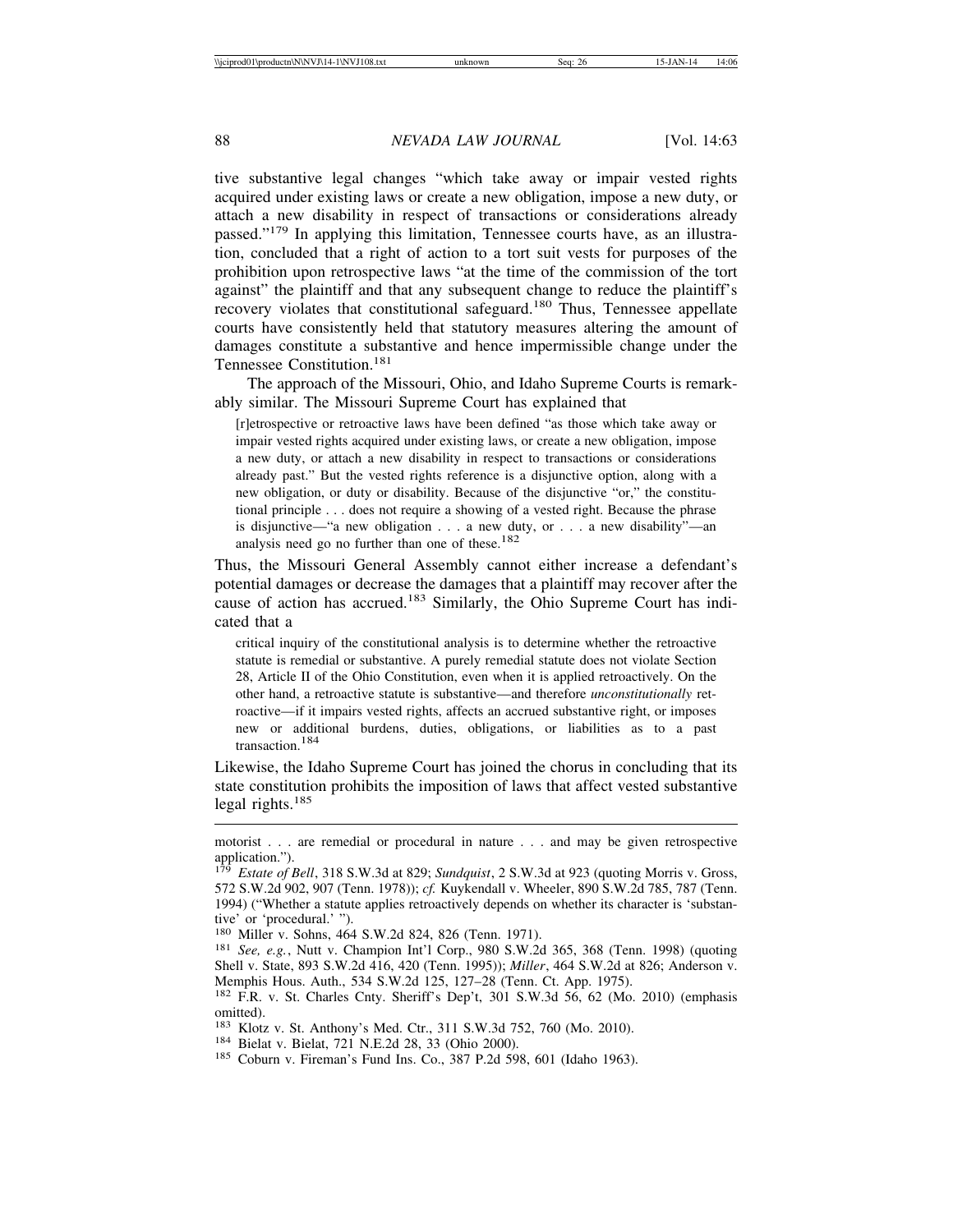Massachusetts provides perhaps the least aggressive form of judicial review of retroactive civil legislation among states with a broad-based constitutional restraint upon retroactive laws. Even with the lesser restraint imposed under the Massachusetts Constitution, the analysis conducted by Massachusetts courts functions to provide meaningful restraint on retroactive civil legislation that extends considerably further in practice than the existent restrictions of the Federal Constitution. The Massachusetts Supreme Judicial Court has indicated that the court assesses the constitutionality of retroactive civil laws using the same rubric as the "standing [l]aws" requirement and the generalized state constitutional due process limitations.<sup>186</sup> The Massachusetts courts apply a balancing test to determine the reasonableness of the State's action.<sup>187</sup> "Ultimately, the 'principal inquiry—as to reasonableness—is essentially a review of whether it is equitable to apply the retroactive statute against the plaintiffs.' "188 Massachusetts courts consider three factors in determining if the retroactive measure is equitable: (1) the nature of the public interest that motivated the legislature to enact a retroactive statute, (2) the nature of the rights that the retroactive measure is affecting, and (3) the extent or scope of the statutory impact or effect.<sup>189</sup> This is a balancing test the government has been capable of losing. Among other retroactive civil measures struck down by the Massachusetts Courts, application has been considered inequitable where the State retroactively extended sex-offender registration requirements without an opportunity to prove lack of future dangerousness,  $190$  expanded employer liability to cover discrimination based upon religious beliefs,<sup>191</sup> extended potential liability to single-home construction permit holders,  $192$  and imposed taxes retroactively.193 The Massachusetts Supreme Judicial Court has concluded that prohibitions upon retroactive lawmaking extend to interferences with property rights as well as other protected liberty interests.<sup>194</sup>

Balancing is certainly not unknown among the other states with broadbased provisions, but in general, states with broad-based provisions tend to be even stricter in application than Massachusetts. The Texas Supreme Court has offered a particularly insightful formulation of the need for an even more constraining approach to balancing with regard to retroactive lawmaking:

It is tempting to think that the real burden of [the retroactive civil legislation] on the [plaintiffs] and other plaintiffs in their shoes will be light compared to the benefit to [the defendant corporation], its current and former employees, and the State. . . . The impact of [the retroactive civil legislation] on individual cases may be slight, relative to the cumulative impact on [the defendant corporation] . . . . But we think that an important reason for the constitutional prohibition against retroactive laws is to preempt this weighing of interests absent compelling reasons. Indeed, it is precisely

<sup>186</sup> Doe v. Sex Offender Registry Bd., 882 N.E.2d 298, 305 & n.15 (Mass. 2008).<br><sup>187</sup> *Id.* at 305. 188 *Id.* (quoting Am. Mfrs. Mut. Ins. Co. v. Comm'r of Ins., 372 N.E.2d 520, 526 (Mass. 1978)).<br> $189$  *Id.* 

<sup>&</sup>lt;sup>190</sup> *Id.* at 309.<br>
<sup>191</sup> Pielech v. Massasoit Greyhound, Inc., 804 N.E.2d 894, 899–900 (Mass. 2004).<br>
<sup>192</sup> St. Germaine v. Pendergast, 626 N.E.2d 857, 860 (Mass. 1993).<br>
<sup>193</sup> Keniston v. Bd. of Assessors, 407 N.E.2d 1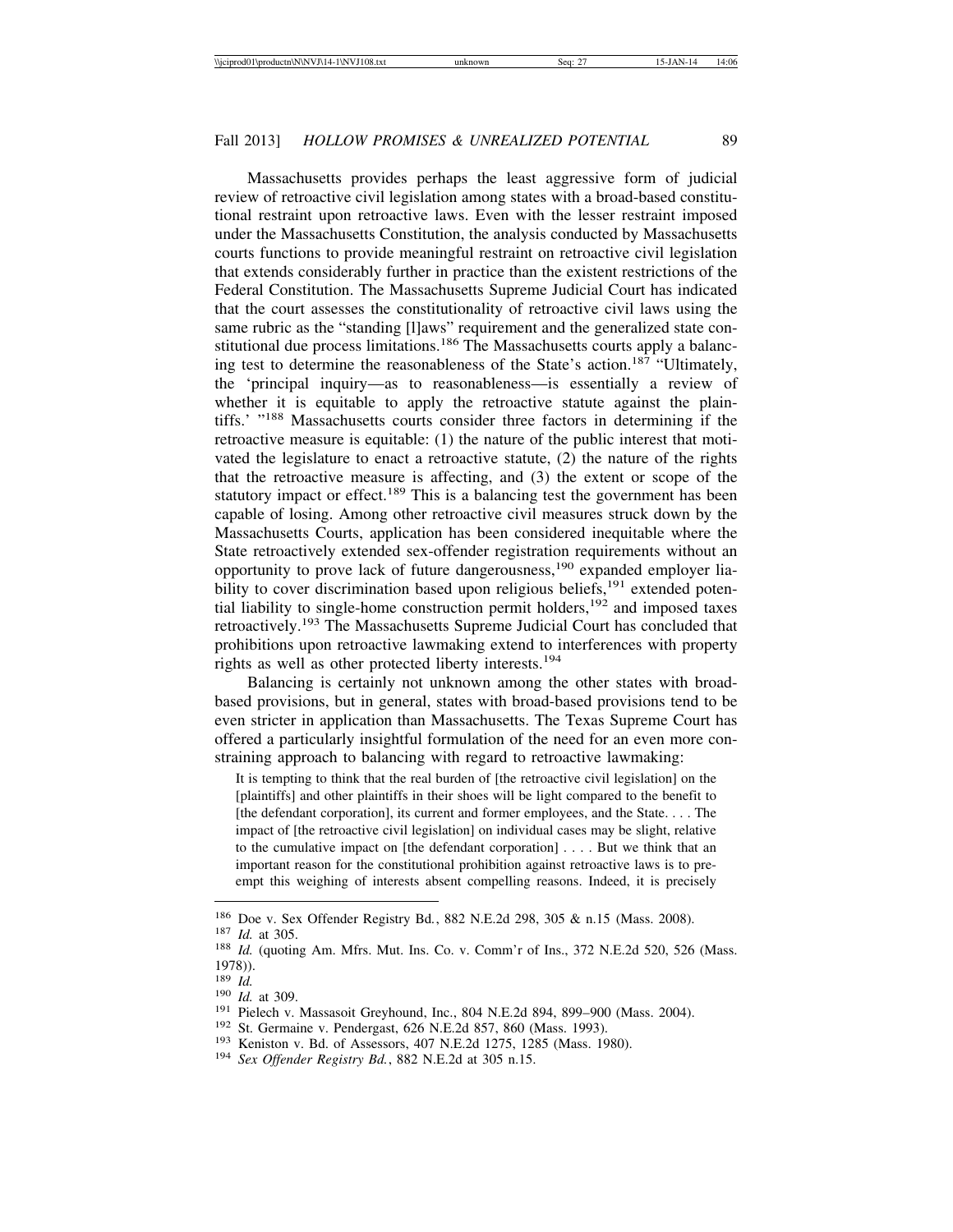because retroactive rectification of perceived injustice seems so reasonable and even necessary, especially when there are few to complain, that the constitution prohibits  $it.<sup>195</sup>$ 

In other words, while retroactive lawmaking can be tempting, especially under circumstances wherein there is some perceived injustice that could be remedied retroactively, the state constitution removes this temptation. The Texas Constitution does so because it is fundamentally unfair to impair a vested right or impose a new or additional burden, duty, obligation, or liability as to conduct that is past and, therefore, as to which the actor may exercise no control.

#### *ii. Open Courts/Right to Remedies Clauses*

Anti-retroactivity has also been given effect in state constitutions through provisions that are commonly referred to as "open courts" or "right to remedy" clauses.196 One of the more enigmatic of state constitutional provisions, open courts or right to remedy provisions have enjoyed a diverse and wide-ranging application. They have been utilized (1) to prevent either the legislature or the courts from imposing unreasonable financial costs and fees that prevent access to courts, (2) to block statutes of repose, damage caps, and retraction statutes, (3) to avoid requirements of proceeding through alternative dispute resolution, (4) to ensure judicial proceedings are open to the public, and (5) to require impartial judicial officers.<sup>197</sup> With constitutional origins that date back to the Magna Carta, the first state constitutional appearance of one of these measures was in the Delaware Constitution of  $1776$ <sup>198</sup> Open courts or right to remedy provisions are now found in at least thirty-eight state constitutions.199 Approximately two-thirds of Americans live in a state with a state constitution that contains such a provision.

More importantly, for purposes of constitutionally restraining retroactive civil legislation, the reach of open courts and right to remedy provisions has been interpreted as protecting a cause of action upon accrual against retroactive elimination and, additionally, often safeguarding the right to the remedies

<sup>195</sup> Robinson v. Crown Cork & Seal Co., 335 S.W.3d 126, 150 (Tex. 2010).

<sup>196</sup> *See, e.g.*, William C. Koch, Jr., *Reopening Tennessee's Open Courts Clause: A Historical Reconsideration of Article I, Section 17 of the Tennessee Constitution*, 27 U. MEM. L. REV. 333, 434 (1997).

<sup>197</sup> *Id.* at 440–447.

<sup>198</sup> *Id.* at 340, 434.

<sup>199</sup> *Id.* at 434, n.591.

ALA. CONST. art. I, § 13; ARIZ. CONST. art. 18, § 6; ARK. CONST. art. II, § 13; COLO. CONST. art. II, § 6; CONN. CONST. art. I, § 10; DEL. CONST. art. I, § 9; FLA. CONST. art. I, § 21; IDAHO CONST. art. I, § 18; ILL. CONST. art. I, § 12; IND. CONST. art. I, § 12; KAN. CONST., Bill of Rights § 18; KY. CONST., Bill of Rights § 14; LA. CONST. art. I, § 22; ME. CONST. art. I, § 19; MD. CONST. Declaration of Rights art. 19; MASS. CONST. art. XI; MINN. CONST. art. I, § 8; MISS. CONST. art. 3, § 24; MO. CONST. art. I, § 14; MONT. CONST. art. II, § 16; NEB. CONST. art. I, § 13; N.H. CONST. pt. I, art. 14; N.C. CONST. art. I, § 18; N.D. CONST. art. I, § 9; OHIO CONST. art. I, § 16; OKLA. CONST. art. II, § 6; OR. CONST. art. I, § 10; PA. CONST. art. I, § 11; R.I. CONST. art. I, § 5; S.C. CONST. art. I, § 9; S.D. CONST. art. VI, § 20; TENN. CONST. art. I, § 17; TEX. CONST. art. I, § 13; UTAH CONST. art. I, § 11; VT. CONST. ch. I, art. 4; W.VA. CONST. art. III, § 17; WIS. CONST. art. I, § 9; WYO. CONST. art I, § 8.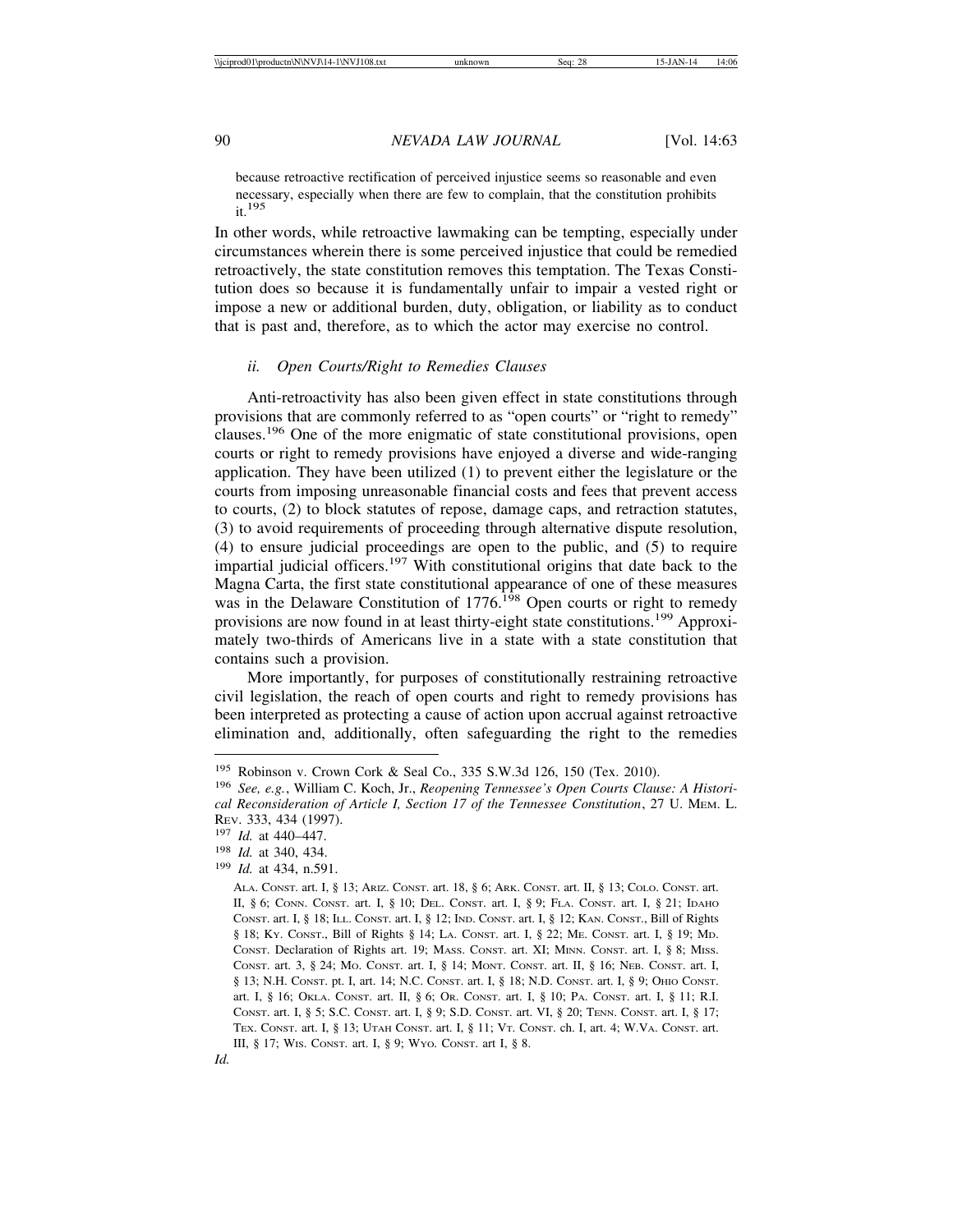accompanying that cause of action.<sup>200</sup> For example, in addressing its state constitutional open courts provision, the Utah Supreme Court declared,

[O]nce a cause of action under a particular rule of law accrues to a person by virtue of an injury to his rights, that person's interest in the cause of action and the law which is the basis for a legal action becomes vested, and a legislative repeal of the law cannot constitutionally divest the injured person of the right to litigate the cause of action to a judgment.<sup>201</sup>

Similarly, the Pennsylvania Supreme Court has concluded that:

any statutory effort aimed at reformation must not offend the Remedies Clause, if it is to pass constitutional muster. That Clause, which binds . . . both the legislature and the courts, provides that an accrued cause of action is a vested right and as such, cannot be eliminated by subsequent legislation.<sup>202</sup>

The Wyoming Supreme Court, in construing the Open Courts Clause of the Wyoming Constitution, also concluded that "[t]he legislature . . . cannot destroy vested rights. Where an injury has already occurred for which the injured person has a right of action, the legislature cannot deny a remedy."<sup>203</sup> These decisions are reflective of a broad consensus among state courts in interpreting open courts or right to remedy provisions.<sup>204</sup>

#### *iii. Prohibitions upon Specific Retroactive Actions*

Whereas the Federal Constitution establishes the framework of the government and secures certain basic rights, "state constitutions have been generally drafted upon a different principle and have often become, in effect, extensive codes of laws."205 All state constitutions are longer, and most substantially so, than the Federal Constitution.<sup>206</sup> This extensiveness results from addressing numerous topics unmentioned in the Federal Constitution, $207$  and doing so in a manner that is seemingly more statutory in nature.<sup>208</sup> Arguably, state constitutions' "pronounced specificity . . . does not inhibit, but rather

<sup>200</sup> *See* David Schuman, *The Right to a Remedy*, 65 TEMP. L. REV. 1197, 1206–08 (1992); Shannon M. Roesler, Comment, *The Kansas Remedy by Due Course of Law Provision: Defining a Right to a Remedy*, 47 U. KAN. L. REV. 655, 660 (1999).<br><sup>201</sup> Berry v. Beech Aircraft Corp., 717 P.2d 670, 676 (Utah 1985).<br><sup>202</sup> Ieropoli v. AC&S Corp., 842 A.2d 919, 932 (Pa. 2004) (internal citation omitted

REV. 1327, 1328–29 (2001). <sup>207</sup> *See* Paul Anderson & Julie A. Oseid, *A Decision Tree Takes Root in the Land of 10,000 Lakes: Minnesota's Approach to Protecting Individual Rights Under Both the United States and Minnesota Constitutions*, 70 ALB. L. REV. 865, 873 (2007); Robert F. Williams, *State*

*Constitutional Law Processes*, 24 WM. & MARY L. REV. 169, 178 (1983). <sup>208</sup> Anderson & Oseid, *supra* note 207, at 873; *see also* JOHN NORTON POMEROY, AN INTRODUCTION TO THE CONSTITUTIONAL LAW OF THE UNITED STATES §18, at 14 (Fred.B. Rothman & Co., 4th ed. 1997) (1879) ("[S]tate constitutions, as remodelled from time to time, have been made more unyielding, more minute, more like an elaborate code."); Kathleen M. Sullivan, *Constitutionalizing Women's Equality*, 90 CALIF. L. REV. 735, 747 (2002) ("State constitutions are often far more detailed and specific, and for that reason less constitution-like."); Robert Brauneis, *The First Constitutional Tort: The Remedial Revolution in Nineteenth-Century State Just Compensation Law*, 52 VAND. L. REV. 57, 121 n.276 (1999) ("[S]tate constitutions were amended much more frequently and often contained more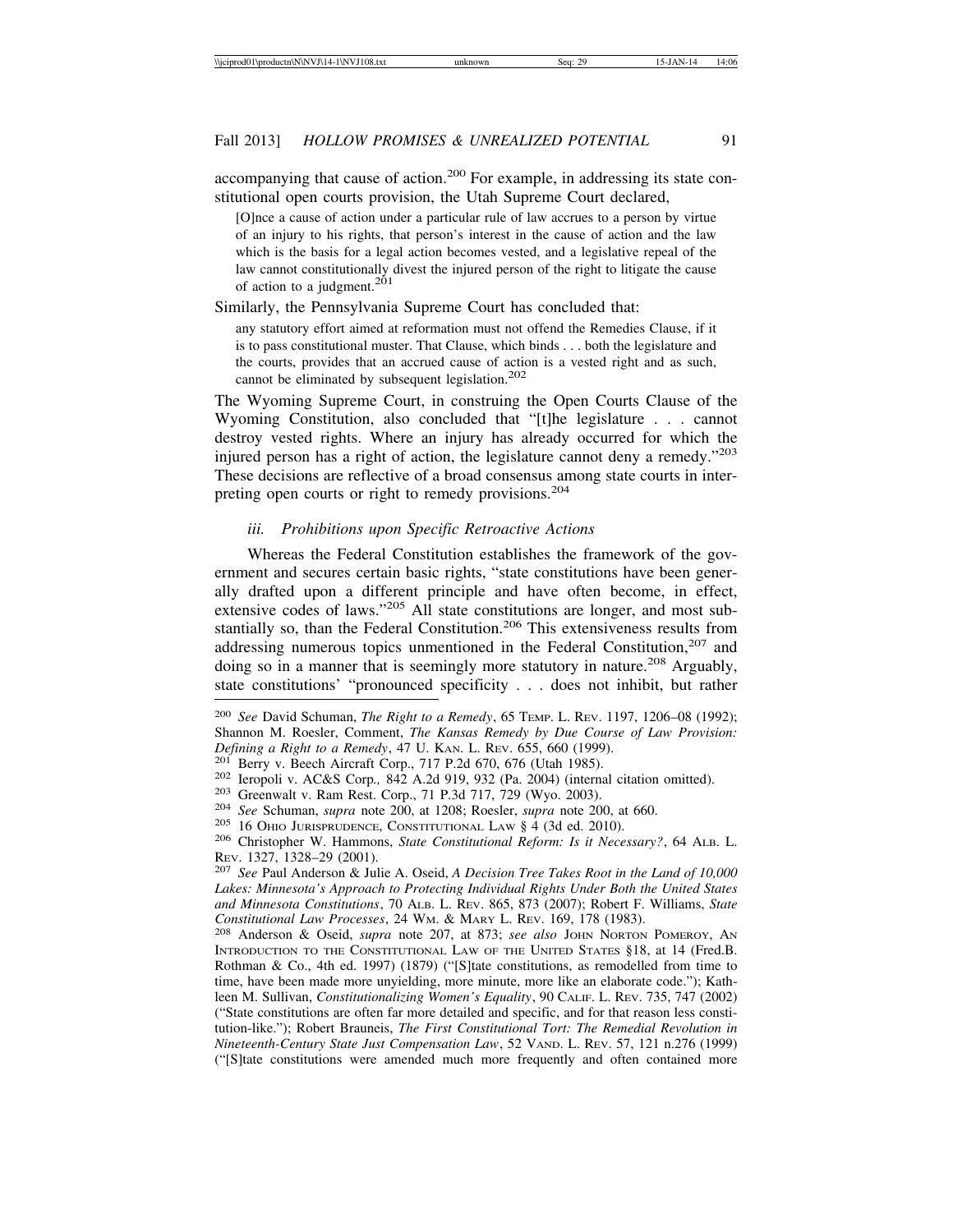facilitates, responsible constitutional decisionmaking by state courts," while providing for greater perceived legitimacy in deciding a constitutional claim based upon the highly-detailed language of state constitutions rather than the more generalized language of the Federal Constitution.<sup>209</sup> Although the use of highly-specific, detailed provisions in a constitution "causes certain difficulties, not the least of which is that the constitution may not have the flexibility necessary to change with shifting societal needs, the greater specificity of many state constitutional provisions eases the task of interpretation."<sup>210</sup>

There are numerous and varied specific provisions that limit or curtail retroactive legislation in state constitutions. These state constitutional provisions create specific and narrowly-focused constitutional safeguards. For example, the Alabama Constitution imposes a procedural safeguard upon the Alabama State Legislature in considering retroactive legislation. When drafting legislation, Alabama state legislators must include in the title of any law that is intended to have a retroactive effect an express indication of that intended retroactive effect.<sup>211</sup> These types of detailed protections are not, however, limited to form or procedure. The North Carolina Constitution declares that "[n]o law taxing retrospectively sales, purchases, or other acts previously done shall be enacted."212 While North Carolina focuses more on banning retroactive sales and use taxes, Delaware takes aim at retroactive income taxes: "Any law which shall have the effect of increasing the rates of taxation on personal income for any year or part thereof prior to the date of the enactment thereof, or for any year or years prior to the year in which the law is enacted, shall be void."213 It is not only the revenue coming into the state's coffers from taxpayers where limitations on retroactivity are imposed; such limits also appear with regard to expenditures. For example, numerous state constitutions prohibit retroactive compensation being paid to public officials, state employees, or entities contracting with state or local governments.<sup>214</sup> Similarly, safeguarding the state's treasury and weary of fraud, the New York Constitution also takes aim at the ability of the legislature to revive time-barred claims against the state or to skirt this limitation by paying out funds to claimants in such cases.<sup>215</sup> The Alabama Constitution also applies a bar on reviving any time or statutorily-barred claim retroactively.<sup>216</sup> While not an exhaustive list, these examples represent some of

<sup>213</sup> DEL. CONST. art. VIII, § 9.

detailed provisions than the United States Constitutions, making state constitutions look less like general declarations of timeless truths, and more like ordinary legislation.").

<sup>209</sup> Hon. James D. Heiple & Kraig James Powell, *Presumed Innocent: The Legitimacy of Independent State Constitutional Interpretation*, 61 ALB. L. REV. 1507, 1515–16 (1998). <sup>210</sup> Usman, *supra* note 137, at 1516–17.

<sup>211</sup> ALA. CONST. art. IV, § 45, construed in Ala. Educ. Ass'n v. Grayson, 382 So. 2d 501, 505 (Ala. 1980).

<sup>212</sup> N.C. CONST. art. I, § 16.

<sup>214</sup> *See* JACK STARK, THE IOWA STATE CONSTITUTION: A REFERENCE GUIDE 103 (1998); *see also, e.g.*, ALA. CONST. art. IV, § 68; ARK. CONST. art. V, § 27; ARIZ. CONST. art. IV, pt. 2, § 17; COLO. CONST. art. V, § 28; IOWA CONST. art. III, § 31; NEB. CONST. art. III, § 19; OHIO CONST. art. II, § 29; S.D. CONST. art. XII, § 3; WASH. CONST. art. II, § 25; W.VA. CONST. art. VI, § 38; WIS. CONST. art. IV, § 26.

<sup>215</sup> N.Y. CONST. art. III, § 19.

<sup>216</sup> ALA. CONST. art. IV, § 95.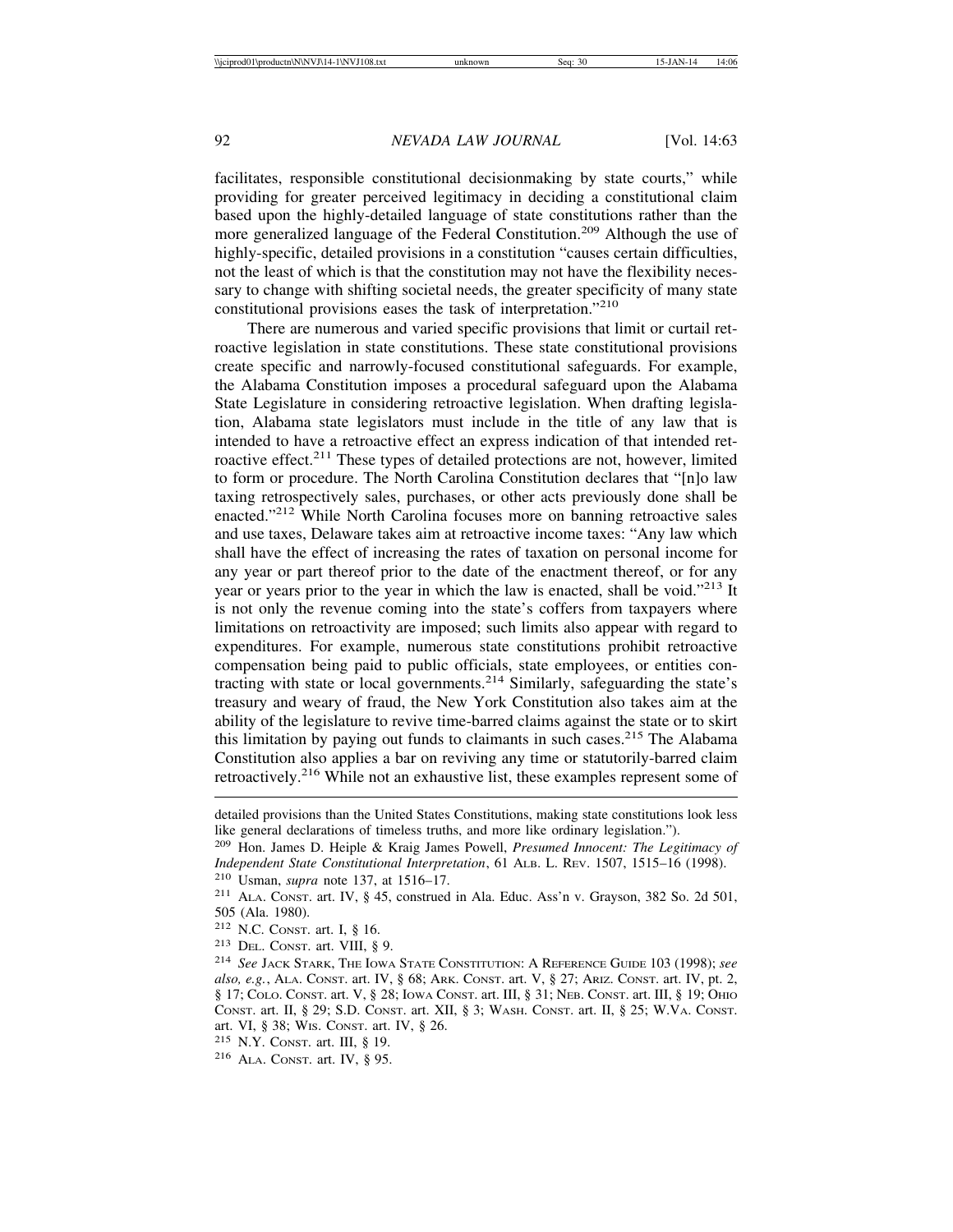the detailed limitations appearing in state constitutions that inhibit retroactive civil lawmaking.

## *B. State Constitutional Provisions with Federal Corollaries*

Compared to federal constitutionalism, state constitutionalism offers greater restraint upon retroactive civil legislation through not only the distinct state constitutional provisions that have no federal constitutional corollary, be they general or highly specific, but also through divergent interpretation of state constitutional provisions with a federal corollary. Like Charles Schultz's *Peanuts* character, Linus, holding onto his blue blanket, "state courts have become quite accustomed to the security of federal constitutional precedent."<sup>217</sup> When given the opportunity to strike out in a different direction, state courts instead often engage in a lock-step analysis with the federal courts.218 Professor G. Alan Tarr has argued that "too many states continue to rely automatically on federal law when confronted with rights issues. . . . [T]oo many frame their analysis in federal doctrinal categories, making state constitutional law merely a poor relation, stuck with ill-fitting hand-me-downs."219 While disagreeing with Professor Tarr on the advisability of such an approach, Professor Robert Schapiro concurs that "federal law has continued to provide the presumptive starting point for state constitutional analysis, and in interpreting state constitutions, courts generally adhere to federal doctrine."<sup>220</sup> The concepts and reasoning of constitutional analysis are dominated by discussions and decisions under the Federal Constitution, discussions and decisions which "form an extraordinarily strong undertow pulling upon state courts."<sup>221</sup> As a result of relying upon federal constitutional precedent, state courts "are out of practice speaking under their state constitutions."222 Not surprisingly, the application of state constitutional limitations reaching beyond the confines of reflexively adopting federal analysis has been an intermittent and inconsistent application of state constitutionalism.223 While the practice may be intermittent and inconsistent, state court jurisprudence has been seemingly more comfortable in putting down the federal interpretation security blanket with regard to inhibiting retroactive civil lawmaking. This comfort has been seen in some state supreme courts' interpretation of their state constitution's contracts clause and, even more so, due process protections.

<sup>217</sup> Usman, *supra* note 137, at 1493. The term "security blanket" traces its existence as part of the American lexicon to Charles Schultz's character Linus. WEBB B. GARRISON, CAUSAL LEX: AN INFORMAL ASSEMBLAGE OF WHY WE SAY WHAT WE SAY 190 (2005).

<sup>218</sup> Michael E. Solimine, *Supreme Court Monitoring of State Courts in the Twenty-First Century*, 35 IND. L. REV. 335, 338 (2002).

<sup>&</sup>lt;sup>219</sup> G. ALAN TARR, UNDERSTANDING STATE CONSTITUTIONS 208 (1998).

<sup>220</sup> Robert A. Schapiro, *Contingency and Universalism in State Separation of Powers Discourse*, 4 ROGER WILLIAMS U. L. REV. 79, 82 (1998).

<sup>221</sup> Usman, *supra* note 137, at 1493.

<sup>222</sup> Jason Mazzone, *The Bill of Rights in the Early State Courts*, 92 MINN. L. REV. 1, 79 (2007).

<sup>223</sup> *See* Justin Long, *Intermittent State Constitutionalism*, 34 PEPP. L. REV. 41, 72–86 (2006) (examining the inconsistent application of state constitutionalism by Oregon, Washington, New Jersey, and New Hampshire).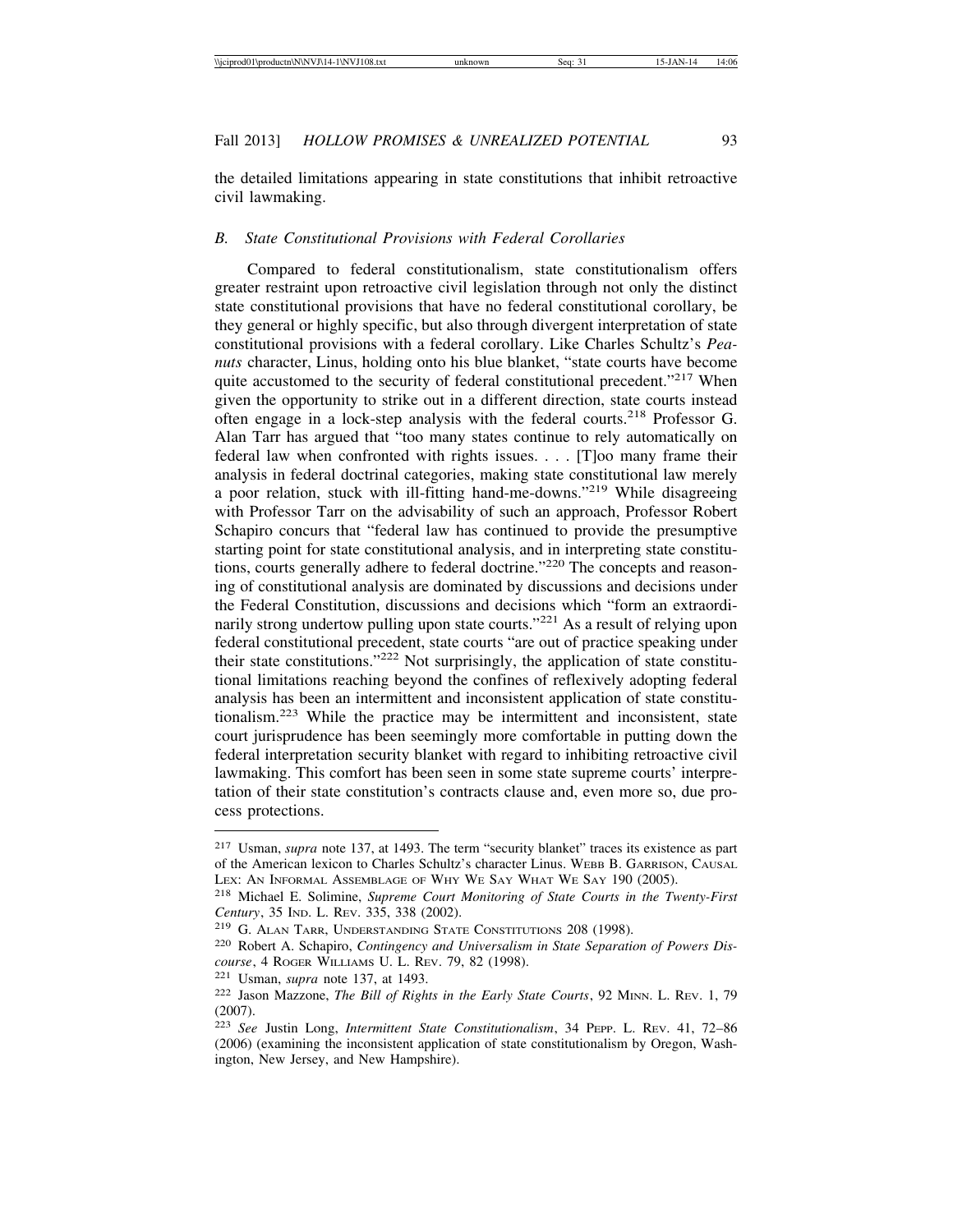## *i. The Contracts Clauses of State Constitutions*

As discussed above, the federal constitutional prohibitions imposed through the Contracts Clause of the United States Constitution<sup>224</sup> once stood as a strong bulwark against retroactive civil legislation affecting private contractual relationships, but no longer. Now, "[t]hose who seek greater protection of private property rights and economic liberties may find state constitutions to be more congenial to their aims than the federal Constitution as interpreted by the U.S. Supreme Court."<sup>225</sup>

One particularly inviting area of exploration for attorneys litigating in state courts is the contracts clauses of state constitutions. There are at least thirtynine states whose constitutions include a contracts clause; $226$  these thirty-nine states contain approximately 82 percent of the population of the United States.<sup>227</sup> "The majority of states that afford greater protection against contract

twenty-five out of thirty-seven states in 1868—or just over two-thirds . . . prohibited laws impairing the obligation of contracts in their state bills of rights. . . . Sixty-three percent—or just under two-thirds—of the total population in 1868 lived in states with constitutions that forbade laws impairing the obligation of contracts. Contract clauses were present in 83% of Midwestern-Western state constitutions, in 73% of Southern state constitutions, and in 40% of Northeastern state constitutions. Contract clauses could be found in 61% of the pre-1855 and in 74% of the post-1855 constitutions.

Steven G. Calabresi & Sarah E. Agudo, *Individual Rights Under State Constitutions when the Fourteenth Amendment Was Ratified in 1868: What Rights are Deeply Rooted in Ameri-*

<sup>&</sup>lt;sup>224</sup> U.S. Const. art. I, § 10, cl. 1.<br><sup>225</sup> Clint Bolick, *Brennan's Epiphany: The Necessity of Invoking State Constitutions to Pro-*

*tect Freedom*, 12 Tex. Rev. L. & Pol. 137, 139 (2007).<br><sup>226</sup> *See* Ala. Const. art. I, § 22; Alaska Const. art. I, § 15; Ariz. Const. art. II, § 25; ARK. CONST. art. II, § 17; CAL. CONST. art. I, § 9; COLO. CONST. art. II, § 11; FLA. CONST. art. I, § 10; GA. CONST. art. I, § I, para. X; IDAHO CONST. art. I, § 16; ILL. CONST. art. I, § 16; IND. CONST. art. I, § 24; IOWA CONST. art. I, § 21; KY. CONST. § 19; LA. CONST. art. I, § 23; ME. CONST. art. I, § 11; MICH. CONST. art. I, § 10; MINN. CONST. art. I, § 11; MISS. CONST. art. 3, § 16; MO. CONST. art. I, § 13; MONT. CONST. art. II, § 31; NEB. CONST. art. I, § 16; NEV. CONST. art. I, § 15; N.J. CONST. art. IV, § 7 para. 3; N.M. CONST. art. II, § 19; N.D. CONST. art. I, § 18; OHIO CONST. art. II, § 28; OKLA. CONST. art. II, § 15; OR. CONST. art. I, § 21; PA. CONST. art. I, § 17; R.I. CONST. art. I, § 12; S.C. CONST. art. I, § 4; S.D. CONST. art. VI, § 12; TENN. CONST. art. I, § 20; TEX. CONST. art. I, § 16; UTAH CONST. art. I, § 18; VA. CONST. art. I, § 11; WASH. CONST. art. I, § 23; WIS. CONST. art. I, § 12; WYO. CONST. art. 1, § 35. Contract clause provisions have long been widely incorporated into state constitutions. In their impressive study, Professor Steven G. Calabresi and Sarah E. Agudo note that

*can History and Tradition?*, 87 TEX. L. REV. 7, 70 (2008). <sup>227</sup> As assessed in the 2010 Census, the population in these states were: Alabama (4,779,736), Alaska (710,231), Arizona (6,392,017), Arkansas (2,915,918), California (37,253,956), Colorado (5,029,196), Florida (18,801,310), Georgia (9,687,653), Idaho (1,567,582), Illinois (12,830,632), Indiana (6,483,802), Iowa (3,046,355), Kentucky (4,339,367), Louisiana (4,533,372), Maine (1,328,361), Michigan (9,883,640), Minnesota (5,303,925), Mississippi (2,967,297), Missouri (5,988,927), Montana (989,415), Nebraska (1,826,341), Nevada (2,700,551), New Jersey (8,791,894), New Mexico (2,059,179), North Dakota (627,591), Ohio (11,536,504), Oklahoma (3,751,351), Oregon (3,831,074), Pennsylvania (12,702,379), Rhode Island (1,052,567), South Carolina (4,625,364), South Dakota (814,180), Tennessee (6,346,105), Texas (25,145,561), Utah (2,763,885), Virginia (8,001,024), Washington (6,724,540), Wisconsin (5,686,986), Wyoming (563,626), for a total of 254,428,394 out of a total national population of 308,745,538. *Resident Population Data*: Population Density, 2010, *supra* note 162.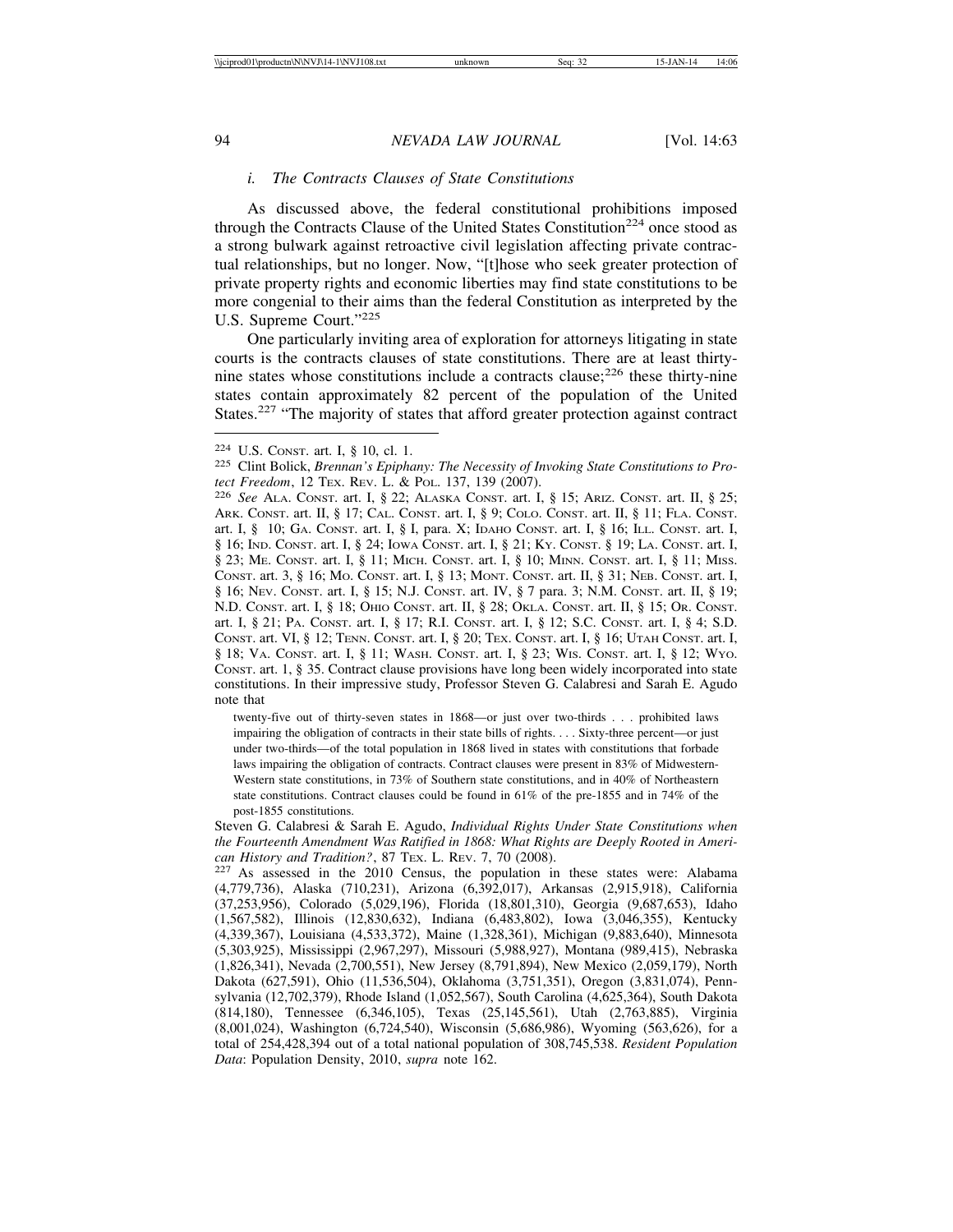impairment apply heightened scrutiny within the basic framework of the federal test, either implicitly or explicitly."228 The variance between state and federal constitutional protection of contract impairment appears through the more restrictive approach of state courts: compared to their federal counterparts, state courts review with less deference to state legislatures the purposes of legislative provisions when addressing contracts clause challenges under their respective state constitutions.<sup>229</sup> The variance also appears in state courts requiring a more substantial showing of the importance of the legislative purpose to justify impairing contractual obligations.<sup>230</sup> Other state courts holding an even sharper line are simply unwilling to apply the Supreme Court's lowering restrictions upon the impairment of contracts.

As illustrations of this divergence from federal standards, the North Dakota Supreme Court has rejected retroactive legislation that shortens the period of redemption to mortgages executed prior to the enactment of the legislation, concluding that such interference constitutes a per se unconstitutional impairment of contractual obligations.<sup>231</sup> The Arizona courts, while acknowledging that the constitutional prohibition on impairment of contracts is not absolute, nevertheless have indicated that

we cannot ignore or render the prohibition completely ineffective based upon a currently popular legislative program, even if it is rational. . . .

What then are the "conditions" that may "be found to be within the range of the reserved power" so as to allow the police power to supersede the impairment limitation? . . . [W]e can say that, at least, the condition that would allow legislation to impair contracts constitutionally must be of such magnitude as to bring to the general consciousness of the public a feeling of urgency and need. Anything less would unduly undermine the constitutional limitation against impairment of contracts.<sup>232</sup>

Furthermore, rather than simply accepting the legislature's purported rational purpose, or at least the purpose advanced by the state attorney general's office in defending legislation against challenges under state contracts clauses, state courts have been more willing than their federal counterparts to peer behind the curtain to ascertain the legislature's actual motive when imposing retroactive changes impairing the obligations of contracts. The Virginia Supreme Court, for example, found a legislative scheme that had retroactive effect unconstitutional under the Virginia Constitution because it was "not a proper exercise of the police power but simply an effort to protect a small group of wholesalers from possible economic loss."233 Similarly, the Minnesota Supreme Court rejected a retroactive civil legislative measure because it "has all the earmarks of narrow special interest legislation devoid of any broad

<sup>228</sup> Brian A. Schar, Note, *Contract Clause Law Under State Constitutions: A Model for Heightened Scrutiny*, 1 TEX. REV. L. & POL. 123, 133 (1997).

<sup>229</sup> *See id.* at 135.

<sup>230</sup> *See id.* (citing Energy Reserves Grp., Inc. v. Kan. Power & Light Co., 459 U.S. 400, 412 (1983)).

<sup>231</sup> First Fed. Sav. & Loan Ass'n of Grand Forks & Minot v. Haley, 357 N.W.2d 492, 494–95 (N.D. 1984).

<sup>232</sup> Earthworks Contracting, Ltd. v. Mendel-Allison Const. of Cal., Inc., 804 P.2d 831, 836 (Ariz. Ct. App. 1990).

<sup>233</sup> Heublein, Inc. v. Dep't of Alcoholic Beverage Control, 376 S.E.2d 77, 79 (Va. 1989).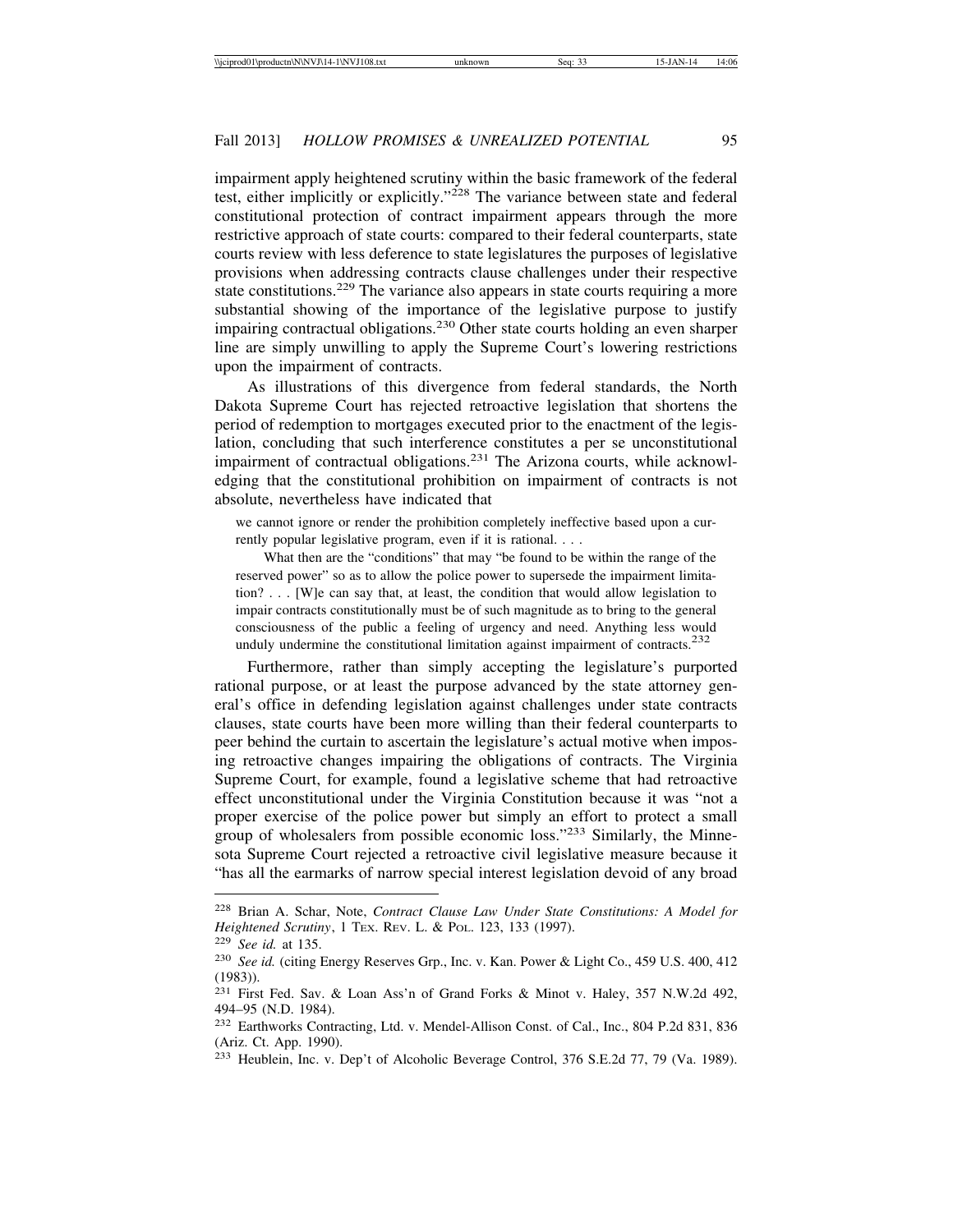public purpose."234 While certainly not every state supreme court is likely to embrace a more expansive protection against retroactive civil lawmaking that impairs contractual obligations, there has already been success in finding protection in a number of states, and there is certainly opportunity for further expansion.

## *ii. State Constitutional Due Process Clauses*

While contracts clauses in state constitutions offer potential opportunities for limiting retroactive civil legislation, perhaps the more significant state constitutional limitation upon the ability of lawmakers to legislate retroactively is state constitutional due process protections. Given the fundamental unfairness with which retroactive legislation is perceived, this is, perhaps, not surprising. Forty-four state constitutions contain express due process clauses or synonymous<sup>235</sup> law-of-land provisions,<sup>236</sup> while the remaining six states have construed various constitutional provisions to provide the same effect as due process clauses and law-of-land provisions.<sup>237</sup> Whereas the federal courts have largely retreated from meaningful restraint on retroactive lawmaking based upon due process considerations under the Fifth or Fourteenth Amendments, state courts addressing corollary state constitutional provisions have reviewed retroactive legislation in a manner with considerably more bite.

The Florida Supreme Court's approach is reflective of the more aggressive approach of state courts in handling retroactive civil measures:

[E]ven where the Legislature has expressly stated that a statute will have retroactive application, this Court will reject such an application if the statute impairs a vested

<sup>234</sup> Jacobsen v. Anheuser-Busch, Inc., 392 N.W.2d 868, 874–75 (Minn. 1986). <sup>235</sup> *See* David N. Mayer, *Substantive Due Process Rediscovered: The Rise and Fall of Liberty of Contract*, 60 MERCER L. REV. 563, 585 (2009) (concluding that "[t]he 'law of the land' over time became synonymous with due process of law, and the early state constitutions typically contained law of the land clauses in lieu of due process clauses"). *See also, e.g.*, Commonwealth v. Lyons, 492 N.E.2d 1142, 1144 (Mass. 1986) ("The phrase 'law of the land' does not refer to the statutory law of the Commonwealth, as it exists from time to time. Rather, it refers, in language found in Magna Charta, to the concept of due process of law."); Commonwealth v. Devlin, 333 A.2d 888, 891 (Pa. 1975) ("It has been a long-standing tenet of Pennsylvania jurisprudence that 'the law of the land' in Article I, Section 9 is synonymous with 'due process of law.' ").

<sup>236</sup> *See* ALA. CONST. art. I, § 6; ALASKA CONST. art. I, § 7; ARIZ. CONST. art. II, § 4; ARK. CONST. art. II, § 21; CAL. CONST. art. I, § 7; COLO. CONST. art. II, § 25; CONN. CONST. art. I, § 8; DEL. CONST. art. I, § 7; FLA. CONST. art. I, § 9; GA. CONST. art. I, § 1, para. 1; HAW. CONST. art. I, § 5; IDAHO CONST. art. I, § 13; ILL. CONST. art. I, § 2; IOWA CONST. art. I, § 9; KY. CONST. § 11; LA. CONST. art. I, § 2; MD. CONST. Declaration of Rights art. 24; MASS. CONST. pt. 1, art. XII; ME. CONST. art. I, § 6-A; MICH. CONST. art. I, § 17; MINN. CONST. art. I, § 7; MISS. CONST. art. III, § 14; MO. CONST. art. I, § 10; MONT. CONST. art. II, § 17; NEB. CONST. art. I, § 3; NEV. CONST. art. I, § 8; N.H. CONST. pt. 1, art. 15; N.Y. CONST. art. I, § 6; N.C. CONST. art. I, § 19; N.D. CONST. art. I, § 12; N.M. CONST. art. II, § 18; OKLA. CONST. art. II, § 7; PA. CONST. art. I, § 9; R.I. CONST. art. I, § 2; S.D. CONST. art. VI, § 2; TENN. CONST. art. I, § 8; S.C. CONST. art. I, § 3; TEX. CONST. art. I, § 19; UTAH CONST. art. I, § 7; VT. CONST. ch. I, art. 10; VA. CONST. art. I, § 11; WASH. CONST. art. I, § 3; W. VA. CONST.

art. III, § 10; Wyo. Constructing an Alternative to "State Action" as a Limit on State Constitu-<br><sup>237</sup> John Devlin, Constructing an Alternative to "State Action" as a Limit on State Constitu*tional Rights Guarantees: A Survey, Critique and Proposal*, 21 RUTGERS L.J. 819, 852 & nn.160–62 (1990).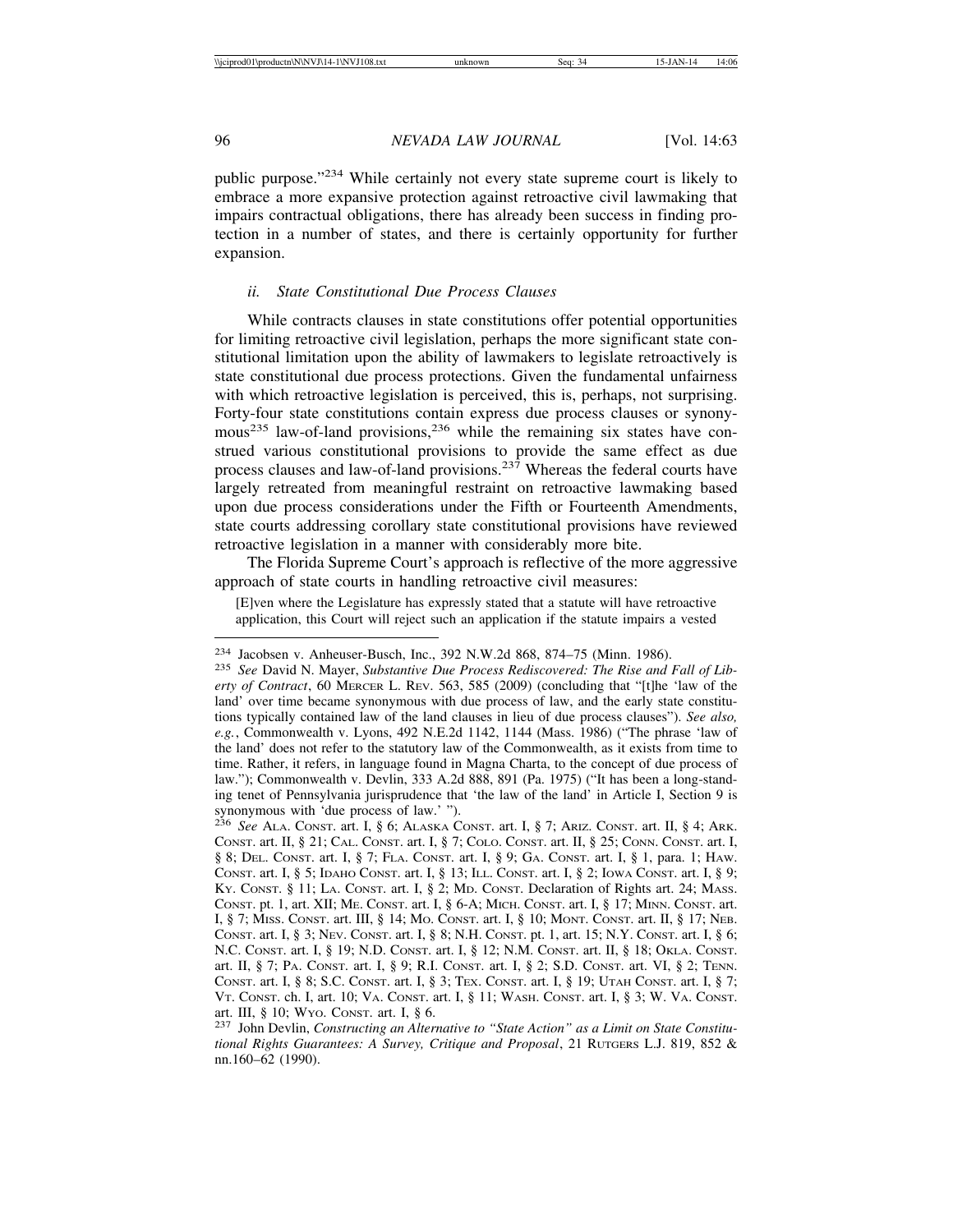right, creates a new obligation, or imposes a new penalty. Therefore, the central focus of this Court's inquiry is whether retroactive application of the statute "attaches new legal consequences to events completed before its enactment."<sup>238</sup>

Setting forth in plain terms the limitations imposed by due process, the Arizona Supreme Court similarly concluded that "legislation may not disturb vested substantive rights by retroactively changing the law that applies to completed events."<sup>239</sup> Definitively breaking from a minimal rational basis approach, the Maryland Court of Appeals, the state's highest court,<sup>240</sup> declared that

 [i]t has been firmly settled by this Court's opinions that the Constitution of Maryland prohibits legislation which retroactively abrogates vested rights. No matter how "rational" under particular circumstances, the State is constitutionally precluded from abolishing a vested property right or taking one person's property and giving it to someone else. The state constitutional standard for determining the validity of retroactive civil legislation is whether vested rights are impaired and *not* whether the statute has a rational basis. . . .

Moreover, with regard to the argument that the "rational basis" test is the appropriate standard for determining the validity of retroactive legislation, this Court has held that the General Assembly's view "of right or justice" will not validate retroactive abrogations of vested rights. $^{241}$ 

Interpreting its constitutional protections of due process, Wisconsin allowed impairment of vested rights but required the retroactive application of the civil legislation to serve a public purpose that is valid, substantial, and intended to promote a general economic or social interest.<sup>242</sup> If the retroactive application surmounts that hurdle, then the Wisconsin courts balance the legislative interest against the affected private interest.<sup>243</sup> Ultimately, the determination for Wisconsin courts hinges upon "whether the retroactive statute unfairly overturns the challenger's settled expectation in any accrued rights."<sup>244</sup> Thus, acting under their respective state constitutional due process clauses, many states are applying approaches that bear a striking resemblance to state courts' interpretation of the express broad-based state constitutional limitations upon retroactive civil laws.

Adhering to an approach akin to the Arizona and Florida Supreme Courts,245 the Illinois Supreme Court struck down an attempt by the state legis-

<sup>238</sup> Menendez v. Progressive Express Ins. Co., 35 So. 3d 873, 877 (Fla. 2010) (citations omitted). This test mentioned above is a common framing of assessment of whether a civil legislative measure is retroactive. *See also, e.g.*, Howell v. Heim, 882 P.2d 541, 547 (N.M. 1994) ("A statute or regulation is considered retroactive if it impairs vested rights acquired under prior law or requires new obligations, imposes new duties, or affixes new disabilities to past transactions.").<br><sup>239</sup> San Carlos Apache Tribe v. Superior Court, 972 P.2d 179, 189 (Ariz. 1999).

<sup>&</sup>lt;sup>240</sup> GIBBS SMITH EDUC., MARYLAND GOVERNMENT 128 (2010).<br><sup>241</sup> Dua v. Comcast Cable of Md., Inc., 805 A.2d 1061, 1072–73 (Md. 2002).<br><sup>242</sup> See In re Paternity of John R.B., 690 N.W.2d 849, 857 (Wis. 2005).<br><sup>243</sup> Id. at 85

<sup>&</sup>lt;sup>245</sup> The Illinois Supreme Court indicated that, to determine if a law has a retroactive effect, the Court will "consider whether retroactive application of the new statute will impair rights a party possessed when acting, increases a party's liability for past conduct, or impose new duties with respect to transactions already completed." Doe A. v. Diocese of Dallas, 917 N.E.2d 475, 482 (Ill. 2009).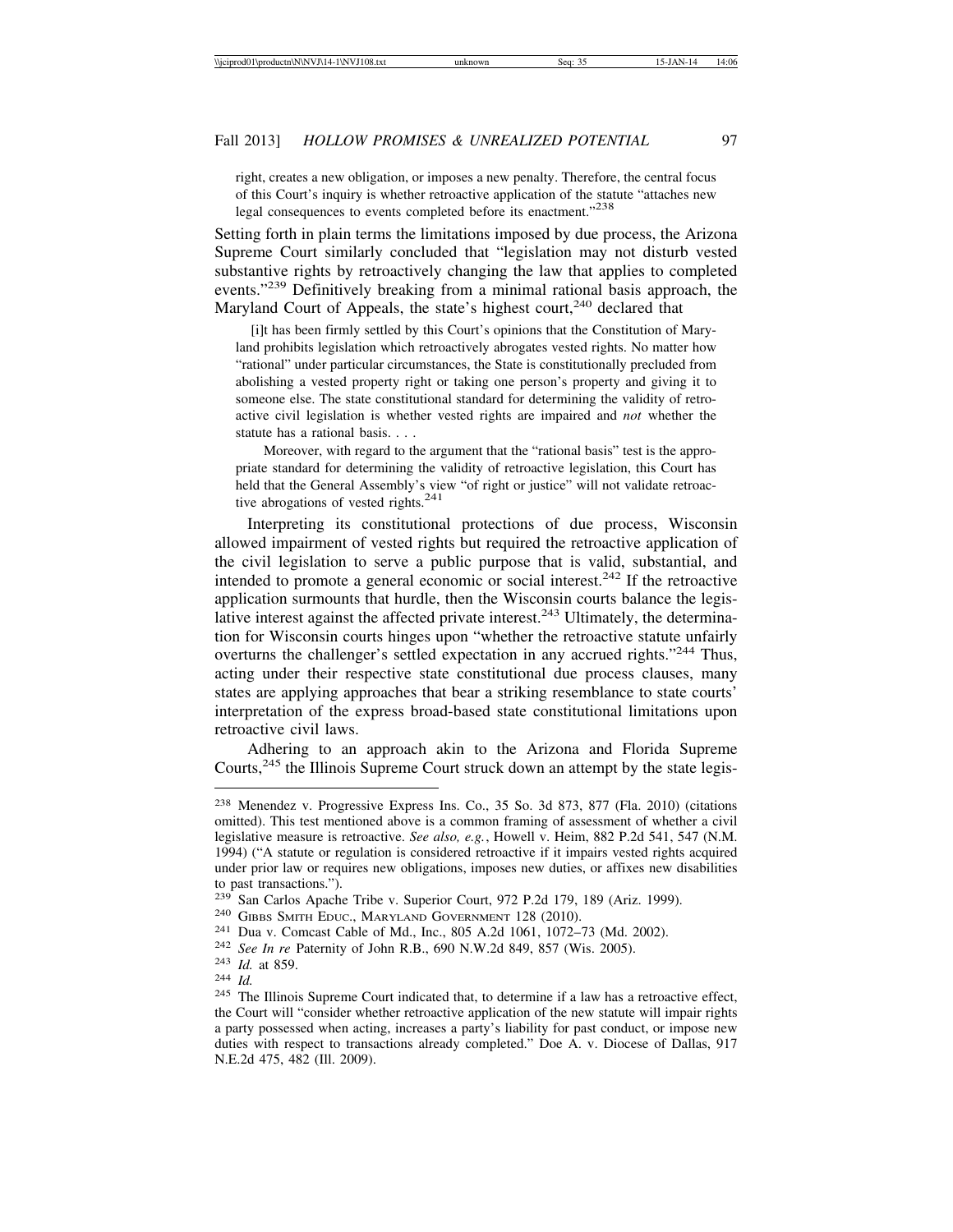lature to lift the statute of limitations bar in clerical sex abuse cases, concluding that "once a claim is time-barred, it cannot be revived through subsequent legislative action without offending the due process protections of our state's constitution."<sup>246</sup> This is far from the only example of state courts imposing restrictions upon state governments for unconstitutionally interfering with vested rights in violation of state constitutional law due process protections. The Arizona Supreme Court rejected statutory changes that reduced the property interest of a group of private property owners to use surface water by, among other means, providing that certain past conduct relinquished water usage rights retroactively.<sup>247</sup> The Florida Supreme Court concluded that the legislature could not retroactively impose a statutory pre-suit notice provision on persons seeking to recover personal injury protection benefits from insurance policies obtained prior to the passage of the legislation.<sup>248</sup> The Maryland Constitution has been employed to prohibit retroactive permitting of cable television late fees and subrogation authorization for health maintenance organizations.249 The due process protections of the Iowa and Louisiana Constitutions have each been interpreted to prohibit eliminating a right to a cause of action after it has accrued.<sup>250</sup> Additionally, the Wisconsin Supreme Court has invalidated the imposition of retroactive damage caps on parties after the occurrence of parties' injury.<sup>251</sup>

Pursuant to their respective due process provisions, "many state constitutions . . . prohibit retrospective laws that take away or impair vested rights acquired under existing laws, or create a new obligation, impose a new duty, or attach a new disability in respect to transactions or considerations already past."252 However, "[d]etermining exactly when a right has become 'vested' is no easy task."253 The vested rights doctrine "has long been recognized as the progenitor of our modern law of substantive due process."254 In a remarkable work of scholarship, Professor James L. Kainen explores this connection between vested rights doctrine and substantive due process and addresses the distinctions between nineteenth-century and modern thought with regard to vested rights:

 The role that substantive due process currently plays in determining whether a statute is retroactive is the same role that the doctrine of vested rights played in the nineteenth century. In vested rights analysis, a statute that altered a vested interest would be viewed as retrospective, while a statute that altered a non-vested interest would be viewed as operating only prospectively. The analysis then turned on the

<sup>246</sup> *Id.* at 486.

<sup>247</sup> *See* San Carlos Apache Tribe v. Superior Court, 972 P.2d 179, 190–92 (Ariz. 1999).

<sup>248</sup> *See* Menendez v. Progressive Express Ins. Co., 35 So. 3d 873, 876–80 (Fla. 2010).

<sup>249</sup> *See* Dua v. Comcast Cable of Md., Inc., 805 A.2d 1061, 1081–85 (Md. 2002).

<sup>250</sup> *See* Thorp v. Casey's Gen. Stores, Inc., 446 N.W.2d 457, 460–63 (Iowa 1989); Bourgeois v. A.P. Green Indus., Inc.*,* 783 So. 2d 1251, 1259 (La. 2001).

<sup>251</sup> Martin v. Richards, 531 N.W.2d 70, 91–93 (Wis. 1995).

<sup>252</sup> Clemens Muller-Landau, *Legislating Against Perpetuity: The Limits of the Legislative Branch's Powers to Modify or Terminate Conservation Easements*, 29 J. LAND RESOURCES & ENVTL. L. 281, 311 (2009) (internal quotation omitted). <sup>253</sup> *Id.*

<sup>254</sup> Melissa L. Saunders, *Equal Protection, Class Legislation, and Colorblindness*, 96 MICH. L. REV. 245, 262–63 (1997).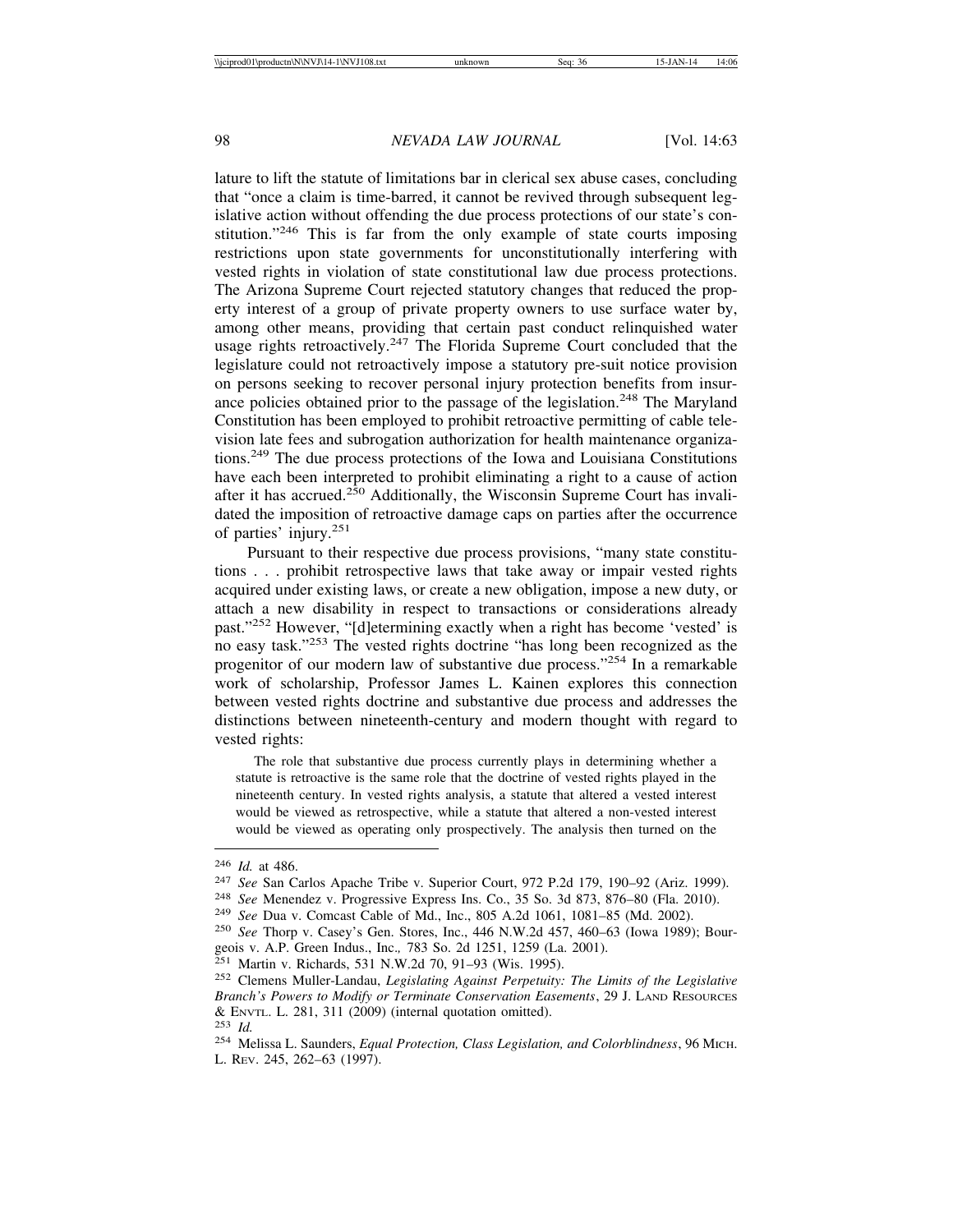definition of vesting with particular focus on what event was legally necessary to establish an interest as vested. The chosen legal vesting event served as a benchmark from which to judge whether a statute operated retrospectively. For instance, if inchoate dower is defined as vesting at marriage or at seisin of the husband, a statute abolishing inchoate dower would be considered retrospective in its application. On the other hand, if the vesting event is not marriage or seisin, but rather the death of the husband, inchoate dower interests are not vested, and a statute extinguishing those interests would be held to operate only prospectively.

In modern retrospectivity analysis, considerations of substantive due process play the same role as vesting analysis once did.<sup>255</sup>

Shifted from its nineteenth-century legal formalism application, the terminology of vested rights becomes not definitional but instead a locus of conceptual understanding of "[t]he traditions, mores, and instincts of a community" that frame, through political and sociological lenses, what will be deemed vested.<sup>256</sup> Accordingly,

[w]hether a law is vested-rights retroactive is a question . . . which can only be answered after examining the interaction between the law and the society upon which it is imposed. The interaction is sometimes easy to foresee, however. It can confidently be predicted that a law delaying the collection of debts for one year will have a substantial impact on a commercial society such as ours. On the other hand, it was early held in response to the enactment of allegedly "retroactive" divorce laws that marriage contracts were "not the kind of contract" covered by the contract clause. $257$ 

For modern jurists approaching issues of retroactivity, their lenses are not focused on formal legal vesting principles as much as upon the attribution of present legal consequences upon past events.258 In Professor Kainen's view, the modern jurist has essentially moved beyond being concerned with retroactivity; consequently, the modern jurist treats retroactive application for practical purposes no differently than any other legislative determination in assessing whether there is a violation of substantive due process.

While this analysis fits with federal court jurisprudence and offers tremendous insight into shifts in the vested rights doctrine, state courts have not entirely abandoned the legal considerations of whether a right has actually vested<sup>259</sup> and have not embraced the folding of prospective and retrospective legislation into undivided amalgamation. With due process, the jurists stand in much the same position as the children on the playground evaluating the basic

<sup>&</sup>lt;sup>255</sup> Kainen, *supra* note 57, at 118–19.<br><sup>256</sup> Comment, *The Variable Quality of a Vested Right*, 34 YALE L.J. 303, 307 (1925).<br><sup>257</sup> W. David Slawson, *Constitutional and Legislative Considerations in Retroactive Law-*

*making*, 48 CAL. L. REV. 216, 218 (1960).<br><sup>258</sup> *See* Kainen, *supra* note 57, at 118–19.<br><sup>259</sup> As a few examples, numerous state courts have spent a considerable amount on toner in considering whether a cause of action and/or defense constitutes "a right" and when exactly a cause of action vests. *See, e.g.*, Am. Optical Corp. v. Spiewak, 73 So. 3d 120, 123–30 (Fla. 2011); Holt *ex rel*. Holt v. Wesley Med. Ctr., LLC, 86 P.3d 1012, 1016–17 (Kan. 2004); Austin v. Abney Mills, Inc., 824 So. 2d 1137, 1148–54 (La. 2002); Weathers v. Metro. Life Ins. Co., 14 So. 3d 688, 692 (Miss. 2009); Manitoba Pub. Ins. Corp. v. Dakota Fire Ins. Co.*,* 743 N.W.2d 788, 793 (N.D. 2007); Groch v. Gen. Motors Corp., 883 N.E.2d 377, 404 (Ohio 2008); Konidaris v. Portnoff Law Assocs., 953 A.2d 1231, 1242 (Pa. 2008); Estate of Bell v. Shelby Cnty. Health Care Corp., 318 S.W.3d 823, 830 (Tenn. 2010); Ballard Square Condo. Owners Ass'n v. Dynasty Constr. Co., 146 P.3d 914, 922–23 (Wash. 2006).